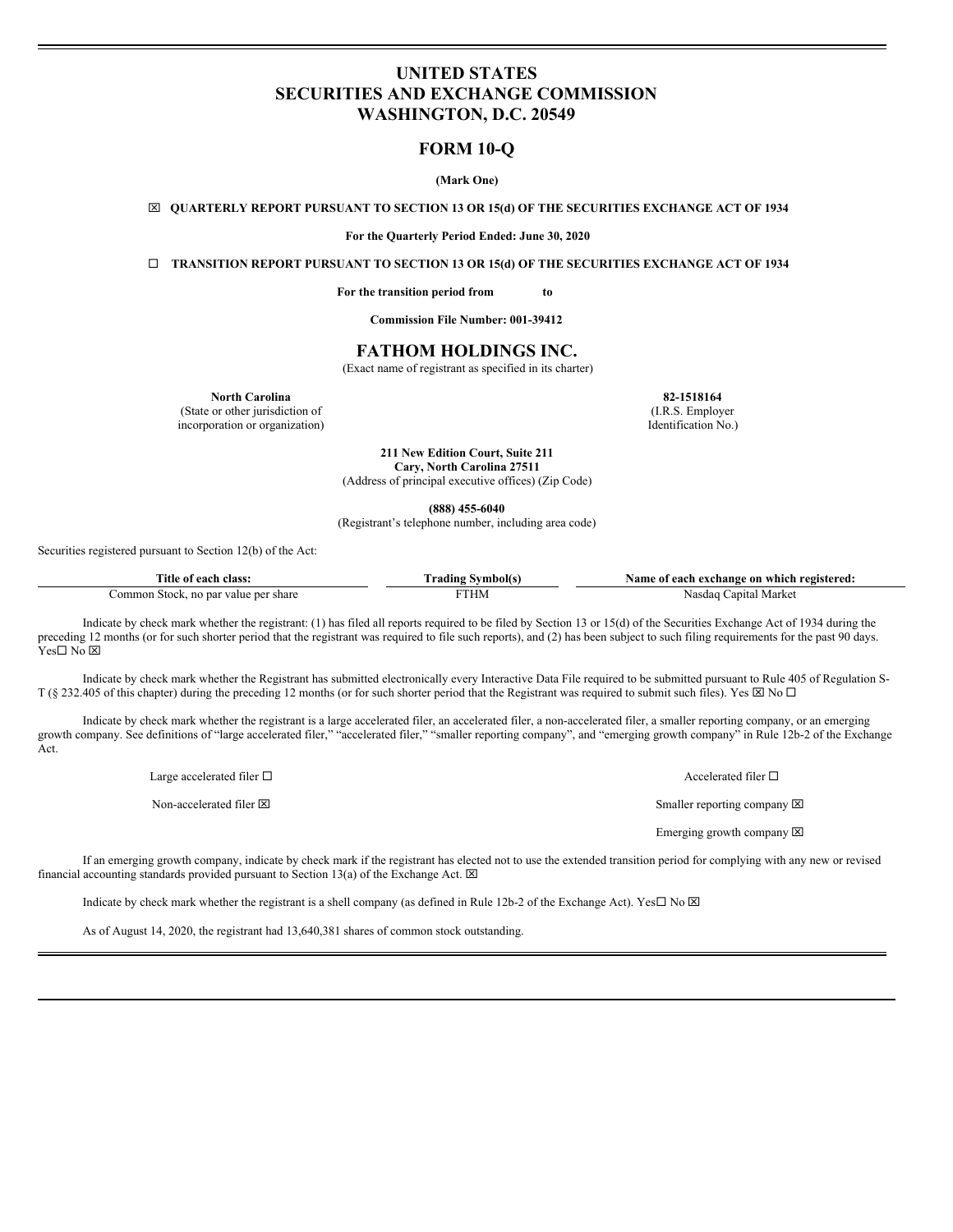# **FATHOM HOLDINGS INC. FORM 10-Q For the Quarterly Period Ended June 30, 2020**

# **TABLE OF CONTENTS**

|                   |                                                                                                                                 | Page            |
|-------------------|---------------------------------------------------------------------------------------------------------------------------------|-----------------|
|                   | <b>PART I - FINANCIAL INFORMATION</b>                                                                                           |                 |
| <b>ITEM 1.</b>    | <b>Financial Statements</b>                                                                                                     |                 |
|                   | Condensed Consolidated Balance Sheets as of June 30, 2020 (Unaudited) and December 31, 2019                                     |                 |
|                   | Unaudited Condensed Consolidated Statements of Operations for the three and six months ended June 30, 2020 and 2019             |                 |
|                   | Unaudited Condensed Consolidated Statements of Changes in Stockholders' Deficit for the six months ended June 30, 2020 and 2019 |                 |
|                   | Unaudited Condensed Consolidated Statements of Cash Flows for the six months ended June 30, 2020 and 2019                       |                 |
|                   | Notes to Unaudited Condensed Consolidated Financial Statements                                                                  |                 |
| ITEM 2.           | Management's Discussion and Analysis of Financial Condition and Results of Operations                                           | $\frac{19}{30}$ |
| <b>ITEM 3.</b>    | <b>Ouantitative and Oualitative Disclosures About Market Risk</b>                                                               |                 |
| <b>ITEM 4.</b>    | <b>Controls and Procedures</b>                                                                                                  | 30              |
|                   |                                                                                                                                 |                 |
|                   | <b>PART II - OTHER INFORMATION</b>                                                                                              |                 |
|                   |                                                                                                                                 |                 |
| <b>ITEM 1.</b>    | <b>Legal Proceedings</b>                                                                                                        |                 |
|                   | <b>ITEM 1A.</b> Risk Factors                                                                                                    | $\frac{31}{31}$ |
| <b>ITEM 2.</b>    | Unregistered Sales of Equity Securities and Use of Proceeds                                                                     |                 |
| <b>ITEM 5.</b>    | <b>Other Information</b>                                                                                                        | $\frac{31}{31}$ |
| <b>ITEM 6.</b>    | <b>Exhibits</b>                                                                                                                 | $\frac{34}{35}$ |
| <b>SIGNATURES</b> |                                                                                                                                 |                 |
|                   |                                                                                                                                 |                 |
|                   |                                                                                                                                 |                 |

1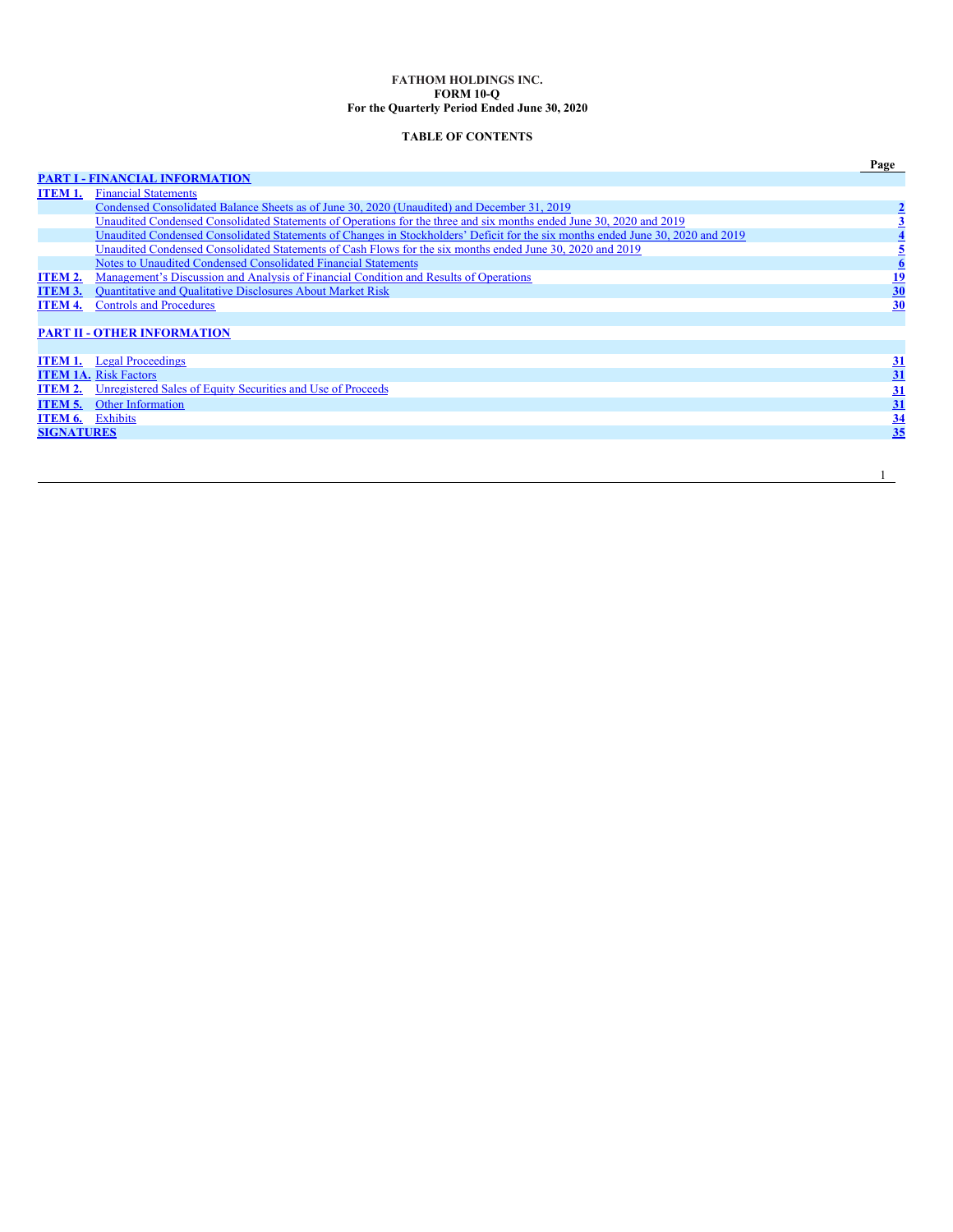# <span id="page-2-2"></span><span id="page-2-0"></span>**PART I - FINANCIAL INFORMATION**

# <span id="page-2-1"></span>**ITEM 1. Financial Statements.**

#### **FATHOM HOLDINGS INC. CONDENSED CONSOLIDATED BALANCE SHEETS**

|                                                                                                                         |             | June 30, 2020<br>(Unaudited) |             | December 31, 2019 |
|-------------------------------------------------------------------------------------------------------------------------|-------------|------------------------------|-------------|-------------------|
| <b>ASSETS</b>                                                                                                           |             |                              |             |                   |
| Current assets:                                                                                                         |             |                              |             |                   |
| Cash and cash equivalents                                                                                               | $\mathbf S$ | 1,490,278                    | $\mathbf S$ | 579,416           |
| Accounts receivable                                                                                                     |             | 1,203,947                    |             | 304,769           |
| Agent annual fees receivable, net of allowance for doubtful accounts of \$449,076 and \$349,420                         |             | 769,899                      |             | 356,131           |
| Due from affiliates                                                                                                     |             | 1,476                        |             | 2,561             |
| Prepaid and other current assets                                                                                        |             | 398,010                      |             | 411,202           |
| Total current assets                                                                                                    |             | 3,863,610                    |             | 1,654,079         |
| Property and equipment, net                                                                                             |             | 99,391                       |             | 105,972           |
| Capitalized software, net                                                                                               |             | 644,421                      |             | 464,842           |
| Lease right of use assets                                                                                               |             | 213,501                      |             | 265,140           |
| <b>Total</b> assets                                                                                                     | \$.         | 4,820,923                    | \$.         | 2,490,033         |
|                                                                                                                         |             |                              |             |                   |
| <b>LIABILITIES AND STOCKHOLDERS DEFICIT</b>                                                                             |             |                              |             |                   |
| Current liabilities:                                                                                                    |             |                              |             |                   |
| Accounts payable and accrued liabilities                                                                                | \$          | 4,346,927                    | $\mathbf S$ | 2,806,228         |
| Due to affiliates                                                                                                       |             | 23,087                       |             | 23,658            |
| Loan payable - current portion                                                                                          |             | 17,244                       |             | 17,095            |
| Notes payable - current portion                                                                                         |             | 135,349                      |             |                   |
| Lease liability - current portion                                                                                       |             | 63.767                       |             | 89.566            |
| Total current liabilities                                                                                               |             | 4,586,374                    |             | 2,936,547         |
| Loan payable, net of current portion                                                                                    |             | 26,433                       |             | 35,093            |
| Notes payable, net of current portion                                                                                   |             | 818,232                      |             | 500,000           |
| Lease liability, net of current portion                                                                                 |             | 152,814                      |             | 177,578           |
| <b>Total liabilities</b>                                                                                                |             | 5,583,853                    |             | 3,649,218         |
|                                                                                                                         |             |                              |             |                   |
| Commitments and contingencies                                                                                           |             |                              |             |                   |
|                                                                                                                         |             |                              |             |                   |
| Stockholders' Deficit                                                                                                   |             |                              |             |                   |
| Common stock, \$0.00 par value, $100,000,000$ authorized and $10,210,571$ and $10,211,658$ issued and outstanding as of |             |                              |             |                   |
| June 30, 2020 and December 31, 2019                                                                                     |             |                              |             |                   |
| Treasury Stock, at cost, 5,683 and 0 shares as of June 30, 2020 and December 31, 2019                                   |             | (30,000)                     |             |                   |
| Additional paid-in capital                                                                                              |             | 5,296,610                    |             | 4,988,382         |
| Accumulated deficit                                                                                                     |             | (6,029,540)                  |             | (6,147,567)       |
| Total stockholders' deficit                                                                                             |             | (762, 930)                   |             | (1,159,185)       |
| Total liabilities and stockholders' equity                                                                              | \$          | 4.820.923                    | \$          | 2.490.033         |

The accompanying notes are an integral part of the Unaudited Condensed Consolidated Financial Statements.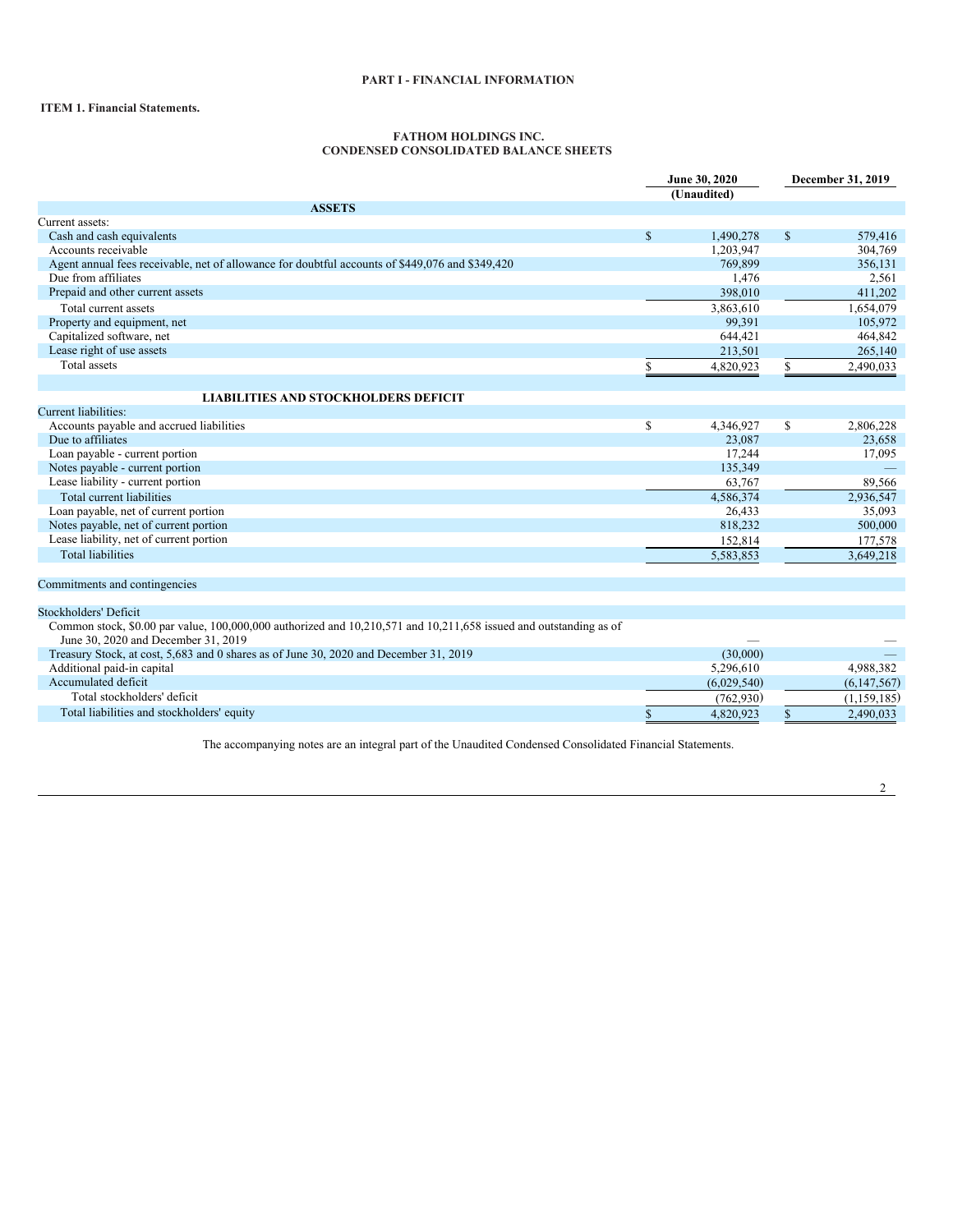## <span id="page-3-0"></span>**FATHOM HOLDINGS INC. CONDENSED CONSOLIDATED STATEMENTS OF OPERATIONS (UNAUDITED)**

|                                                   |               | Three months ended June 30, |              |             |              | Six months ended June 30. |              |             |  |  |
|---------------------------------------------------|---------------|-----------------------------|--------------|-------------|--------------|---------------------------|--------------|-------------|--|--|
|                                                   |               | 2020                        |              | 2019        |              | 2020                      |              | 2019        |  |  |
| Revenue                                           | $\mathcal{S}$ | 38,688,744                  | $\mathbb{S}$ | 27,792,313  | $\mathbb{S}$ | 67,527,575                | $\mathbb{S}$ | 45,927,039  |  |  |
| Cost of revenue                                   |               | 36,356,779                  |              | 26,026,425  |              | 63,044,034                |              | 42,879,197  |  |  |
| Gross profit                                      |               | 2,331,965                   |              | 1,765,888   |              | 4,483,541                 |              | 3,047,842   |  |  |
| General and administrative                        |               | 2,009,277                   |              | 2,743,398   |              | 3,939,353                 |              | 5,405,443   |  |  |
| Marketing                                         |               | 138,231                     |              | 46,187      |              | 368,664                   |              | 103,949     |  |  |
| Total operating expenses                          |               | 2,147,508                   |              | 2,789,585   |              | 4,308,017                 |              | 5,509,392   |  |  |
| Income (loss) from operations                     |               | 184,457                     |              | (1,023,697) |              | 175,524                   |              | (2,461,550) |  |  |
| Other expense (income), net                       |               |                             |              |             |              |                           |              |             |  |  |
| Interest expense, net                             |               | 32,659                      |              | 27,061      |              | 65,497                    |              | 54,431      |  |  |
| Other income, net                                 |               | (10,000)                    |              |             |              | (10,000)                  |              |             |  |  |
| Other expense (income), net                       |               | 22,659                      |              | 27,061      |              | 55,497                    |              | 54,431      |  |  |
| Income (loss) from operations before income taxes |               | 161,798                     |              | (1,050,758) |              | 120,027                   |              | (2,515,981) |  |  |
| Income tax (expense) benefit                      |               | (1,000)                     |              | 12,000      |              | (2,000)                   |              | 7,980       |  |  |
| Net income (loss)                                 |               | 160,798                     | \$           | (1,038,758) | $\mathbb{S}$ | 118,027                   | S            | (2,508,001) |  |  |
| Net income (loss) per share                       |               |                             |              |             |              |                           |              |             |  |  |
| <b>Basic</b>                                      |               | 0.02                        | S            | (0.11)      | \$           | 0.01                      | S            | (0.26)      |  |  |
| Diluted                                           |               | 0.02                        |              | (0.11)      |              | 0.01                      |              | (0.26)      |  |  |
| Weighted average common shares outstanding        |               |                             |              |             |              |                           |              |             |  |  |
| <b>Basic</b>                                      |               | 9,996,775                   |              | 9,779,753   |              | 9,996,939                 |              | 9,745,574   |  |  |
| Diluted                                           |               | 10,030,025                  |              | 9,779,753   |              | 10,016,269                |              | 9,745,574   |  |  |

The accompanying notes are an integral part of the Unaudited Condensed Consolidated Financial Statements.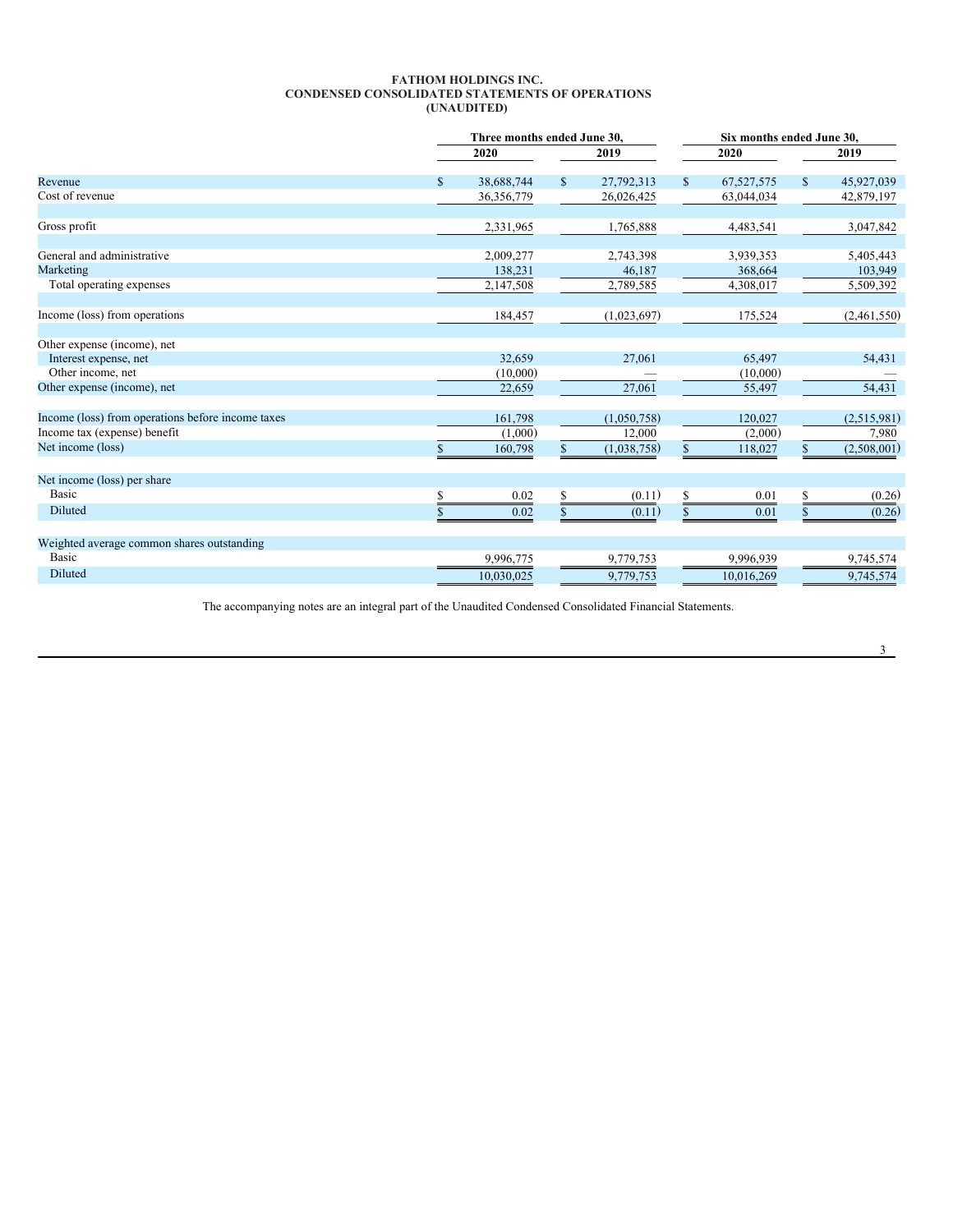#### <span id="page-4-0"></span>**FATHOM HOLDINGS INC. CONDENSED CONSOLIDATED STATEMENT OF CHANGES IN STOCKHOLDERS' DEFICIT (UNAUDITED)**

|                              |                     |              |                       | Six months ended June 30, 2020 |                                         |                        |               |
|------------------------------|---------------------|--------------|-----------------------|--------------------------------|-----------------------------------------|------------------------|---------------|
|                              | <b>Common Stock</b> |              | <b>Treasury Stock</b> |                                |                                         |                        |               |
|                              | <b>Shares</b>       | Par<br>Value | <b>Shares</b>         | Amount                         | <b>Additional</b><br>Paid in<br>Capital | Accumulated<br>deficit | Total         |
| Balance at December 31, 2019 | 10.211.658          |              | $-$                   | _                              | 4,988,382                               | (6,147,567)            | (1, 159, 185) |
| Issuance of common stock     | 15.726              |              |                       |                                | 83.014                                  |                        | 83,014        |
| Share-based compensation     | (4,216)             | __           |                       |                                | 124,721                                 | _                      | 124,721       |
| Net loss                     |                     |              |                       |                                |                                         | (42, 771)              | (42, 771)     |
| Balance at March 31, 2020    | 10,223,168          |              |                       |                                | 5.196.117                               | (6.190.338)            | (994, 221)    |
| Purchase of treasury stock   | (5,683)             |              | 5,683                 | (30,000)                       |                                         | __                     | (30,000)      |
| Share-based compensation     | (6,914)             |              |                       |                                | 100.493                                 | _                      | 100,493       |
| Net income                   | __                  |              |                       |                                |                                         | 160,798                | 160,798       |
| Balance at June 30, 2020     | 10,210,571          |              | 5,683                 | (30,000)                       | 5,296,610                               | (6,029,540)            | (762, 930)    |

|                              |               |       |                          | Six months ended June 30, 2019 |    |                              |               |               |
|------------------------------|---------------|-------|--------------------------|--------------------------------|----|------------------------------|---------------|---------------|
|                              | Common Stock  |       | <b>Treasurv Stock</b>    |                                |    |                              |               |               |
|                              |               | Par   |                          |                                |    | <b>Additional</b><br>Paid in | Accumulated   |               |
|                              | <b>Shares</b> | Value | <b>Shares</b>            | Amount                         |    | Capital                      | deficit       | Total         |
| Balance at December 31, 2018 | 9,440,061     | _     | $\overline{\phantom{a}}$ |                                | ٠D | 2,287,312                    | (2,055,270)   | 232,042       |
| Issuance of common stock     | 122,255       |       |                          | _                              |    | 576,000                      | __            | 576,000       |
| Share-based compensation     | 193,081       |       |                          | _                              |    | 910.092                      |               | 910,092       |
| Net loss                     | _             |       |                          |                                |    | _                            | (1,469,243)   | (1, 469, 243) |
| Balance at March 31, 2019    | 9,755,397     | _     |                          | $\qquad \qquad -$              |    | 3,773,404                    | (3,524,513)   | 248,891       |
| Share-based compensation     | 133,065       |       |                          |                                |    | 645.032                      |               | 645,032       |
| Net loss                     |               |       |                          |                                |    |                              | (1,038,758)   | (1,038,758)   |
| Balance at June 30, 2019     | 9,888,462     |       |                          |                                |    | 4,418,436                    | (4, 563, 271) | (144, 835)    |

The accompanying notes are an integral part of the Unaudited Condensed Consolidated Financial Statements.

4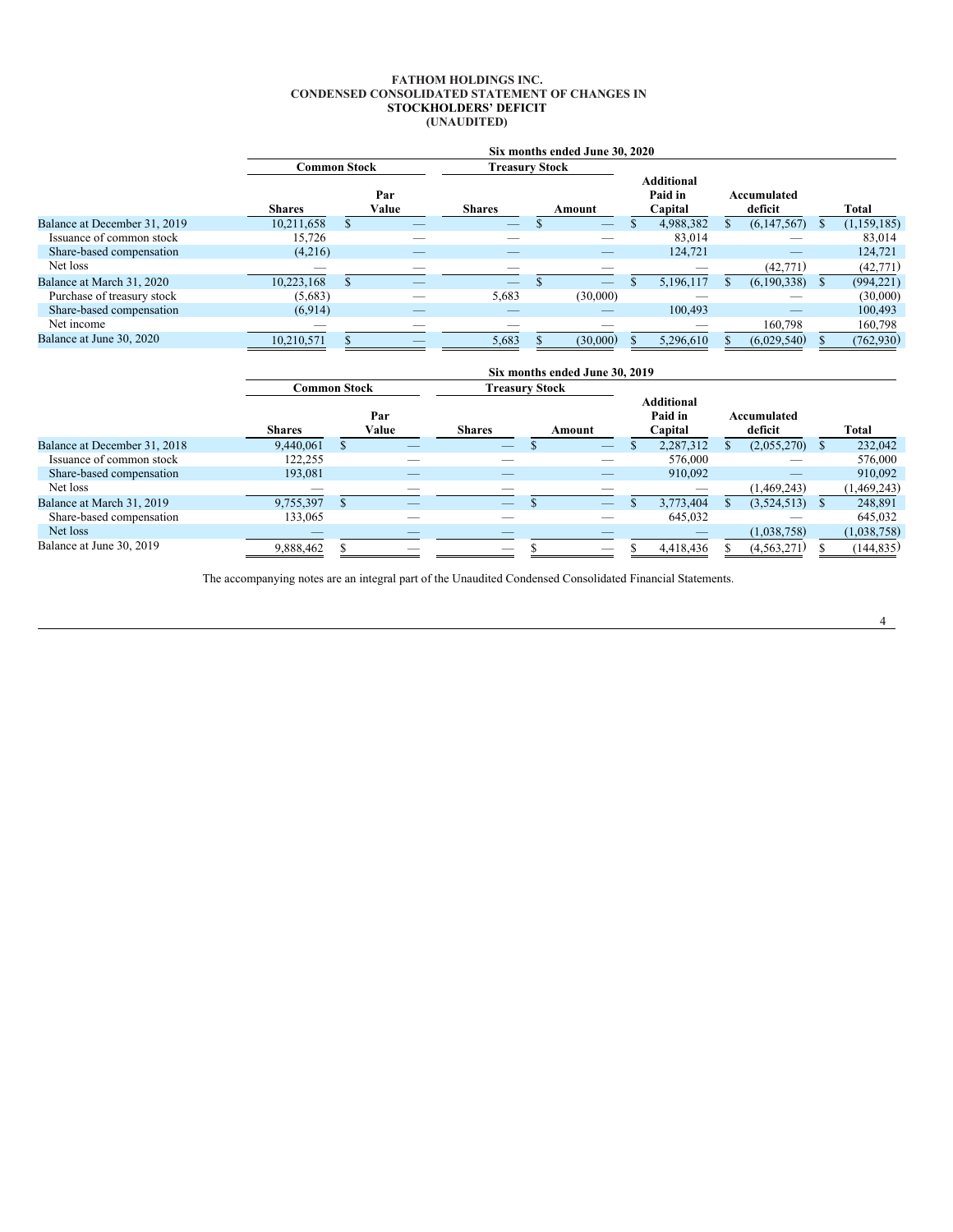# <span id="page-5-0"></span>**FATHOM HOLDINGS INC. CONDENSED CONSOLIDATED STATEMENTS OF CASH FLOWS (UNAUDITED)**

|                                                                                                    | Six months ended June 30. |            |              |             |  |
|----------------------------------------------------------------------------------------------------|---------------------------|------------|--------------|-------------|--|
|                                                                                                    |                           | 2020       |              | 2019        |  |
| <b>CASH FLOWS FROM OPERATING ACTIVITIES:</b>                                                       |                           |            |              |             |  |
| Net income (loss)                                                                                  | \$                        | 118,027    | S            | (2,508,001) |  |
| Adjustments to reconcile net income (loss) to net cash provided by (used in) operating activities: |                           |            |              |             |  |
| Depreciation and amortization                                                                      |                           | 63,771     |              | 23,633      |  |
| Bad debt expense                                                                                   |                           | 99,656     |              | 81,694      |  |
| Share based compensation                                                                           |                           | 225,214    |              | 1,555,124   |  |
| Change in operating assets and liabilities:                                                        |                           |            |              |             |  |
| Accounts receivable                                                                                |                           | (899, 178) |              | 784,693     |  |
| Agent annual fees receivable                                                                       |                           | (513, 424) |              | (388, 122)  |  |
| Due from affiliates                                                                                |                           | 1,085      |              | 188,621     |  |
| Prepaid and other assets                                                                           |                           | 13,192     |              | 10,641      |  |
| Accounts payable and accrued liabilities                                                           |                           | 1,540,699  |              | (198, 592)  |  |
| Operating lease right of use assets                                                                |                           | 51,639     |              | 42,674      |  |
| Operating lease liabilities                                                                        |                           | (50, 563)  |              | (41, 735)   |  |
| Due to affiliates                                                                                  |                           | (571)      |              |             |  |
| Net cash provided by (used in) operating activities                                                |                           | 649,547    |              | (449, 369)  |  |
| <b>CASH FLOWS FROM INVESTING ACTIVITIES:</b>                                                       |                           |            |              |             |  |
| Purchase of property and equipment                                                                 |                           | (9,369)    |              | (11, 137)   |  |
| Purchase of capitalized software                                                                   |                           | (227, 400) |              | (136,600)   |  |
| Net cash used in investing activities                                                              |                           | (236,769)  |              | (147, 737)  |  |
|                                                                                                    |                           |            |              |             |  |
| <b>CASH FLOWS FROM FINANCING ACTIVITIES:</b>                                                       |                           |            |              |             |  |
| Principal payments on loan payable                                                                 |                           | (8,511)    |              | (8,364)     |  |
| Proceeds from issuance of common stock                                                             |                           | 83,014     |              | 576,000     |  |
| Purchase of treasury stock                                                                         |                           | (30,000)   |              |             |  |
| Proceeds from note payable                                                                         |                           | 453,581    |              |             |  |
| Net cash provided by financing activities                                                          |                           | 498,084    |              | 567.636     |  |
|                                                                                                    |                           |            |              |             |  |
| Net increase (decrease) in cash and cash equivalents                                               |                           | 910,862    |              | (29, 470)   |  |
| Cash and cash equivalents at beginning of period                                                   |                           | 579,416    |              | 1,008,538   |  |
| Cash and cash equivalents at end of period                                                         | \$                        | 1,490,278  | S            | 979,068     |  |
|                                                                                                    |                           |            |              |             |  |
| Supplemental disclosure of cash and non-cash transactions:                                         |                           |            |              |             |  |
| Cash paid for interest                                                                             | \$                        | 65,560     | $\mathbb{S}$ | 54,500      |  |
| Income taxes paid                                                                                  | S                         | 2,261      | S            | 12,505      |  |
| Right of use assets obtained in exchange for lease liabilities                                     | \$                        |            | S            | 261,814     |  |
|                                                                                                    |                           |            |              |             |  |

The accompanying notes are an integral part of the Unaudited Condensed Consolidated Financial Statements.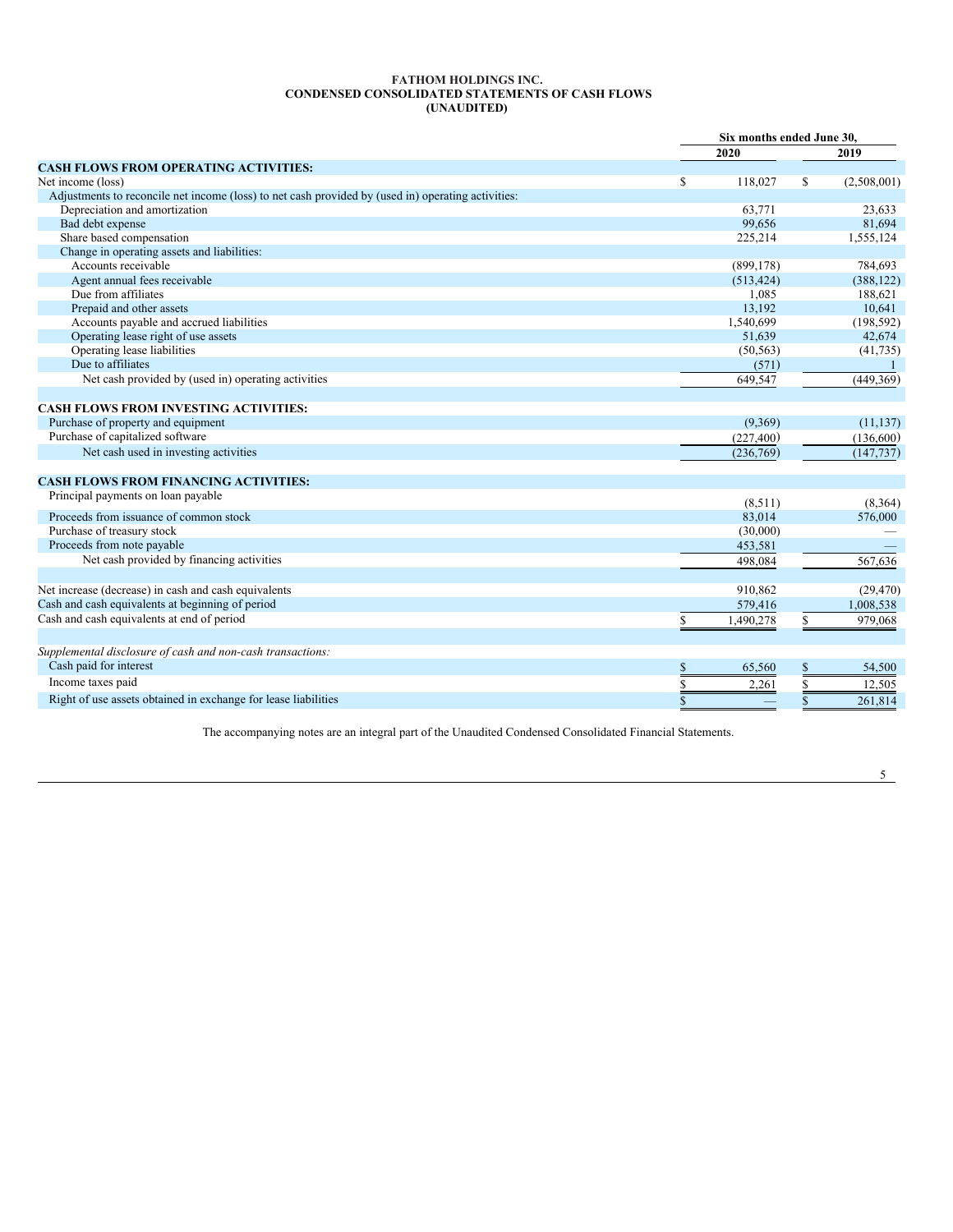# <span id="page-6-0"></span>**FATHOM HOLDINGS INC. NOTES TO UNAUDITED CONDENSED CONSOLIDATED FINANCIAL STATEMENTS**

#### **Note 1. Description of Business and Nature of Operations**

Fathom Holdings Inc. ("Fathom Holdings," and collectively with its consolidated subsidiaries and affiliates, the "Company") is a cloud-based, technology-driven platformas-a-service company, working with agents, to help individuals purchase and sell residential properties primarily in the South, Atlantic, Southwest and Western parts of the United States. The Company has operations located in multiple states nationwide. The Company is engaged by its customers to assist with buying, selling, or leasing property. In exchange for its services, the Company is compensated by commission income earned upon closing of the sale of a property or execution of a lease. Typically, within the brokerage industry, all brokers involved in a sale are compensated based on commission rates negotiated in a listing agreement. Agents on the "buy" and "sell" sides of each transaction share the total commission identified in the listing agreement. The Company may provide services to the buyer, seller, or both parties to a transaction. When the Company provides services to the seller in a transaction, it recognizes revenue for its portion of the commission, which is calculated as the sales price multiplied by the commission rate less the commission separately distributed to the buyer's agent, or the "sell" side portion of the commission. When the Company provides services to the buyer in a transaction, the Company recognizes revenue in an amount equal to the sales price for the property multiplied by the commission rate for the "buy" side of the transaction. In instances in which the Company represents both the buyer and the seller in a transaction, it recognizes the full commission on the transaction. The Company operates as one operating and reporting segment.

On July 10, 2020, the Company approved a 4.71352-for-one reverse stock split of the Company's common stock. No fractional shares were issued in connection with the reverse stock split. All fractional shares as a result of the reverse stock split were rounded up to a full share. The par value and other terms of the common stock were not affected by the reverse stock split.

All share and per share amounts, including stock options, have been retroactively adjusted in these financial statements for all periods presented to reflect the 4.71352-forone reverse stock split. Further, exercise prices of stock options have been retroactively adjusted in these financial statements for all periods presented to reflect the 4.71352 for-one reverse stock split.

# **Note 2. Summary of Significant Accounting Policies**

*Basis of Presentation and Principles of Consolidation*— The accompanying unaudited interim condensed consolidated financial statements have been prepared in accordance with generally accepted accounting principles in the United States of America ("GAAP") as determined by the Financial Accounting Standards Board ("FASB") Accounting Standards Codification ("ASC") for interim financial information. Accordingly, they do not include all of the information and footnotes required by GAAP for complete financial statements. In the opinion of management, the unaudited interim condensed consolidated financial statements reflect all adjustments, which include only normal recurring adjustments necessary for the fair statement of the balances and results of operations for the periods presented. They may not include all of the information and footnotes required by GAAP for complete financial statements. Therefore, these financial statements should be read in conjunction with the Company's audited consolidated financial statements and notes thereto for the year ended December 31, 2019 included in the Company's final prospectus filed pursuant to Rule 424(b) under the Securities Act of 1933 with the SEC on July 31, 2020. The results of operations for any interim periods are not necessarily indicative of the results that may be expected for the entire fiscal year or any other interim period.

The unaudited interim condensed consolidated financial statements include the accounts of Fathom Holdings' wholly owned subsidiaries. All transactions and accounts between and among its subsidiaries have been eliminated. All adjustments and disclosures necessary for a fair presentation of these unaudited interim condensed consolidated financial statements have been included.

*Certain Significant Risks and Business Uncertainties*— The Company is subject to the risks and challenges associated with companies at a similar stage of development. These include dependence on key individuals, successful development and marketing of its offerings, and competition with larger companies with greater financial, technical, and marketing resources. Further, during the period required to achieve substantially higher revenue in order to become consistently profitable, the Company may require additional funds that might not be readily available or might not be on terms that are acceptable to the Company.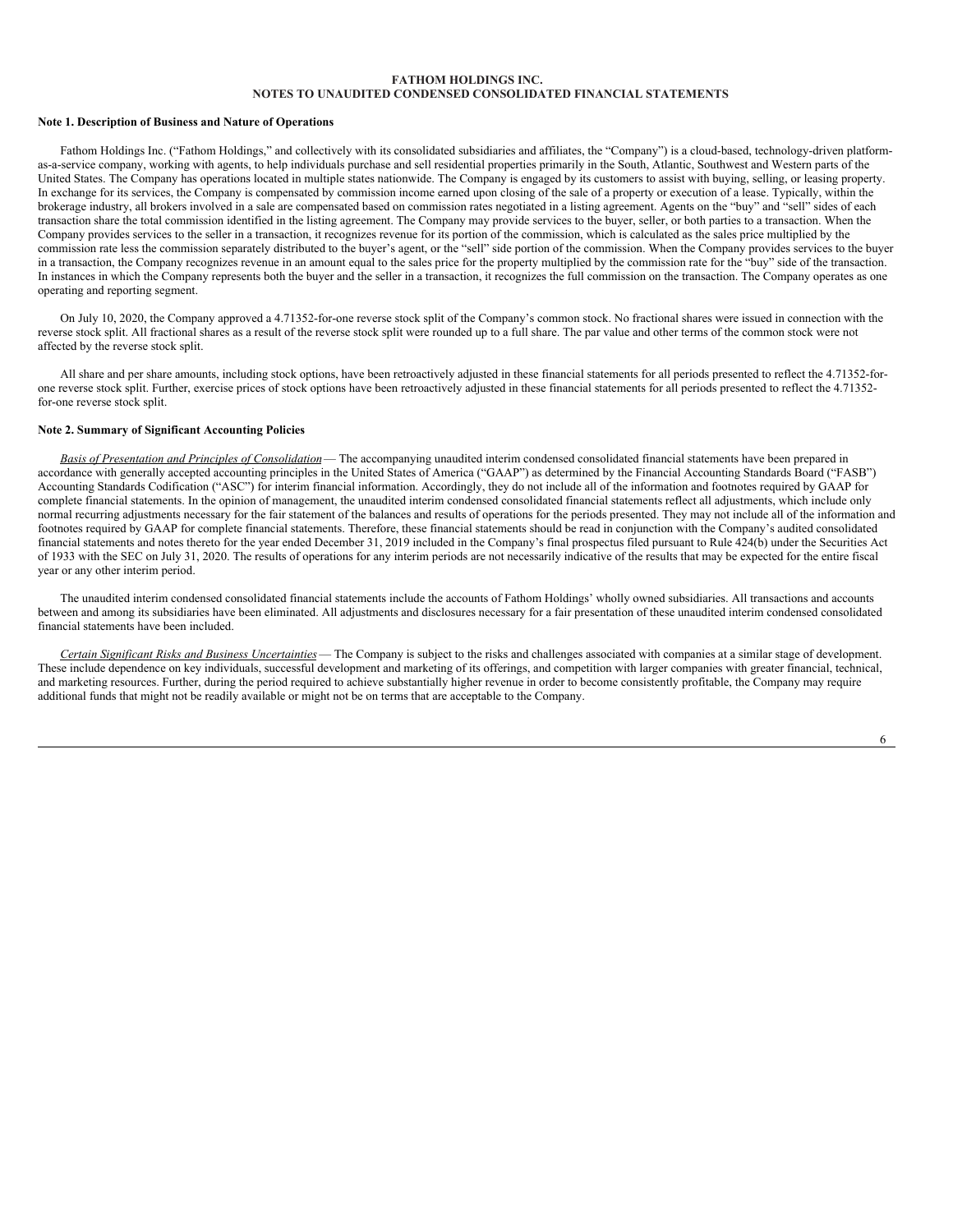*Consideration of Going Concern*— The Company has a history of negative cash flows from operations and operating losses and experienced net income of \$0.1 million for the six months ended June 30, 2020 and a net loss of approximately \$4.1 million for the year ended December 31, 2019. Additionally, the Company anticipates further expenditures associated with the process of expanding the business. Combined with the Company's negative working capital and stockholders' deficit, management determined these conditions raised substantial doubt as to the Company's ability to continue as a going concern. Management believes that its planned budget, which includes continued increases in the number of our agents and transactions at rates consistent with historical growth, and the expected ability to achieve sales volumes necessary to cover forecasted expenses along with the \$31.3 million in proceeds from the IPO completed on August 4, 2020 (See Note 13)alleviates the substantial doubt about our ability to continue as a going concern for a period of at least one year from the date of the issuance of the unaudited interim condensed consolidated financial statements.

*COVID-19 Risks, Impacts and Uncertainties* — On January 30, 2020, the World Health Organization ("WHO") announced a global health emergency because of a new strain of coronavirus originating in Wuhan, China (the "COVID-19 Outbreak") and the risks to the international community as the virus spreads globally beyond its point of origin. In March 2020, the WHO classified the COVID-19 Outbreak as a pandemic, based on the rapid increase in exposure globally.

We are subject to the risks arising from the COVID-19 Outbreak's social and economic impacts on the residential real estate industry. Our management believes that the social and economic impacts, which include but are not limited to the following, could have a significant impact on future financial condition, liquidity, and results of operations: (i) restrictions on in-person activities associated with residential real estate transactions arising from shelter-in-place, or similar isolation orders; (ii) decline in consumer demand for in-person interactions and physical home tours; and (iii) deteriorating economic conditions, such as increased unemployment rates, recessionary conditions, lower yields on individual investment portfolios, and more stringent mortgage financing conditions.

In response to the COVID-19 Outbreak, the Company has implemented cost saving measures including elimination of non-essential travel and in-person training activities, and deferral of certain planned expenditures. Additionally, our Chief Executive Officer, Joshua Harley, and our President and Chief Financial Officer, Marco Fregenal, voluntarily took no base salary for March and April 2020. In addition, our Chief Broker Operations Officer, Samantha Giuggio, and one other senior employee voluntarily took 50% reductions in their base salary for those months. Based in part on business operations and results through the end of April, the Company resumed paying all of these salaries in full in May. Given the daily evolution of the COVID-19 Outbreak and the global responses to curb its spread, the Company is not able to estimate the effects of the COVID-19 Outbreak on its results of operations, financial condition, or liquidity for the year ending December 31, 2020 and beyond. If the COVID-19 Outbreak continues, it may have a material adverse effect on the Company's financial condition, liquidity, and future results of operations.

*Use of Estimates* — The preparation of consolidated financial statements, in conformity with GAAP, requires management to make estimates and assumptions that affect the reported amounts of assets and liabilities and disclosure of contingent assets and liabilities at the date of the financial statements and the reported amounts of revenues and expenses during the reporting period. The Company regularly evaluates estimates and assumptions related to provisions for doubtful accounts, legal contingencies, income taxes, deferred income tax, asset valuation allowances, and share-based compensation. The Company bases its estimates and assumptions on current facts, historical experience and various other factors that it believes to be reasonable under the circumstances, the results of which form the basis for making judgments about the carrying values of assets and liabilities and the accrual of costs and expenses that are not readily apparent from other sources. The actual results experienced by the Company might differ materially and adversely from the Company's estimates. To the extent there are material differences between the estimates and the actual results, future results of operations will be affected.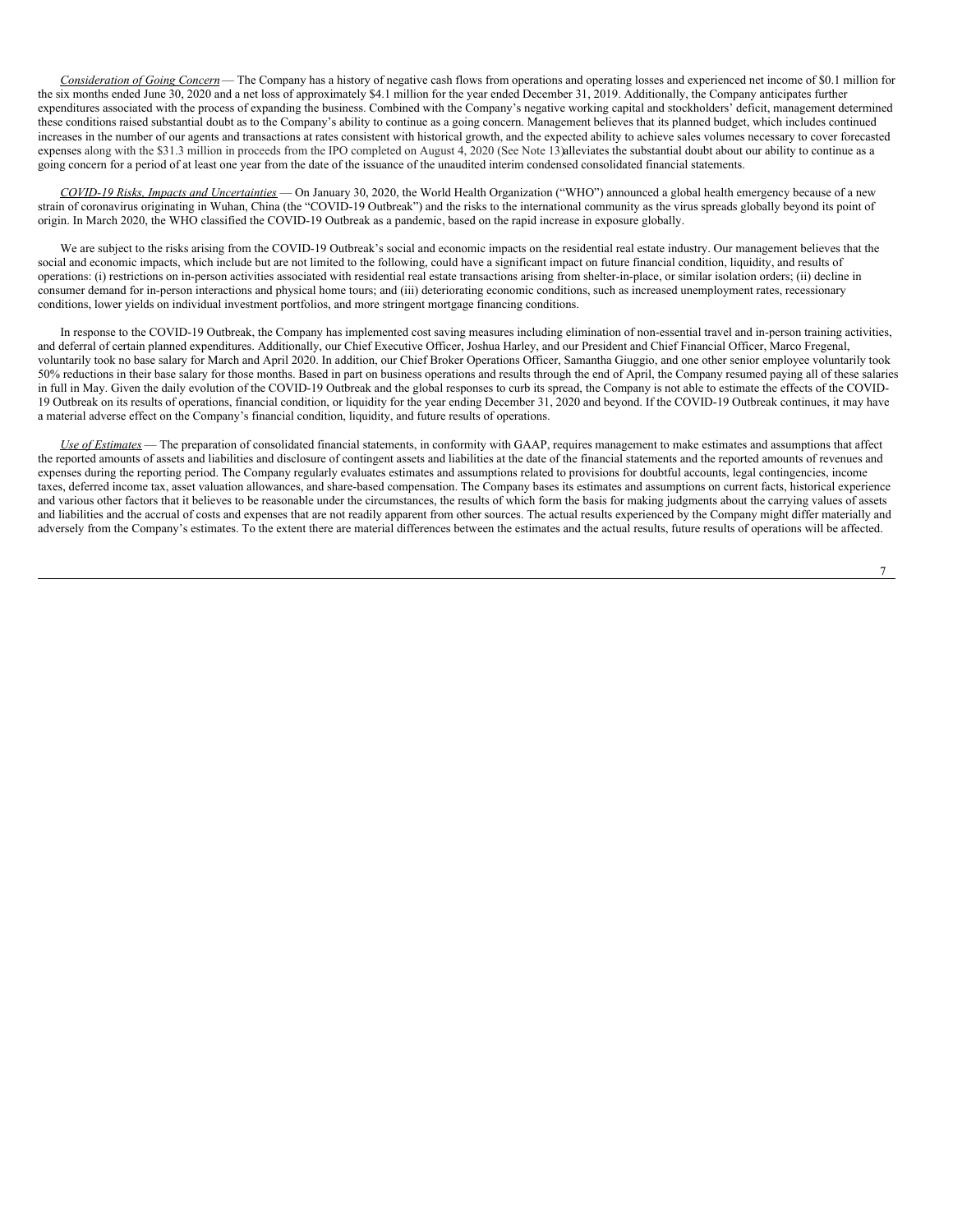*Cash and Cash Equivalents* — The Company considers all highly liquid investments with original maturities of three months or less at the date of purchase to be cash equivalents. Cash equivalents consist primarily of money market instruments. From time to time, the Company's cash deposits exceed federally insured limits. The Company has not experienced any losses resulting from these excess deposits.

*Fair Value Measurements* — FASB ASC 820,*Fair Value Measurement*, ("ASC 820") defines fair value as the price that would be received to sell an asset or paid to transfer a liability (an exit price) in an orderly transaction between market participants at the reporting date. The methodology establishes consistency and comparability by providing a fair value hierarchy that prioritizes the inputs to valuation techniques into three broad levels, which are described below:

• Level 1 inputs are quoted market prices in active markets for identical assets or liabilities (these are observable market inputs).

• Level 2 inputs are inputs other than quoted prices included within Level 1 that are observable for the asset or liability (includes quoted market prices for similar assets or identical or similar assets in markets in which there are few transactions, prices that are not current or prices that vary substantially).

• Level 3 inputs are unobservable inputs that reflect the entity's own assumptions in pricing the asset or liability (used when little or no market data is available).

The fair value of cash and cash equivalents, accounts receivable, agent annual fees receivable, prepaids and other current assets, due from affiliates, accounts payable and accrued liabilities, and due to affiliates approximate their carrying value due to their short-term maturities. The loan and note payable, and lease liability are presented at their carrying value, which based on borrowing rates currently available to the Company for loans and leases with similar terms, approximates their fair values.

*Accounts Receivable* — Accounts receivable consist of balances due from customers, net of estimated allowances for uncollectible accounts. In determining collectability, historical trends are evaluated, and specific customer issues are reviewed on a periodic basis to arrive at appropriate allowances.

*Agent Annual Fees Receivable* — Agent annual fees receivable consist of the \$500 fee every agent pays on their first sale or their one year anniversary date, which is recognized as a reduction to Cost of Revenue ratably over the year in which the fee pertains.

*Property and Equipment* — Property and equipment is stated at cost, less accumulated depreciation. Maintenance and repairs are charged to expense when incurred. Additions and improvements that extend the economic useful life of the asset are capitalized and depreciated over the remaining useful lives of the assets. The cost and accumulated depreciation of assets sold or retired are removed from the respective accounts, and any resulting gain or loss is reflected in current earnings. Depreciation is provided using the straight-line method in amounts considered to be sufficient to amortize the cost of the assets to operations over their estimated useful lives, as follows: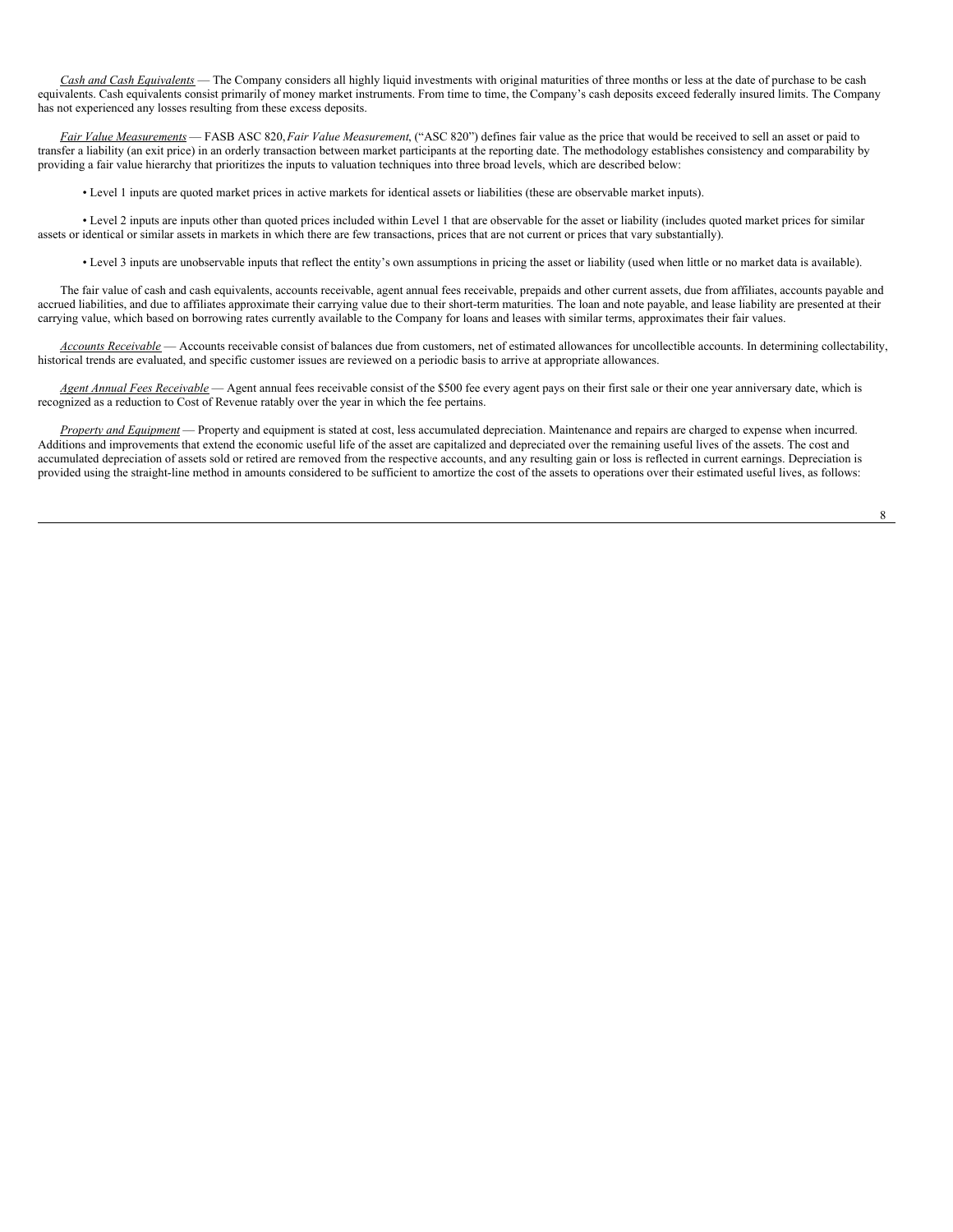| Asset category          | Depreciable life |
|-------------------------|------------------|
| <b>Vehicles</b>         | 7 years          |
| Computers and equipment | 5 years          |
| Furniture and fixtures  | 7 years          |

Long-lived assets are reviewed for impairment whenever events or changes in circumstances indicate that the carrying amount of such assets might not be recoverable. Recoverability of assets to be held and used is measured first by a comparison of the carrying amount of an asset to future undiscounted net cash flows expected to be generated by the asset. If such assets were considered to be impaired, an impairment loss would be recognized as the difference between the fair value and carrying value when the carrying amount of the asset exceeds the fair value of the asset. To date, no such impairment has occurred.

*Capitalized internal use software* — Costs incurred in the preliminary stages of website and software development are expensed as incurred. Once an application has reached the development stage, direct internal and external costs relating to upgrades or enhancements that meet the capitalization criteria are capitalized in property and equipment and amortized on a straight-line basis over their estimated useful lives. Maintenance and enhancement costs (including those costs in the post-implementation stages) are typically expensed as incurred, unless such costs relate to substantial upgrades and enhancements to the websites (or software) that result in added functionality, in which case the costs are capitalized as well.

Capitalized software costs are amortized over the expected useful lives of those releases. Currently, capitalized software costs for internal use has a useful life estimated at three years.

Estimated useful lives of website and software development activities are reviewed annually or whenever events or changes in circumstances indicate that intangible assets may be impaired and adjusted as appropriate to reflect upcoming development activities that may include significant upgrades or enhancements to the existing functionality.

*Revenue Recognition* — We apply the provisions of FASB ASC Topic 606,*Revenue from Contracts with Customers* ("ASC 606"), and all related appropriate guidance. The Company recognizes revenue under the core principle to depict the transfer of control to the Company's customers in an amount reflecting the consideration to which the Company expects to be entitled. In order to achieve that core principle, the Company applies the following five-step approach: (1) identify the contract with a customer; (2) identify the performance obligations in the contract; (3) determine the transaction price; (4) allocate the transaction price to the performance obligations in the contract; and (5) recognize revenue when a performance obligation is satisfied.

The Company's revenue substantially consists of commissions generated from real estate brokerage services. The Company is contractually obligated to provide for the fulfillment of transfers of real estate between buyers and sellers. The Company provides these services itself and controls the services of its agents necessary to legally transfer the real estate. Correspondingly, the Company is defined as the principal. The Company, as principal, satisfies its obligation upon the closing of a real estate transaction. The Company has concluded that agents are not employees of the Company, rather deemed to be independent contractors. Upon satisfaction of its obligation, the Company recognizes revenue in the gross amount of consideration it is entitled to receive. The transaction price is calculated by applying the Company's portion of the agreed-upon commission rate to the property's selling price. The Company may provide services to the buyer, seller, or both parties to a transaction. When the Company provides services to the seller in a transaction, it recognizes revenue for its portion of the commission, which is calculated as the sales price multiplied by the commission rate less the commission separately distributed to the buyer's agent, or the "sell" side portion of the commission. When the Company provides services to the buyer in a transaction, the Company recognizes revenue in an amount equal to the sales price for the property multiplied by the commission rate for the "buy" side of the transaction. In instances in which the Company represents both the buyer and the seller in a transaction, it recognizes the full commission on the transaction. Commissions revenue contains a single performance obligation that is satisfied upon the closing of a real estate transaction, at which point the entire transaction price is earned. The Company's customers remit payment for the Company's services to the title company or attorney closing the sale of property at the time of closing. The Company receives payment upon close of property or within days of the closing of a transaction. The Company is not entitled to any commission until the performance obligation is satisfied and is not owed any commission for unsuccessful transactions, even if services have been provided.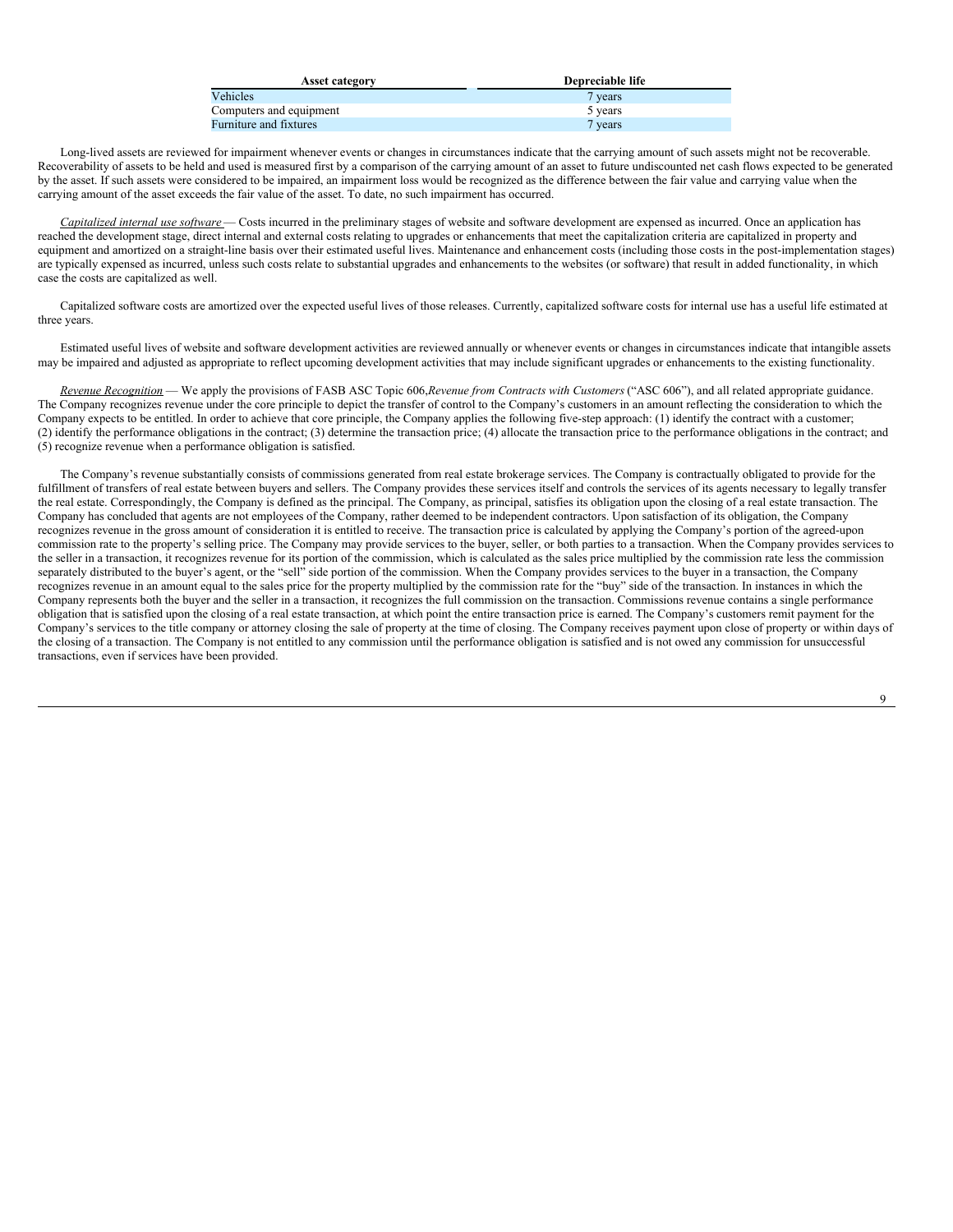The Company has utilized the practical expedient in ASC 606 and elected not to capitalize contract costs for contracts with customers with durations less than one year. The Company does not have significant remaining unfulfilled performance obligations or contract balances.

*Cost of Revenue* — Cost of revenue consists primarily of agent commissions less transaction and annual fees paid by our agents.

*Marketing Expenses* — Marketing expenses consist primarily of marketing and promotional materials. Marketing costs are expensed as they are incurred.

*Leases* — The Company adopted FASB ASC Topic 842,*Leases*, ("ASC 842") on January 1, 2019. The Company categorizes leases at their inception as either operating or finance leases. On certain lease agreements, the Company may receive rent holidays and other incentives. The Company recognizes lease costs on a straight-line basis without regard to deferred payment terms, such as rent holidays, that defer the commencement date of required payments.

*Share-based Compensation* — Share-based compensation for employees and non-employees (principally independent contractor agents) is measured at the grant date based on the fair value of the award and is recognized as expense over the requisite service period, which is generally the vesting period of the respective award. Forfeitures are recognized when they occur. Fully vested restricted stock awards are measured on grant date at fair value.

*Income Taxes* — Income taxes are accounted for using an asset and liability approach that requires the recognition of deferred tax assets and liabilities for the expected future tax consequences of temporary differences between the combined financial statement and tax bases of assets and liabilities at the applicable enacted tax rates. The Company will establish a valuation allowance for deferred tax assets if it is more likely than not that these items will expire before either the Company is able to realize their benefit or that future deductibility is uncertain.

The Company believes that it is currently more likely than not that its deferred tax assets will not be realized and as such, it has recorded a full valuation allowance for these assets. The Company evaluates the likelihood of the ability to realize deferred tax assets in future periods on a quarterly basis, and when appropriate evidence indicates it would release its valuation allowance accordingly. The determination to provide a valuation allowance is dependent upon the assessment of whether it is more likely than not that sufficient taxable income will be generated to utilize the deferred tax assets. Based on the weight of the available evidence, which includes the Company's historical operating losses, lack of taxable income, and accumulated deficit, the Company provided a full valuation allowance against the U.S. tax assets resulting from the tax losses as of June 30, 2020 and December 31, 2019.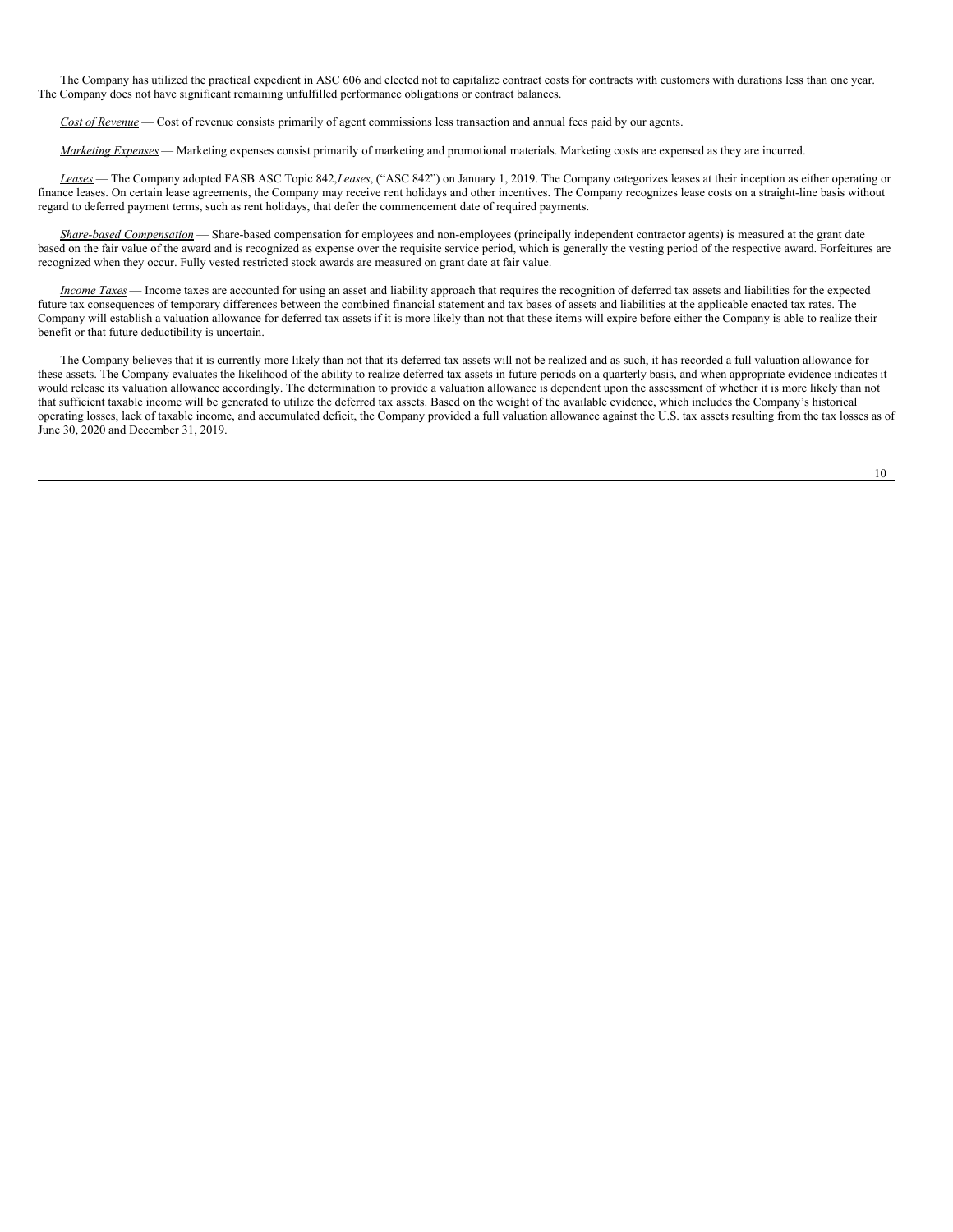*Deferred Of ering Costs* — Deferred offering costs are included in prepaid and other current assets and consists of legal, accounting, underwriting fees and other costs incurred through the balance sheet date that are directly related to the Company's initial public offering ("IPO") and that will be charged to stockholders' equity upon the completion of the IPO. The Company's IPO closed on August 4, 2020.

For the six months ended June 30, 2020 and the year ended December 31, 2019, the Company capitalized approximately \$213,000 and \$37,000, respectively, of deferred offering costs related to the IPO. For the six months ended June 30, 2019, the Company did not capitalize any deferred offering costs related to the IPO.

*Earnings (Loss) Per Share* — Basic earnings (loss) per share is computed by dividing net income (loss) attributable to the Company by the weighted-average number of shares of common stock outstanding for the period. Our diluted earnings per share of common stock is computed similarly to basic earnings per share, except that it reflects the effect of shares of common stock issuable for presently unvested restricted stock and upon exercise of stock options, using the treasury stock method in periods in which they have a dilutive effect.

The following table shows the computation of weighted-average diluted shares for the three and six months ended June 30, 2020 and June 30, 2019:

|                                           | Three months ended June 30. |           | Six months ended June 30. |           |
|-------------------------------------------|-----------------------------|-----------|---------------------------|-----------|
|                                           | 2020<br>2019                |           | 2020                      | 2019      |
| Weighted-average basic shares outstanding | 9,996,775                   | 9,779,753 | 9.996.939                 | 9,745,574 |
| Effect of dilutive securities:            |                             |           |                           |           |
| Stock options                             | 3,483                       |           | 1.441                     |           |
| Unvested restricted stock awards          | 29,767                      |           | 17,889                    |           |
| Weighted-average diluted shares           | 10,030,025                  | 9,779,753 | 10,016,269                | 9,745,574 |

# *Recently Issued Accounting Pronouncements Not Yet Adopted*

In June 2016, the FASB issued ASU 2016-13 Financial Instruments - Credit Losses (Topic 326): Measurement of Credit Losses on Financial Instruments, that changes the impairment model for most financial assets and certain other instruments. For receivables, loans and other instruments, entities will be required to use a new forwardlooking "expected loss" model that generally will result in the earlier recognition of allowance for losses. In addition, an entity will have to disclose significantly more information about allowances and credit quality indicators. The new standard is effective for the Company for fiscal years beginning after December 15, 2022. The Company is currently evaluating the impact of the pending adoption of the new standard on its consolidated financial statements and intends to adopt the standard on January 1, 2023.

In December 2019, the FASB issued ASU 2019-12,*Simplifying the Accounting for Income Taxes*("ASU 2019-12"), which modifies ASC 740 to reduce complexity while maintaining or improving the usefulness of the information provided to users of financial statements. ASU 2019-12 is effective for the Company for interim and annual reporting periods beginning after December 15, 2021. The Company is currently assessing the impact of ASU 2019-12, but it is not expected to have a material impact on the Company's consolidated financial statement.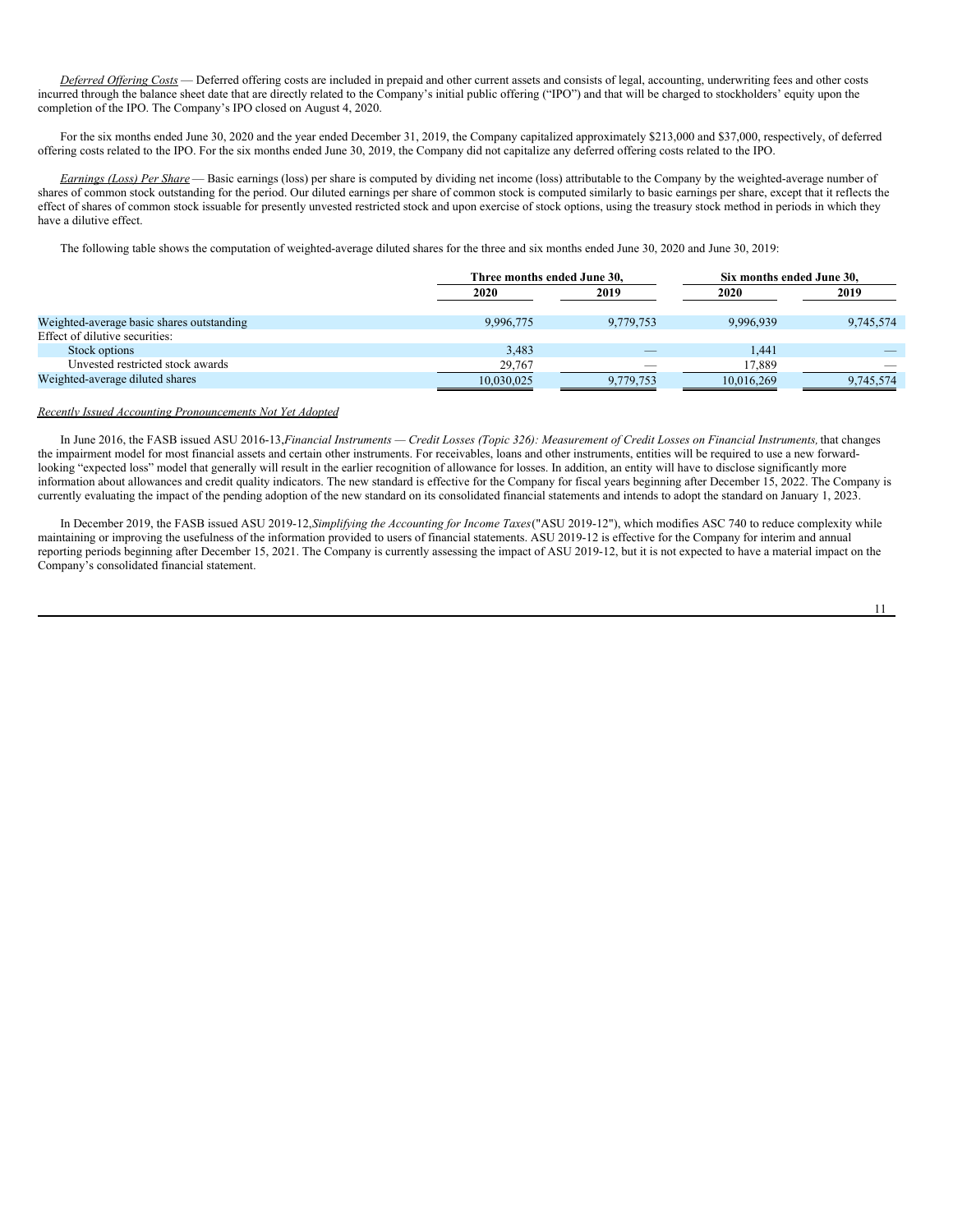# **Note 3. Property and Equipment, Net**

Property and equipment, net consisted of the following at the dates indicated:

|                                   | <b>June 30, 2020</b> | December 31, 2019 |
|-----------------------------------|----------------------|-------------------|
|                                   | (Unaudited)          |                   |
| Vehicles                          | 119.324              | 119,324           |
| Computers and equipment           | 82,484               | 73,115            |
| Furniture and fixtures            | 30,058               | 30,058            |
| Total property and equipment      | 231,866              | 222,497           |
| Accumulated depreciation          | (132, 475)           | (116, 525)        |
| Total property and equipment, net | 99,391               | 105,972           |

Depreciation expense for property and equipment was approximately \$8,000 and \$6,000 for the three months ended June 30, 2020 and 2019, respectively, and \$16,000 and \$12,000 for the six months ended June 30, 2020 and 2019, respectively.

# **Note 4. Capitalized Software, Net**

Capitalized software, net consisted of the following at the dates indicated:

|                                 | <b>June 30, 2020</b> | <b>December 31, 2019</b> |
|---------------------------------|----------------------|--------------------------|
|                                 | (Unaudited)          |                          |
| Software development            | 726,700              | 499,300                  |
| Total capitalized software      | 726,700              | 499.300                  |
| Accumulated amortization        | (82, 279)            | (34.458)                 |
| Total capitalized software, net | 644.421              | 464,842                  |

Amortization expense for capitalized software was approximately \$37,000 and \$11,000 for the three months ended June 30, 2020 and 2019, respectively, and \$48,000 and \$11,000 for the six months ended June 30, 2020 and 2019, respectively.

# **Note 5. Accounts Payable and Accrued Liabilities**

Accounts payable and accrued liabilities consisted of the following at the dates indicated:

|                                                | <b>June 30, 2020</b> |    | December 31, 2019 |
|------------------------------------------------|----------------------|----|-------------------|
|                                                | (Unaudited)          |    |                   |
| Accounts payable                               | 1,802,129            | S. | 922,373           |
| Deferred annual fee                            | 958,700              |    | 463,667           |
| Accrued commissions                            | 370,405              |    | 261,161           |
| Accrued compensation                           | 363,690              |    | 196,948           |
| Accrued professional fees                      | 356,139              |    | 601,797           |
| Accrued legal fees                             | 173,542              |    | 71,724            |
| Other accrued liabilities                      | 142,888              |    | 72,836            |
| Credit card liability                          | 141,065              |    | 70,431            |
| Insurance premium liabilities                  | 36,269               |    | 139,891           |
| Accrued bonuses                                | 2,100                |    | 5,400             |
| Total accounts payable and accrued liabilities | 4,346,927            |    | 2,806,228         |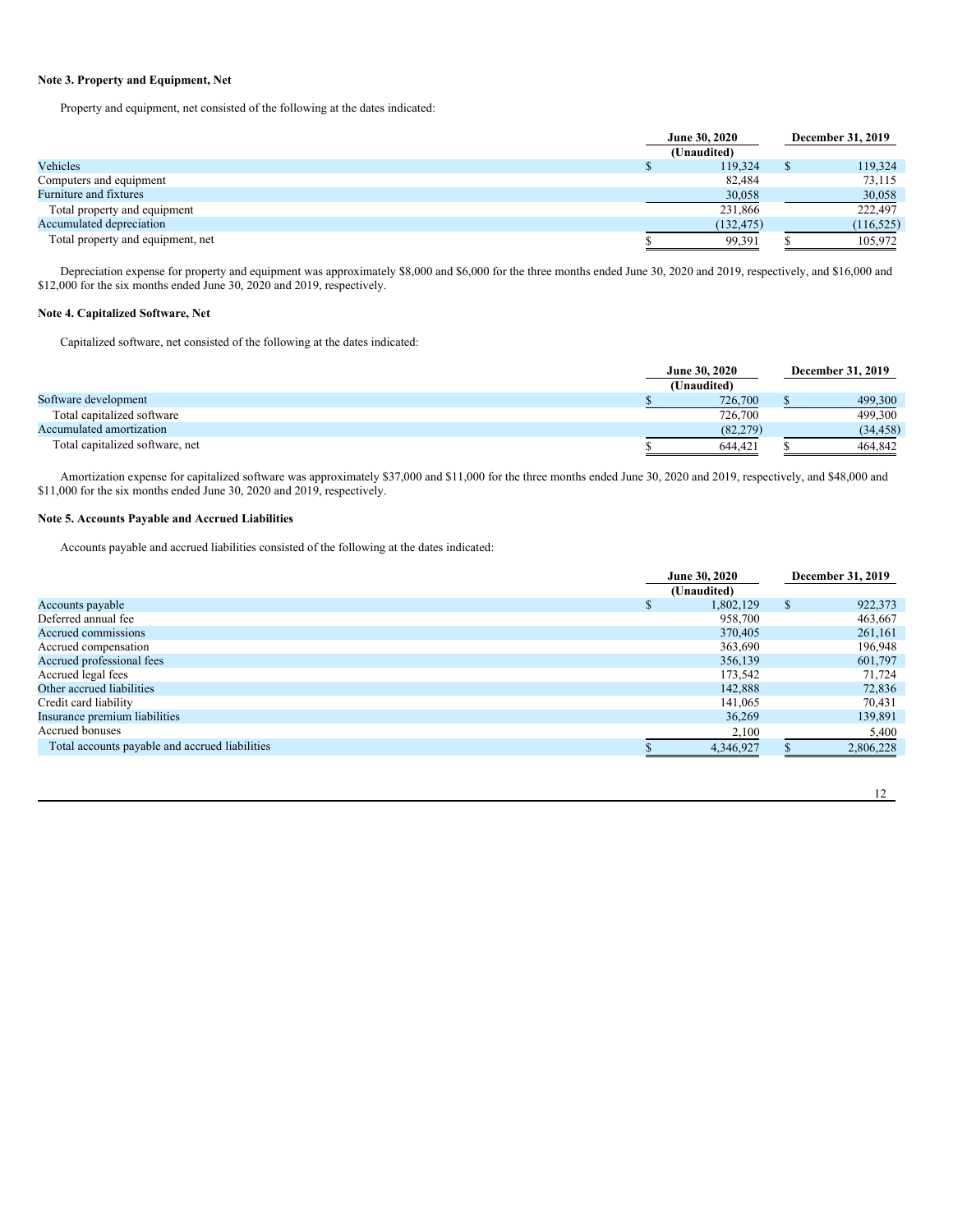# **Note 6. Debt**

## *Loan Payable*

The Company obtained a loan for an automobile used by the Chief Executive Officer. The term of the loan is from July 2016 through December 2022 with an annual interest rate of 1.74%. The components of the loan payable were as follows:

|                                      | <b>June 30, 2020</b> | December 31, 2019 |
|--------------------------------------|----------------------|-------------------|
|                                      | (Unaudited)          |                   |
| Loan payable - Automobile loan       | 43,677               | 52,188            |
| Less current portion                 | (17.244)             | (17.095)          |
| Loan payable, net of current portion | 26.433               | 35.093            |

*Notes Payable*

|                                                                | <b>June 30, 2020</b> |             |  | December 31, 2019 |
|----------------------------------------------------------------|----------------------|-------------|--|-------------------|
|                                                                |                      | (Unaudited) |  |                   |
| <b>Quail Point Corp.</b>                                       |                      | 500,000     |  | 500,000           |
| Paycheck Protection Program Loan                               |                      | 303,681     |  |                   |
| <b>Small Business Administration Loan</b>                      |                      | 149,900     |  |                   |
| Long term debt                                                 |                      | 953.581     |  | 500,000           |
| Less current portion the Paycheck Protection Program Loan      |                      | (135,093)   |  |                   |
| Less current portion of the Small Business Administration Loan |                      | (256)       |  |                   |
| Note payable, net of current portion                           |                      | 818.232     |  | 500,000           |

# *Note Payable – Quail Point Corp.*

On April 14, 2017, Fathom Realty entered into a Loan Agreement with Quail Point Corp. (the "Lender") whereby Fathom Realty borrowed \$400,000 from the Lender. Interest is payable each month at 1.6675% (20% annually) and the note was due to mature on March 1, 2037 with the principal due at that time. The Loan Agreement allowed for principal payments at any time without pre-payment penalty.

On February 6, 2018, Fathom Realty entered into a new Loan Agreement ('New Loan Agreement") for \$500,000 with the Lender. The New Loan Agreement extinguished the original loan and established a new loan. The fair value of the New Loan Agreement equaled the carrying value. Interest is payable each month at 1.6675% (20% annually) and the note matures on March 1, 2023 with the principal due at that time. The New Loan Agreement allows for principal payments at any time without pre-payment penalty.

# *Note Payable – Paycheck Protection Program Loan*

On May 5, 2020, the Company received \$303,681 in loan funding from the Paycheck Protection Program (the "PPP"), established pursuant to the Coronavirus Aid, Relief, and Economic Security Act (the "CARES Act") and administered by the U.S. Small Business Administration ("SBA"). The application for these funds requires the Company to, in good faith, certify that the current economic uncertainty made the loan request necessary to support the ongoing operations of the Company. This certification further requires the Company to take into account current business activity and ability to access other sources of liquidity sufficient to support ongoing operations in a manner that is not significantly detrimental to the business. The unsecured loan (the "PPP Loan") is evidenced by a promissory note of the Company dated May 5, 2020 (the "PPP Note") in the principal amount of \$303,681, to Bank of America (the "Bank"), the lender. Under the terms of the PPP Note and the PPP Loan, interest accrues on the outstanding principal at the rate of 1% per annum, and there is a deferment period of six months until equal installment payments of \$17,090 of principal and interest are due. The term of the PPP Note is two years, though payments greater than the monthly payment or additional payments may be made at any time without prepayment penalty but shall not relieve the Company of its obligations to pay the next succeeding monthly payment.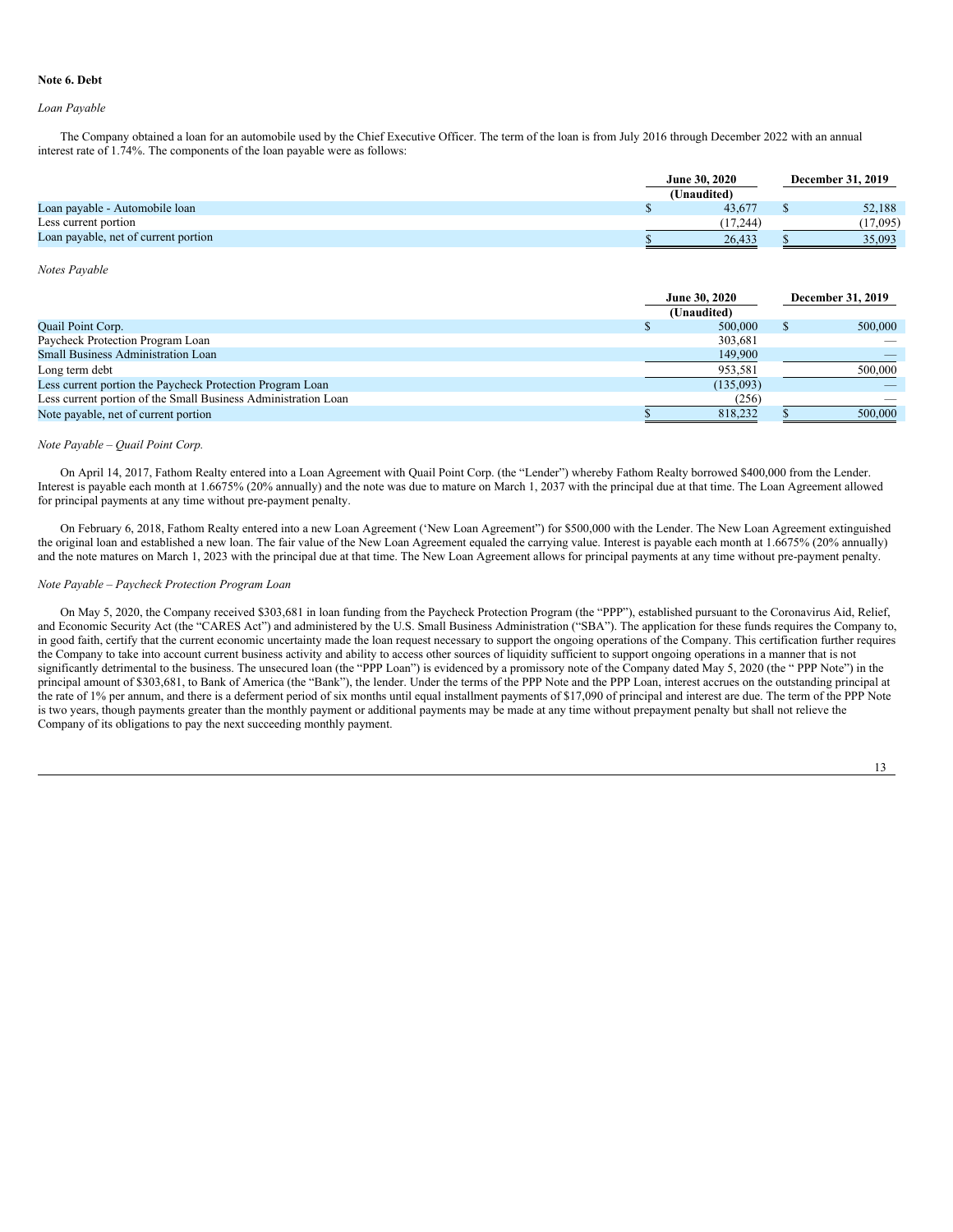The CARES Act and the PPP provide a mechanism for forgiveness of up to the full amount borrowed. Under the PPP, the Company may apply for and be granted forgiveness for all or part of the PPP Loan. The amount of loan proceeds eligible for forgiveness is based on a formula that takes into account a number of factors, including the amount of loan proceeds used by the Company during the twenty-four week period after the loan origination for certain purposes including payroll costs, rent payments on certain leases, and certain qualified utility payments, provided that at least 60% of the loan amount is used for eligible payroll costs; the employer maintaining or rehiring employees and maintaining salaries at certain levels; and other factors. Subject to the other requirements and limitations on loan forgiveness, only loan proceeds spent on payroll and other eligible costs during the covered twenty-four-week period will qualify for forgiveness. Forgiveness of the loan is dependent on the Company having initially qualified for the loan and qualifying for the forgiveness of such loan based on future adherence to the forgiveness criteria. The Company intends to use the entire Loan amount for qualifying expense, though no assurance is provided that the Company will obtain forgiveness of the PPP Loan in whole or in part.

#### *Note Payable – Small Business Administration Loan*

On June 5, 2020, the Company received \$150,000 in loan funding from the SBA (the "SBA Note") under the Economic Injury Disaster Loan program ("EIDL"). The Company will use all the proceeds of this secured SBA Note solely as working capital to alleviate economic injury caused by COVID-19. The SBA Note is evidenced by a promissory note of the Company dated June 5, 2020 in the principal amount of \$150,000, to the SBA, the lender. Debt issuance costs incurred in connection with the SBA Note of \$100 were expensed. Under the terms of the SBA Note, interest accrues on the outstanding principal at the rate of 3.75% per annum, and installment payments, including principal and interest, of \$731 monthly, will begin twelve months from the date of the SBA Note. All remaining principal and accrued interest is due and payable thirty years from the date of the Note. In connection with the SBA Note, the Company received a \$10,000 grant, which does not need to be repaid, and is recorded in other income.

## **Note 7. Stockholders' Equity**

On July 10, 2020, the Company approved a 4.71352-for-one reverse stock split of the Company's common stock. No fractional shares were issued in connection with the reverse stock split. All fractional shares as a result of the reverse stock split were rounded up to a full share. The par value and other terms of the common stock were not affected by the reverse stock split.

All share and per share amounts, including stock options, have been retroactively adjusted in these financial statements for all periods presented to reflect the 4.71352-forone reverse stock split. Further, exercise prices of stock options have been retroactively adjusted in these financial statements for all periods presented to reflect the 4.71352 for-one reverse stock split.

# Common Stock

During the six months ended June 30, 2020, the Company sold, in aggregate, 15,726 shares of common stock for gross proceeds of \$83,014.

#### Treasury Stock

During the six months ended June 30, 2020, the Company repurchased, in aggregate, 5,683 shares of common stock for a total of \$30,000.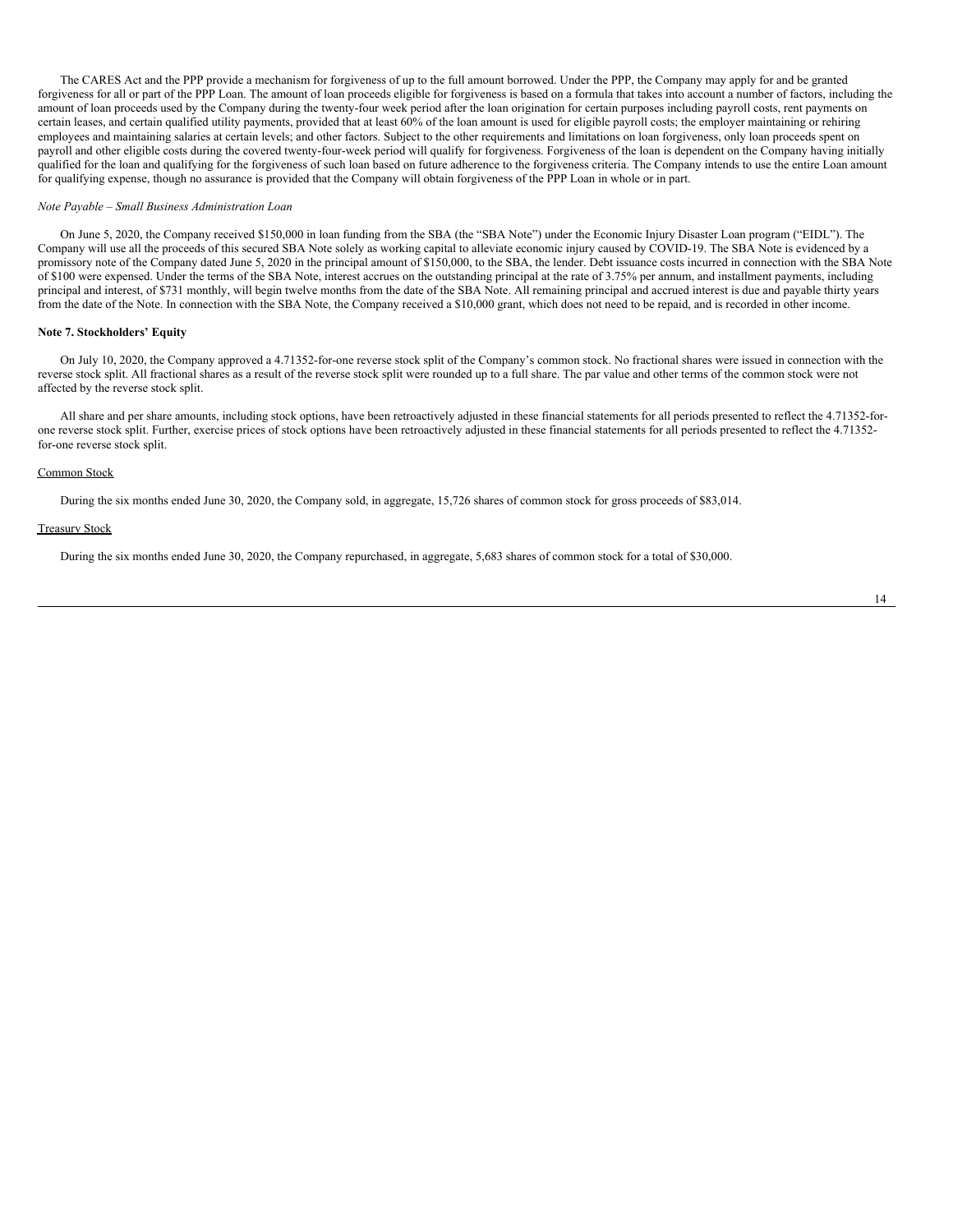#### **Note 8. Share-based Compensation**

The Company's 2017 Stock Plan (the "Plan") provides for granting stock options and restricted stock awards to employees, directors, contractors and consultants of the Company. A total of 3,182,335 shares of common stock are authorized to be issued pursuant to the Plan. Determining the appropriate fair value of share-based awards requires the input of subjective assumptions, including the fair value of the Company's common stock, and, for stock options, the expected life of the option, and expected stock price volatility. The assumptions used in calculating the fair value of share-based awards represent management's best estimates and involve inherent uncertainties and the application of management's judgment. As a result, if factors change and management uses different assumptions, share-based compensation expense could be materially different for future awards.

# Restricted Stock Awards

|                                |                                 |    | <b>Weighted Average</b>         |
|--------------------------------|---------------------------------|----|---------------------------------|
|                                | <b>Shares</b>                   |    | <b>Grant Date Fair Value</b>    |
| Nonvested at December 31, 2019 | 227,981                         | ٠D | 5.28                            |
| Granted                        | $\overline{\phantom{a}}$        |    |                                 |
| Vested                         | $\qquad \qquad - \qquad$        |    | $\qquad \qquad - \qquad$        |
| Forfeited                      | (4,216)                         | ¢  | (5.28)                          |
| Nonvested at March 31, 2020    | 223,765                         | ٠D | 5.28                            |
| Granted                        | $\hspace{0.1mm}-\hspace{0.1mm}$ |    | $\hspace{0.1mm}-\hspace{0.1mm}$ |
| Vested                         | $\qquad \qquad - \qquad$        |    | _                               |
| Forfeited                      | (6.914)                         |    | (5.28)                          |
| Nonvested at June 30, 2020     | 216,851                         |    | 5.28                            |

The Company recognized stock compensation expense for restricted stock awards of \$97,862, net of forfeitures of \$8,984, and \$633,217 for the three months ended June 30, 2020 and June 30, 2019, respectively, and \$201,020, net of forfeitures of \$11,355, and \$1,543,309, for the six months ended June 30, 2020 and June 30, 2019, respectively, which is included in general and administrative expense. At June 30, 2020, the total unrecognized compensation expense related to unvested restricted stock awards granted was \$923,992, which the Company expects to recognize over a period of approximately 2.32 years. No shares were granted during the six months ended June 30, 2020.

#### Stock Option Awards

For the three months ended June 30, 2020 and June 30, 2019, the Company recognized \$2,631 and \$11,815, respectively, and for the six months ended June 30, 2020 and June 30, 2019, the Company recognized \$24,194 and \$11,815, respectively, of share-based compensation expense in general and administrative expense. At June 30, 2020, the total unrecognized compensation related to unvested stock option awards granted was \$0. No stock option awards were granted during the six months ended June 30, 2020.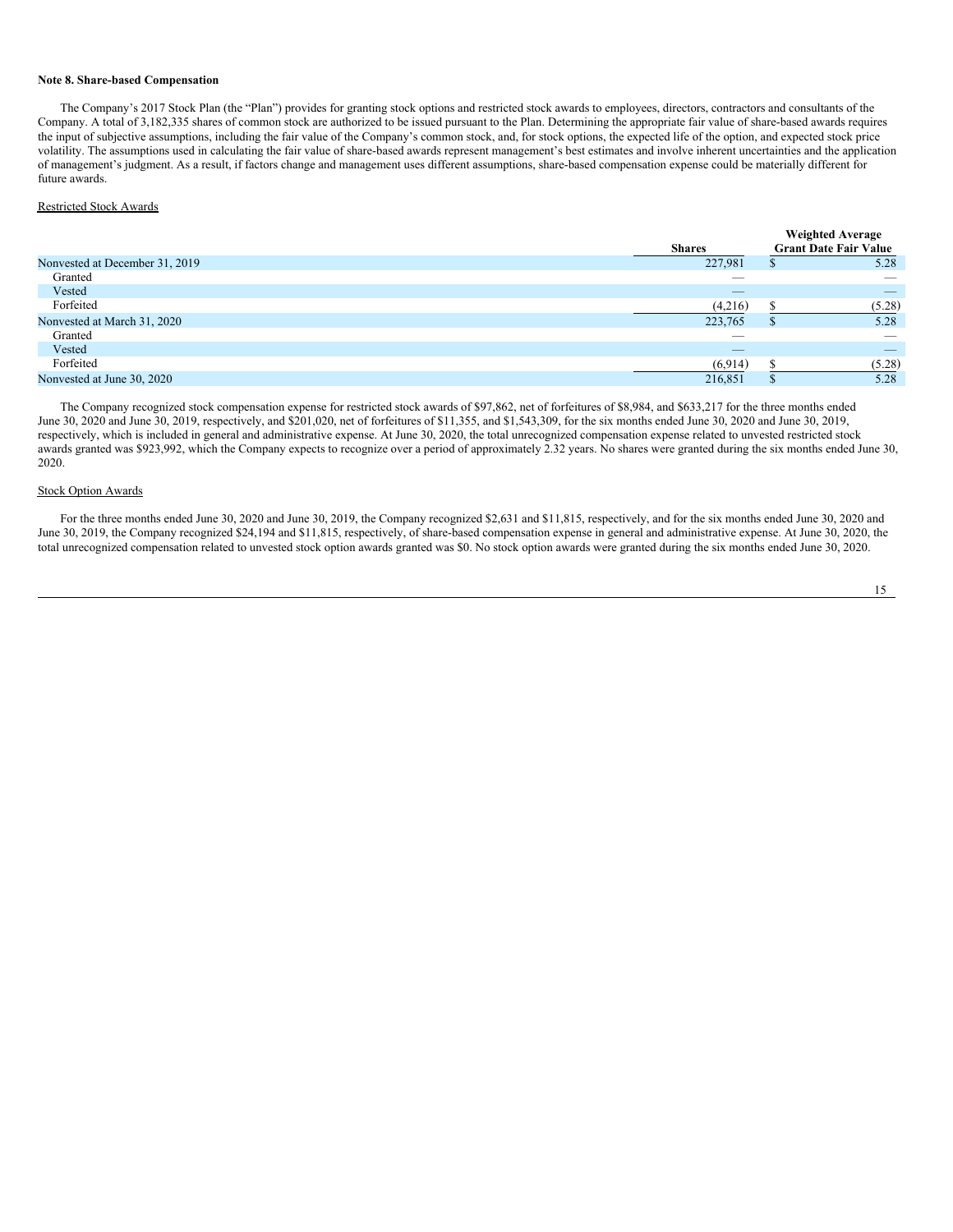# **Note 9. Leases**

# *Operating Leases*

The Company has operating leases primarily consisting of office space with remaining lease terms of 1 to 7 years, subject to certain renewal options as applicable.

Leases with an initial term of twelve months or less are not recorded on the balance sheet, and the Company does not separate lease and non-lease components of contracts. There are no material residual guarantees associated with any of the Company's leases, and there are no significant restrictions or covenants included in the Company's lease agreements. Certain leases include variable payments related to common area maintenance and property taxes, which are billed by the landlord, as is customary with these types of charges for office space.

Our lease agreements generally do not provide an implicit borrowing rate. Therefore, the Company used a benchmark approach to derive an appropriate imputed discount rate. The Company benchmarked itself against other companies of similar credit ratings and comparable quality and derived an imputed rate, which was used in a portfolio approach to discount its real estate lease liabilities. We used an estimated incremental borrowing rate of 8% on December 31, 2018 for all leases that commenced prior to that date.

There was no sublease rental income for the six months ended June 30, 2020, the Company is not the lessor in any lease arrangement, and no related party transactions for lease arrangements have occurred.

# *Lease Costs*

The table below presents certain information related to the lease costs for the Company's operating leases for the six months ended June 30, 2020 and June 30, 2019:

|                                 | Six months ended June 30. |             |        |
|---------------------------------|---------------------------|-------------|--------|
| Components of total lease cost: | 2020                      |             | 2019   |
|                                 |                           | (Unaudited) |        |
| Operating lease expense         | 70,151                    |             | 54,456 |
| Short-term lease expense        | 35,047                    |             | 29,994 |
| Total lease cost                | 105.198                   |             | 84,450 |

# *Lease Position as of June 30, 2020*

Right of use lease assets and lease liabilities for our operating leases were recorded in the condensed consolidated balance sheet as follows:

|                                         | As of June 30, 2020<br>(Unaudited) |         |
|-----------------------------------------|------------------------------------|---------|
| <b>Assets</b>                           |                                    |         |
| Lease right of use assets               |                                    | 213,501 |
| Total lease assets                      |                                    | 213,501 |
|                                         |                                    |         |
| <b>Liabilities</b>                      |                                    |         |
| Current liabilities:                    |                                    |         |
| Lease liability - current portion       | S.                                 | 63,767  |
| Noncurrent liabilities:                 |                                    |         |
| Lease liability, net of current portion |                                    | 152,814 |
| Total lease liability                   |                                    | 216,581 |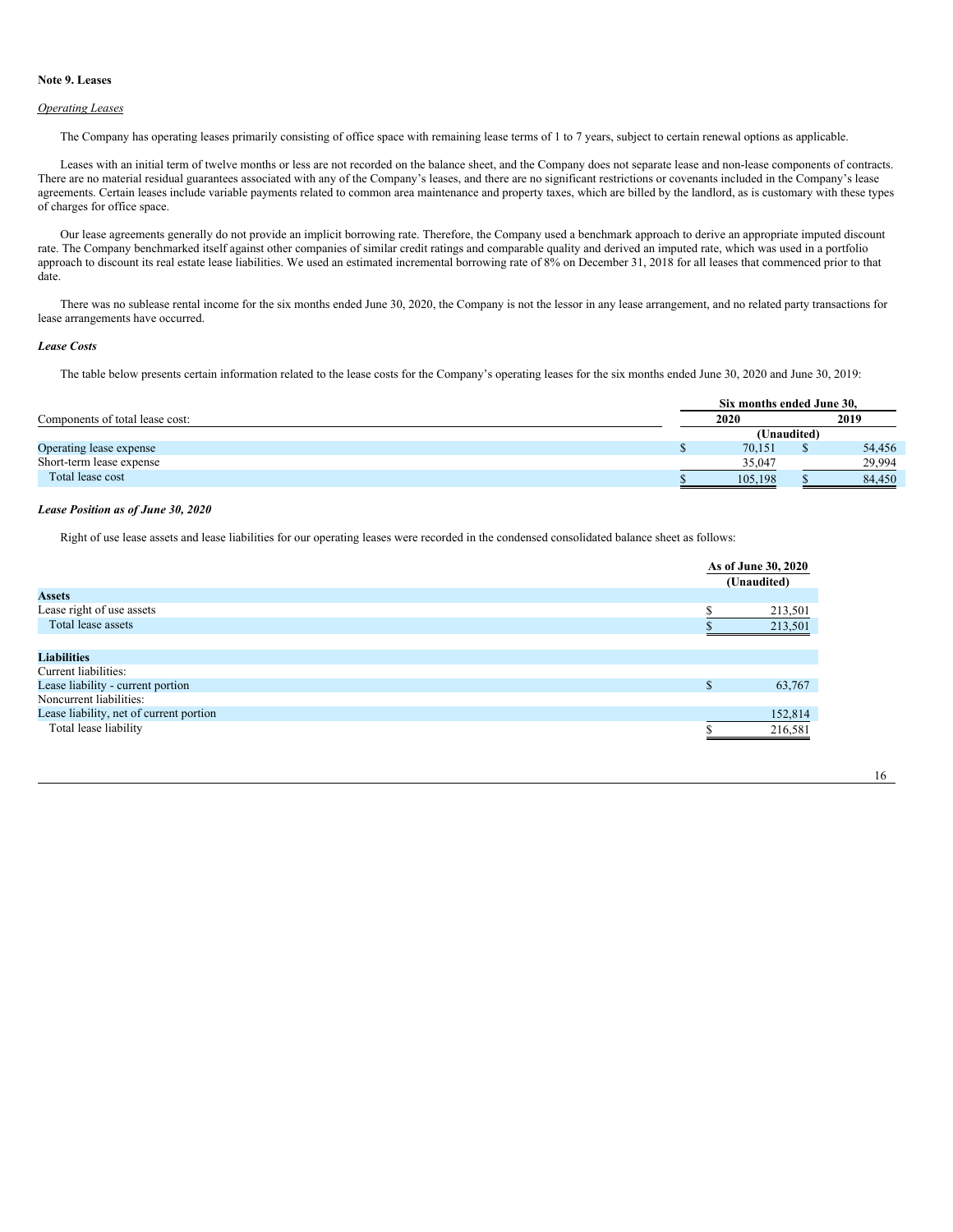# *Lease Terms and Discount Rate*

The table below presents certain information related to the weighted average remaining lease term and the weighted average discount rate for the Company's operating leases as of June 30, 2020:

| Weighted average remaining lease term (in years) - operating leases | 4.48  |
|---------------------------------------------------------------------|-------|
| Weighted average discount rate - operating leases                   | $8\%$ |

# *Undiscounted Cash Flows*

Future lease payments included in the measurement of lease liabilities on the condensed consolidated balance sheet as of June 30, 2020, for the following five fiscal years and thereafter were as follows:

# **Year ending December 31, Operating Leases**

| Tear chung December 51,                        | Operating Leases |          |
|------------------------------------------------|------------------|----------|
| 2020 (remaining)                               |                  | 58,314   |
| 2021                                           |                  | 39,350   |
| 2022                                           |                  | 40,175   |
| 2023                                           |                  | 41,686   |
| 2024                                           |                  | 43,243   |
| 2025                                           |                  | 37,353   |
| <b>Total Minimum Lease Payments</b>            |                  | 260,121  |
| Less effects of discounting                    |                  | (43,540) |
| Present value of future minimum lease payments |                  | 216,581  |
|                                                |                  |          |

# **Note 10. Related Party Transactions**

# *Due from af iliates*

Fathom Realty has loaned monies to other entities controlled by shareholders of the Company.

Due from affiliates consists of the following:

|                            | June 30, 2020 | <b>December 31, 2019</b> |
|----------------------------|---------------|--------------------------|
|                            | (Unaudited)   |                          |
| On Target Transactions LLC | .476          | 2.561                    |
| Total due from affiliates  | .476          | 2.561                    |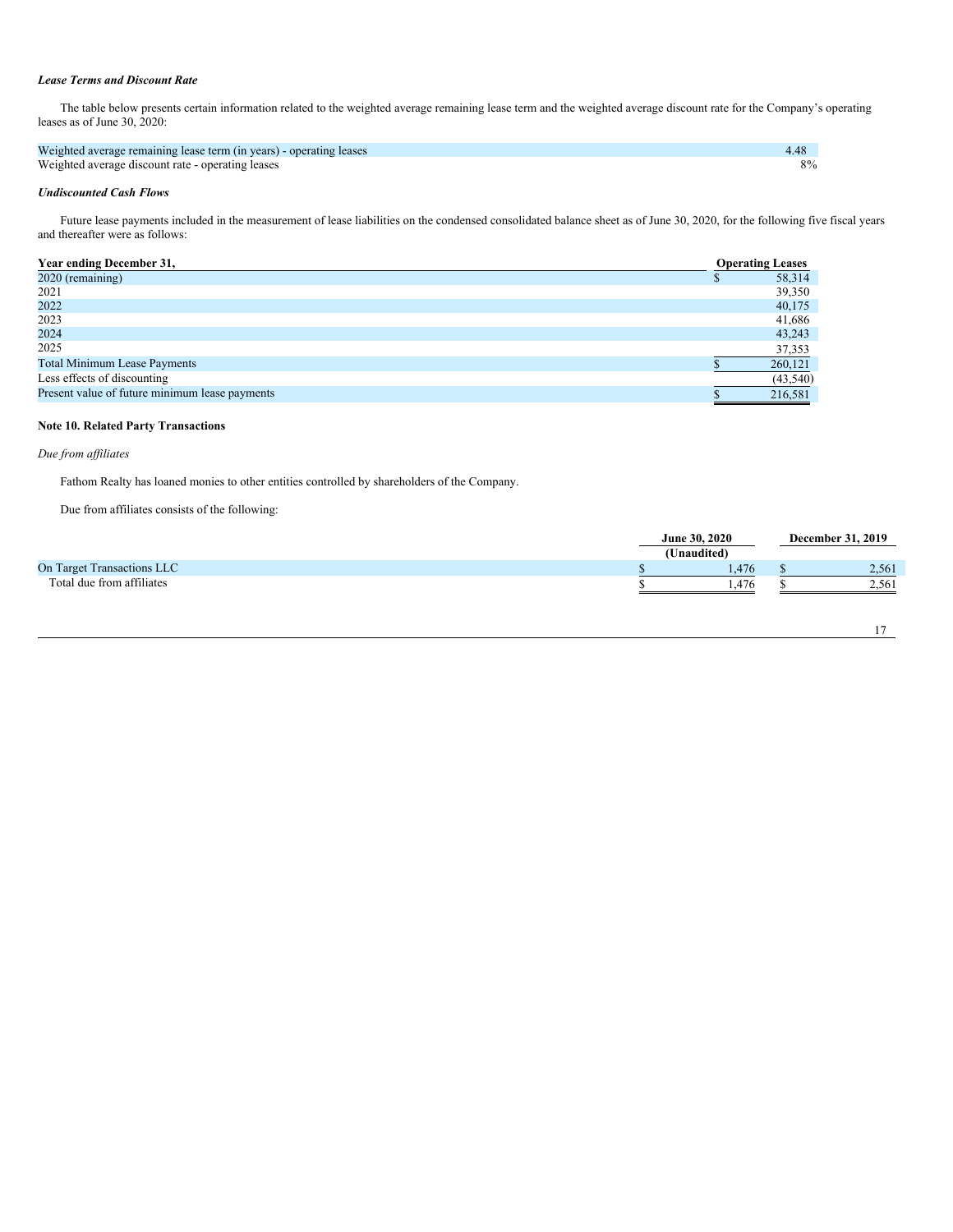On Target Transactions LLC ("On Target Transactions") is a transaction management company for real estate agents. Messrs. Harley and Fregenal own a total of 60% of On Target Transactions.

#### *Due to af iliates*

Fathom Realty has outstanding monies due to related parties and other entities controlled by shareholders of the Company.

Due to affiliates consists of the following:

|                               | <b>June 30, 2020</b> | <b>December 31, 2019</b> |        |  |
|-------------------------------|----------------------|--------------------------|--------|--|
|                               | (Unaudited)          |                          |        |  |
| Hometown Heroes Holdings, LLC | 23,087               |                          | 23.658 |  |
| Total due to affiliates       | 23,087               |                          | 23.658 |  |

Hometown Heroes Holdings, LLC ("Hometown Heroes Holdings") is a real estate portal that generates real estate leads. Hometown Heroes Holdings is fully owned by Joshua Harley, Marco Fregenal and Glenn Sampson, who are officers (Harley and Fregenal), directors and shareholders of the Company.

#### **Note 11. Income Taxes**

As of June 30, 2020, and December 31, 2019, the Company had federal net operating loss carryforwards of \$6.4 million and \$6.5 million and state net operating loss carryforwards of \$3.1 million and \$3.2 million, respectively. Losses will begin to expire, if not utilized, in 2032. Utilization of the net operating loss carryforwards may be subject to an annual limitation according to Section 382 of the Internal Revenue Code of 1986 as amended, and similar provisions.

The Company applies the standards on uncertainty in income taxes contained in ASC Topic 740, Accounting for Income Taxes. The adoption of this interpretation did not have any impact on the Company's consolidated financial statements, as the Company did not have any significant unrecognized tax benefits during the six months ended June 30, 2020 or the year ended December 31, 2019. Currently, the statute of limitations remains open subsequent to and including the year ended December 31, 2016.

#### **Note 12. Legal Proceedings**

From time to time the Company is involved in litigation, claims, and other proceedings arising in the ordinary course of business. Such litigation and other proceedings may include, but are not limited to, actions relating to employment law and misclassification, intellectual property, commercial or contractual claims, brokerage or real estate disputes, or other consumer protection statutes, ordinary-course brokerage disputes like the failure to disclose property defects, commission disputes, and vicarious liability based upon conduct of individuals or entities outside of the Company's control, including agents and third-party contractor agents. Litigation and other disputes are inherently unpredictable and subject to substantial uncertainties and unfavorable resolutions could occur. As of June 30, 2020, there was no material litigation against the Company.

#### **Note 13. Subsequent Events**

On August 4, 2020 the Company completed an IPO of its common stock, which resulted in the issuance and sale of 3,430,000 shares of its common stock at a public offering price of \$10.00 per share, generating net proceeds of \$31.3 million after deducting underwriting discounts and other offering costs. The shares commenced trading on the Nasdaq Capital Market on July 31, 2020 under the ticker symbol "FTHM."

On July 30, 2020, the effective date of the registration statement used in the IPO, the Company agreed to issue warrants to the underwriter (the "Underwriter Warrant") to purchase 240,100 shares of common stock. The Underwriter Warrant is exercisable at a per share exercise price of \$11.00, which is equal to 110% of the public offering price per share of common stock sold in the IPO. The Underwriter Warrant is exercisable at any time and from time to time from and after January 26, 2021, which is 180 days following the effective date of the registration statement used in the IPO.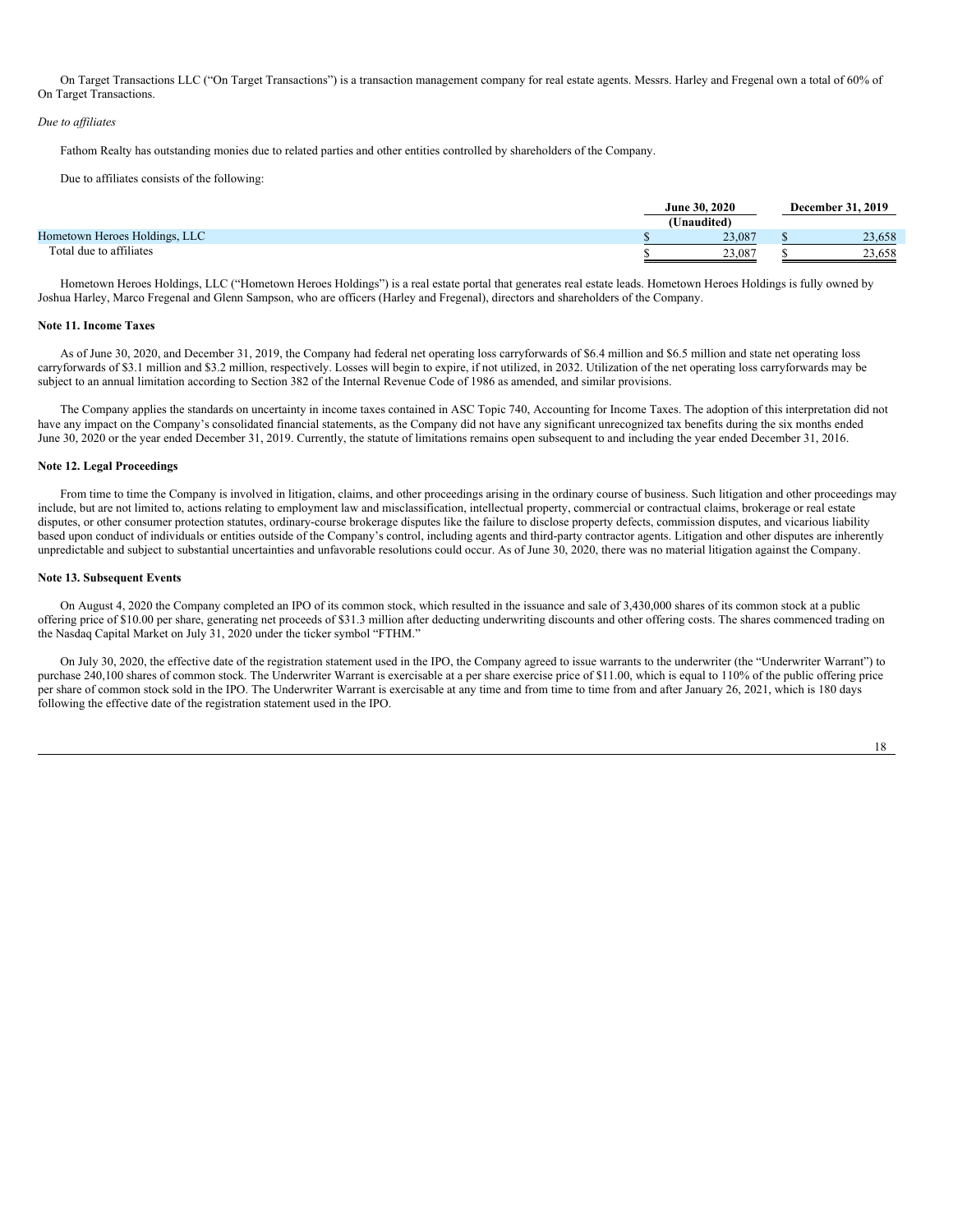#### **SPECIAL NOTE REGARDING FORWARD-LOOKING STATEMENTS**

The Company's consolidated operating results are affected by a wide variety of factors that could materially and adversely affect revenues and profitability, including the risk factors described in our Registration Statement on Form S-1 (File No. 333-235972), as amended (our "Initial Public Offering Registration Statement") and the risk factors described in this quarterly report. As a result of these and other factors, the Company may experience material fluctuations in future operating results on a quarterly or annual basis, which could materially and adversely affect its business, consolidated financial condition, liquidity, operating results, and common stock prices. Furthermore, this document and other documents filed by the Company with the Securities and Exchange Commission ("SEC") contain certain forward-looking statements under the Private Securities Litigation Reform Act of 1995 ("Forward-Looking Statements") with respect to the business of the Company. Forward-Looking Statements are necessarily subject to risks and uncertainties, many of which are outside our control, that could cause actual results to differ materially from these statements. Forward-Looking Statements can be identified by such words as "anticipates," "believes," "plan," "assumes," "could," "should," "estimates," "expects," "intends," "potential," "seek," "predict," "may," "will" and similar references to future periods. All statements other than statements of historical facts included in this report regarding our strategies, prospects, financial condition, operations, costs, plans and objectives and regarding the anticipated impact of COVID-19 are Forward-Looking Statements. These Forward-Looking Statements are subject to certain risks and uncertainties, including those detailed in our Initial Public Offering Registration Statement and in the risk factors described in this quarterly report, which could cause actual results to differ materially from these Forward-Looking Statements. The Company undertakes no obligation to publicly release the results of any revisions to these Forward-Looking Statements which may be necessary to reflect events or circumstances after the date hereof or to reflect the occurrence of unanticipated events. Any Forward-Looking Statement made by the Company is based only on information currently available to us and speaks only as of the date on which it is made.

The terms the "Company," "Fathom," "we," "us," and "our" as used in this report refer to Fathom Holdings Inc. and its consolidated subsidiaries unless otherwise specified.

#### <span id="page-19-0"></span>**Item 2. Management's Discussion and Analysis of Financial Condition and Results of Operation.**

The information in this Management's Discussion and Analysis of Financial Condition and Results of Operations ("MD&A") should be read in conjunction with the Company's condensed consolidated financial statements and the related notes set forth in Item 1 of Part I of this quarterly report on Form 10-Q, our MD&A set forth in our Initial Public Offering Registration Statement, and our consolidated financial statements and related notes set forth in our Initial Public Offering Registration Statement. See Part II, Item 1A, "Risk Factors," below, and "Cautionary Notice Regarding Forward-Looking Information," above, and the information referenced therein, for a description of risks that we face and important factors that we believe could cause actual results to differ materially from those in our forward-looking statements. All statements herein regarding the likely impact of COVID-19 constitute forward-looking statements. All amounts and percentages are approximate due to rounding and all dollars in the text are in millions, except per share amounts or where otherwise noted. When we cross-reference to a "Note," we are referring to our "Notes to Unaudited Condensed Consolidated Financial Statements," unless the context indicates otherwise. All amounts noted within the tables are in thousands and amounts and percentages are approximate due to *rounding.*

#### **Overview**

Fathom is a cloud-based, technology-driven platform-as-a-service company operating in the real estate industry. Our primary operation, Fathom Realty (as defined below), operates as a real estate brokerage company, working with real estate agents to help individuals purchase and sell residential and commercial properties, primarily in the South, Atlantic, Southwest, and Western parts of the United States, with the intention of expanding into all states. We operate as one operating and reporting segment.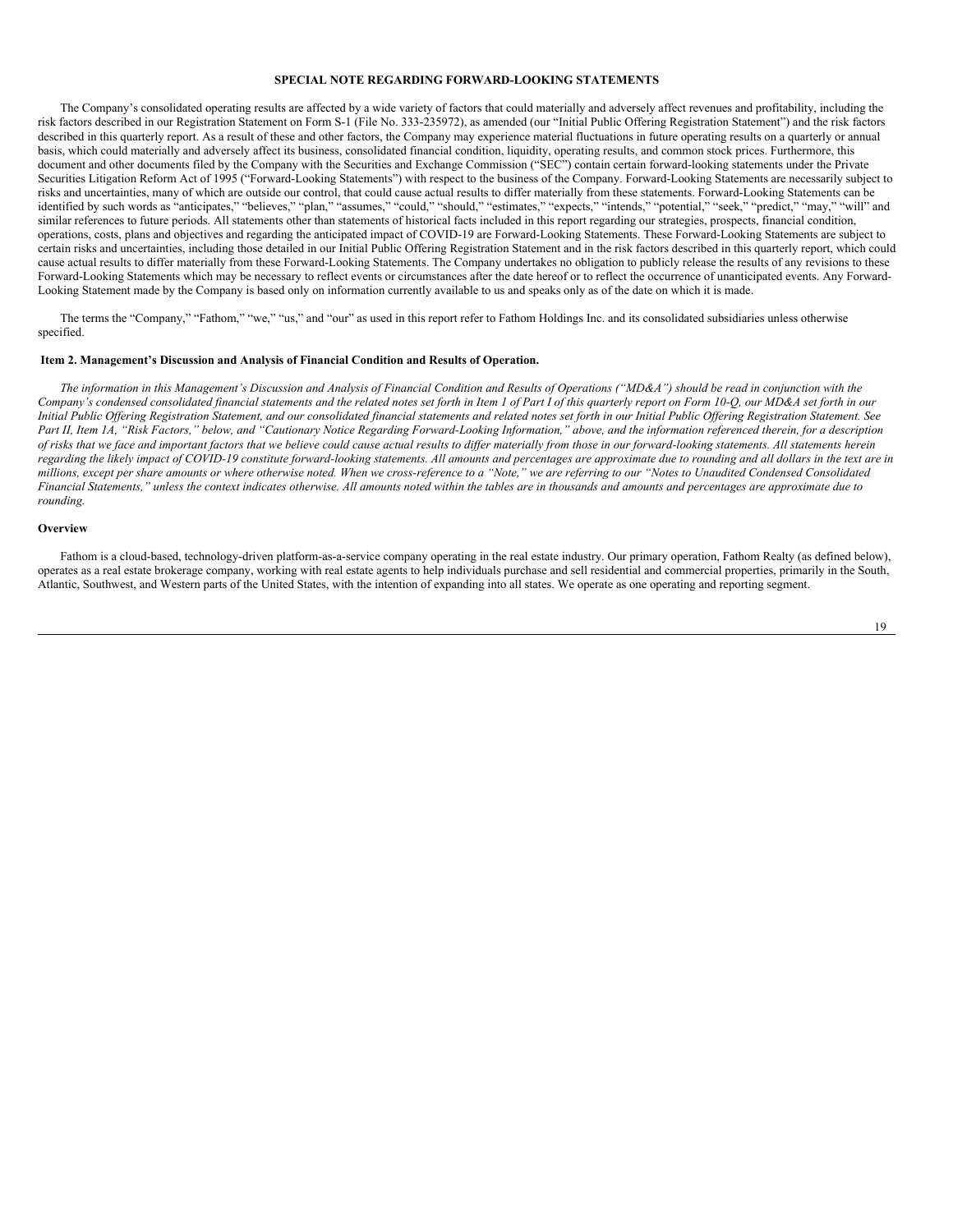Fathom Realty Holdings, LLC, a Texas limited liability company ("Fathom Realty"), is a wholly owned subsidiary of Fathom Holdings that was formed on April 11, 2011 and is headquartered in Cary, North Carolina. Fathom Realty owns 100% of 24 subsidiaries, each an LLC representing the state in which the entity operates in (e.g. Fathom Realty NJ, LLC).

Fathom Realty Group Inc. ("Fathom Group"), is an S-Corporation formed in Texas on April 14, 2011. Fathom Group functions in a manner similar to the subsidiaries of Fathom Realty (i.e. representing our business interests in California).

Fathom Holdings Inc. (together with its consolidated subsidiaries, "Fathom", "we", "our", "us", or "the Company") was incorporated in North Carolina on May 5, 2017 as "Fathom Ventures, Inc." ("Fathom Ventures"). On September 4, 2018 we filed Articles of Amendment to our Articles of Incorporation changing our name and amending the number of authorized shares to 185,000,000 shares, no par value per share, all of one class designated common stock (85,000,000 of which were designated as Series A common stock and 100,000,000 of which were designated as Series B common stock).

Beginning in August 2018, we effected a corporate reorganization (the "Reorganization"), whereby the former members of our direct, wholly-owned subsidiary, Fathom Realty contributed all of their ownership interests in Fathom Realty to us in exchange for shares of our stock at a ratio of 1 to 3.169907. Prior to such contribution and exchange, the shareholders of Fathom Group contributed all of their shares of stock in Fathom Group to Fathom Realty in exchange for additional ownership interests in Fathom Realty.

As part of the Reorganization, we restated our Articles of Incorporation on September 11, 2018 such that (i) each share of Series A common stock outstanding as of immediately prior to the filing of the Restated Articles of Incorporation was canceled and (ii) each two shares of Series B common stock outstanding as of immediately prior to the filing of the Restated Articles of Incorporation was converted and reclassified into one share of common stock. Pursuant to the Restated Articles of Incorporation, we also amended the number of authorized shares of the corporation to 100,000,000 shares, no par value, all of one class designated common stock. We refer to these steps as the "Exchange Transactions." The Exchange Transactions did not affect our operations, which we continue to conduct through our operating subsidiaries.

Prior to and through the date of the Exchange Transactions, our Chief Executive Officer was the majority shareholder/member in each of Fathom Realty, Fathom Group and Fathom Ventures. Therefore, the Exchange Transactions have been accounted for as acquisitions under common control. The financial statements for the three and six months ended June 30, 2020 and 2019 and for the year ended December 31, 2019 have been presented on a consolidated basis.

On August 4, 2020 the Company completed an IPO of its common stock, which resulted in the issuance and sale of 3,430,000 shares of its common stock at a public offering price of \$10.00 per share, generating net proceeds of \$31.3 million after deducting underwriting discounts and other offering costs.

# **COVID-19**

Our business is dependent on the economic conditions within the markets in which we operate. Changes in these conditions can have a positive or negative impact on our business. The economic conditions influencing the housing markets primarily include economic growth, interest rates, unemployment, consumer confidence, mortgage availability, and supply and demand.

In periods of economic growth, demand typically increases resulting in increasing home sales transactions and home sales prices. Similarly, a decline in economic growth, increasing interest rates and declining consumer confidence generally decreases demand. Additionally, regulations imposed by local, state, and federal government agencies, and geopolitical instability, can also negatively impact the housing markets in which we operate.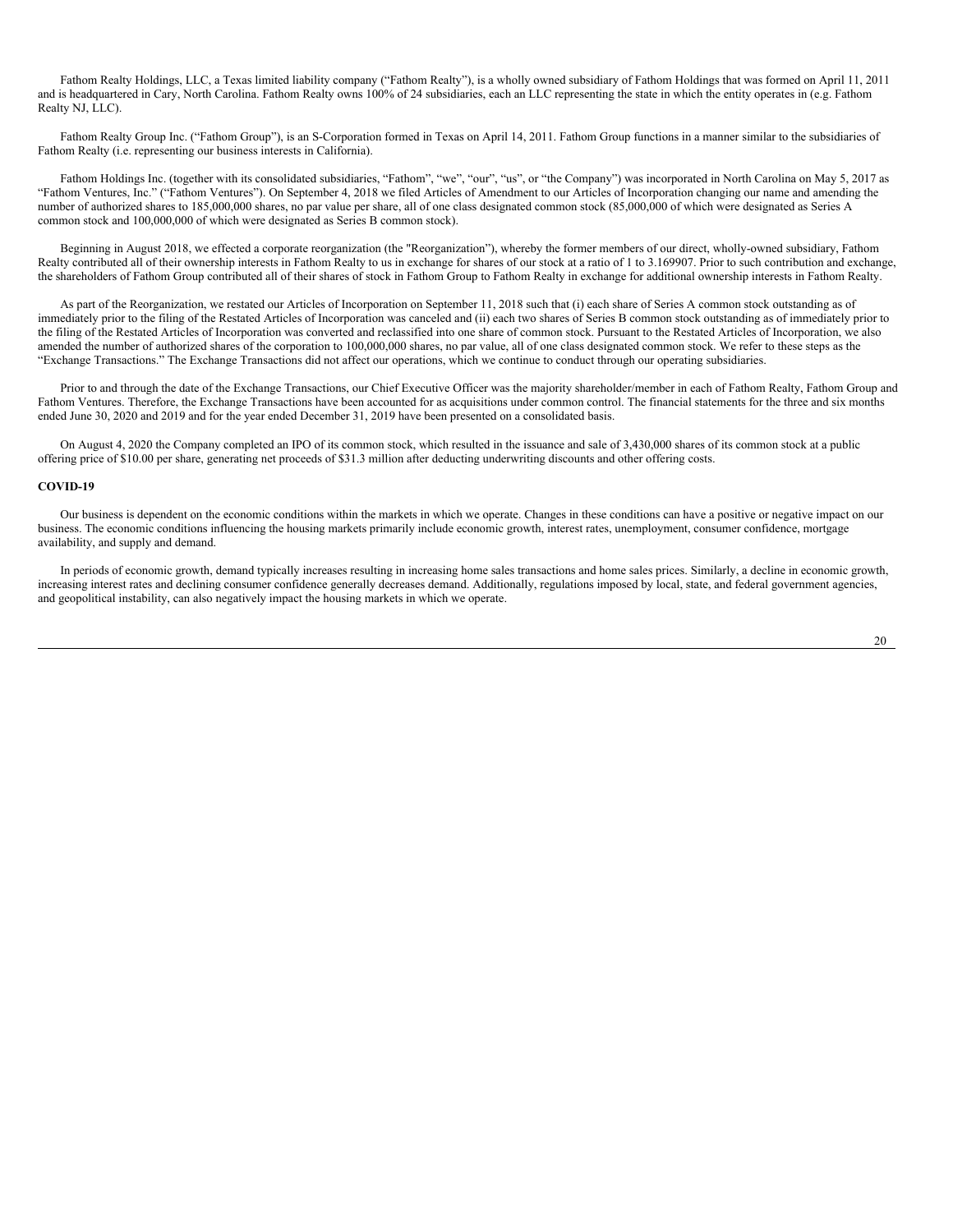In December 2019, a novel strain of coronavirus, COVID-19, was identified in Wuhan, China. This new coronavirus has caused a global health emergency and was declared a pandemic by the World Health Organization in March 2020 ("COVID-19 Outbreak"). We are continually monitoring the impacts the COVID-19 Outbreak could have on our business. Risks relating to the spread of coronavirus pushed the United States Federal Reserve to cut interest rates as part of an emergency action to protect the economy from the COVID-19 Outbreak's impact. In an effort to contain and slow the spread of COVID-19, governments have implemented various measures, such as, ordering non-essential businesses to close, issuing travel advisories, cancelling large scale public events, ordering residents to shelter in place, and requiring the public to practice social distancing. In most states, real estate has been considered an essential business.

The COVID-19 Outbreak has materially and adversely affected businesses worldwide. The magnitude and duration of the impact from COVID-19 are unknown and cannot be reasonably estimated.

According to the National Association of Realtors ("NAR"), the coronavirus is leading to fewer homebuyers, as well as listings being delayed. The decline in consumer confidence and the measures taken to prevent the spread of COVID-19 are bringing caution to buyers and sellers. The NAR is predicting that the COVID-19 Outbreak could accelerate economic corrections and contribute to sharper but temporary drags on housing activity. While the effect of lower interest rates could offset some of the negative impacts on housing demand, it is too early to determine whether the lower interest rates can overcome the current economic concerns and rising uncertainty. We are constantly monitoring the spread of COVID-19, especially in states and regions in which we currently operate, primarily in the South, Atlantic, Southwest and Western parts of the United States. Certain states in which we primarily operate, including Texas and North Carolina, have reported a recent spike in diagnosed cases of COVID-19.

We believe that the social and economic impacts in the states and regions in which we operate, which include but are not limited to the following, could have a significant impact on future financial condition, liquidity, and results of operations: (i) restrictions on in-person activities associated with residential real estate transactions arising from shelter-in-place, or similar isolation orders; (ii) decline in consumer demand for in-person interactions and physical home tours; and (iii) deteriorating economic conditions, such as increased unemployment rates, recessionary conditions, lower yields on individual investment portfolios, and more stringent mortgage financing conditions. In response to the COVID-19 Outbreak, the Company has implemented cost-saving measures including elimination of non-essential travel and in-person training activities, and deferral of certain planned expenditures. Additionally, our Chief Executive Officer, Joshua Harley, and our President and Chief Financial Officer, Marco Fregenal, voluntarily took no base salary for March and April 2020. In addition, our Chief Broker Operations Officer, Samantha Giuggio, and one other senior employee voluntarily took 50% reductions in their base salary for those months. Based in part on business operations and results through the end of April, the Company resumed paying all of these salaries in full in May.

While the Company believes it is well positioned in times of economic uncertainty, the Company is not able to estimate the effects of the COVID-19 Outbreak on its results of operations, financial condition, or liquidity for the year ending December 31, 2020 and beyond. If the COVID-19 Outbreak continues, it may have a material adverse effect on the Company's financial condition, liquidity, and future results of operations.

#### *Agents*

Due to our low-overhead business model, which leverages our proprietary technology, we can offer our agents the ability to keep significantly more of their commissions compared to traditional real estate brokerage firms. We believe we offer our agents some of the best technology, training, and support available in the industry. We believe our business model and our focus on treating our agents well attract more agents and higher-producing agents.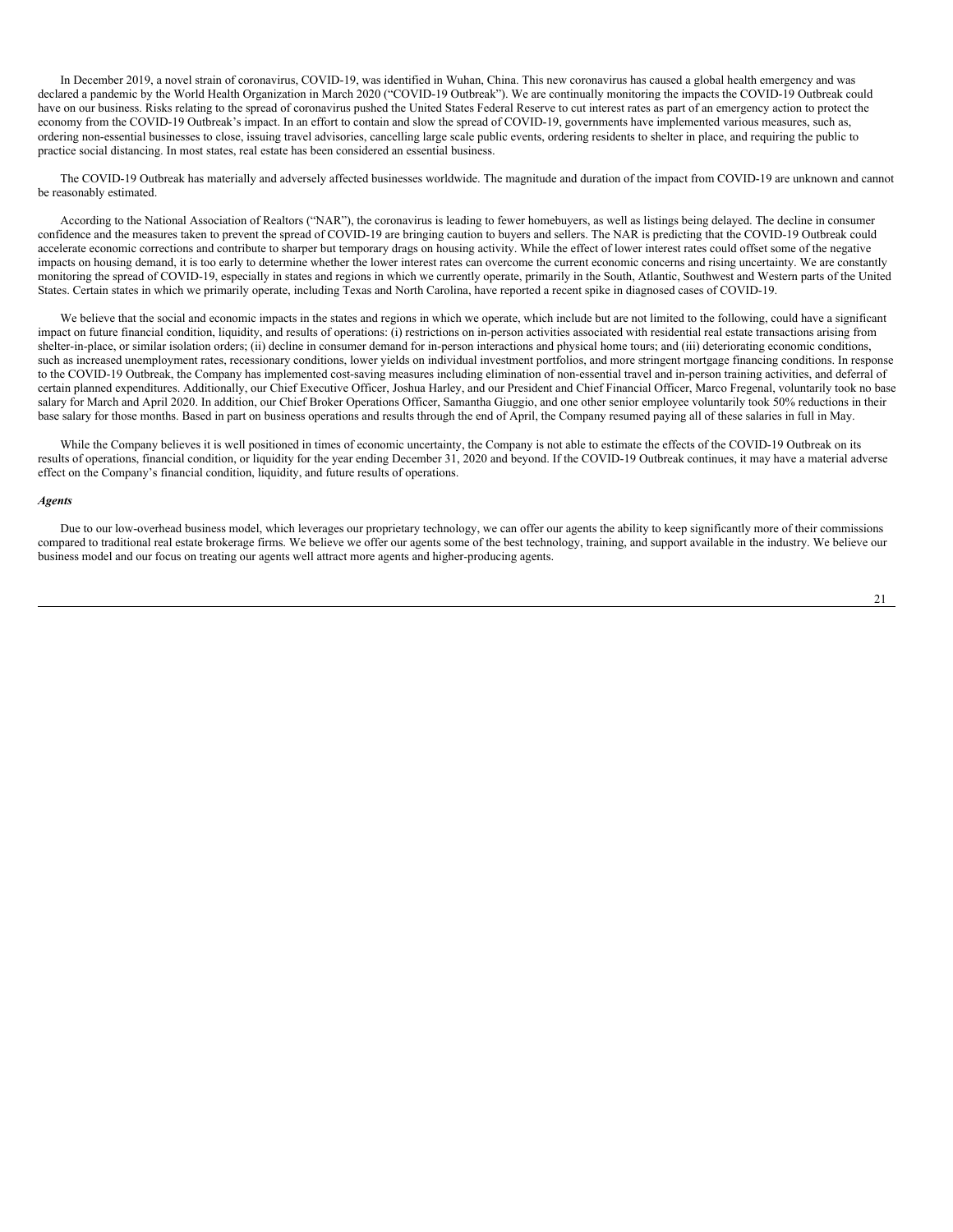|        | 2020<br>30<br>luna | 2019<br>$\sim$ $\sim$<br>-30.<br>June | hange |  |
|--------|--------------------|---------------------------------------|-------|--|
| Agents | 1.JJ               | $\sim$ $\sim$ $\sim$                  | 300   |  |

# **Components of Our Results of Operations**

#### *Revenue*

The Company's revenue substantially consists of commissions generated from real estate brokerage services.

We recognize commission-based revenue on the closing of a transaction, less the amount of any closing-cost reductions. Commission revenue is affected by the number of real estate transactions we close, the mix of transactions, home sale prices, and commission rates.

#### *Agent Equity Ownership*

Through our stock plans, we intend to offer an equity incentive program where all of our agents can receive, in lieu of cash commissions at the closing of sales transactions, common stock grants that vest in three years based on continued affiliation with the Company.

Effective January 1, 2019, agents can receive stock grants in two ways: 1) When they refer an agent to join the Company and the referred agent closes their first sale after joining the Company; and 2) When an agent closes a residential and commercial sale.

#### *Cost of Revenue*

Cost of revenue consists primarily of agent commissions less fees paid to us by our agents. We expect cost of revenue to continue to rise in proportion to the expected increase in revenue.

## *Operating Expenses*

## *General and Administrative*

General and administrative expenses consist primarily of personnel costs, share-based compensation, and fees for professional services. Professional services principally consist of external legal, audit, and tax services. In the short term, we expect general and administrative expenses to increase in absolute dollars due to the anticipated growth of our business and to meet the increased compliance requirements associated with our transition to, and operation as, a public company. However, in the long term, we anticipate general and administrative expenses as a percentage of revenue to decrease over time.

#### *Marketing*

Marketing expenses consist primarily of expenses for online and traditional advertising, as well as costs for marketing and promotional materials. Advertising costs are expensed as they are incurred. We expect marketing expenses to increase in absolute dollars as we expand advertising programs and we anticipate marketing expenses as a percentage of revenue to decrease over time.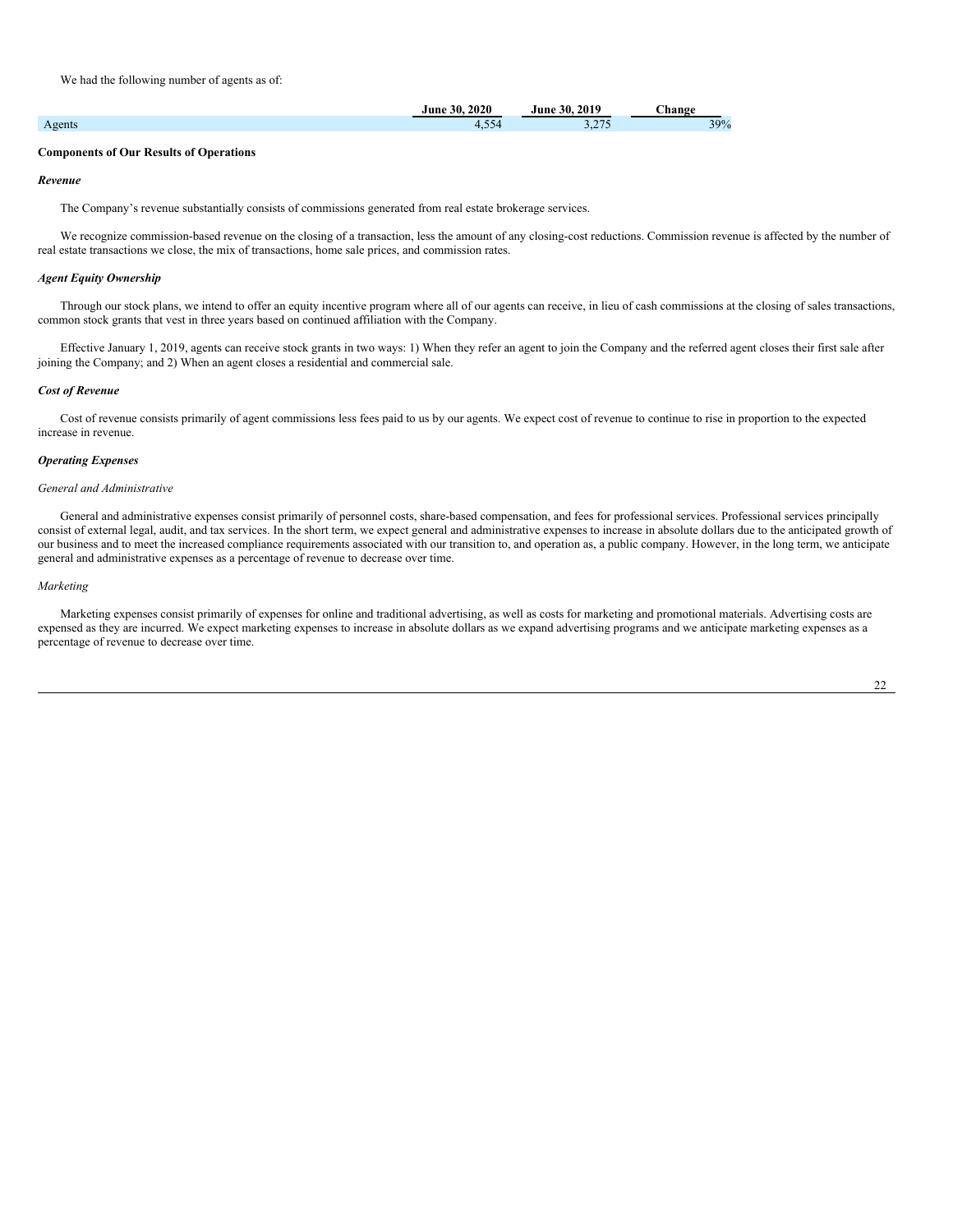#### *Income Taxes*

From inception until the completion of the Exchange Transactions, we did not record any U.S. federal or state income tax benefits for the net losses we had incurred because our legal entities were pass-through tax entities. Subsequent to the Exchange Transactions, we have not recorded any U.S. federal or state income tax benefits for the net losses we have incurred due to our uncertainty of realizing a benefit from those items. As of June 30, 2020, and December 31, 2019, we had federal net operating loss carryforwards of \$6.4 million and \$6.5 million and state net operating loss carryforwards of \$3.1 million and \$3.2 million, respectively. Losses will begin to expire, if not utilized, in 2032. Utilization of the net operating loss carryforwards may be subject to an annual limitation according to Section 382 of the Internal Revenue Code of 1986 as amended, and similar state law provisions.

# **Results of Operations**

# *Comparison of the Three Months Ended June 30, 2020 and 2019*

*Revenue*

|         | Three months ended June 30. |             |  |            |                | Change     |     |  |            |
|---------|-----------------------------|-------------|--|------------|----------------|------------|-----|--|------------|
|         |                             | 2020        |  | 2019       | <b>Dollars</b> |            |     |  | Percentage |
|         |                             | (Unaudited) |  |            |                |            |     |  |            |
| Revenue |                             | 38,688,744  |  | 27.792.313 |                | 10.896.431 | 39% |  |            |

For the three months ended June 30, 2020, revenue increased by approximately \$10.9 million or 39%, as compared with the three months ended June 30, 2019. This was primarily due to an increase in transaction volume, from approximately 4,500 transactions for the quarter ended June 30, 2019 to approximately 5,800 transactions for the quarter ended June 30, 2020, and an increase in revenue per transaction primarily due to rising home prices. Our transaction volume increased primarily due to the growth in the number of agents contracted with us.

## *Cost of Revenue*

|                 | Three months ended June 30. |              |             |            |                | <b>Change</b> |            |
|-----------------|-----------------------------|--------------|-------------|------------|----------------|---------------|------------|
|                 |                             | 2019<br>2020 |             |            | <b>Dollars</b> |               | Percentage |
|                 |                             |              | 'Unaudited) |            |                |               |            |
| Cost of revenue |                             | 36.356.779   |             | 26,026,425 |                | 10.330.354    | 40%        |

For the three months ended June 30, 2020, cost of revenue increased by approximately \$10.3 million, or 40%, as compared with the three months ended June 30, 2019. Cost of revenue primarily includes costs related to agent commissions net of fees paid to us by our agents. These costs are generally correlated with recognized revenues. As such, the increase in cost of revenue, compared to the same period in 2019 was primarily attributable to a higher amount of revenues and an increase in agent commissions paid.

#### *Operating Expenses*

|                            | Three months ended June 30. |  |           |  | ∑hange         |            |  |
|----------------------------|-----------------------------|--|-----------|--|----------------|------------|--|
|                            | 2020                        |  | 2019      |  | <b>Dollars</b> | Percentage |  |
|                            | (Unaudited)                 |  |           |  |                |            |  |
| General and administrative | 2.009.277                   |  | 2.743.398 |  | (734, 121)     | (27)%      |  |
| Marketing                  | 138.231                     |  | 46.187    |  | 92,044         | 199%       |  |
| Total operating expenses   | 2,147,508                   |  | 2,789,585 |  | (642,077)      | $(23)\%$   |  |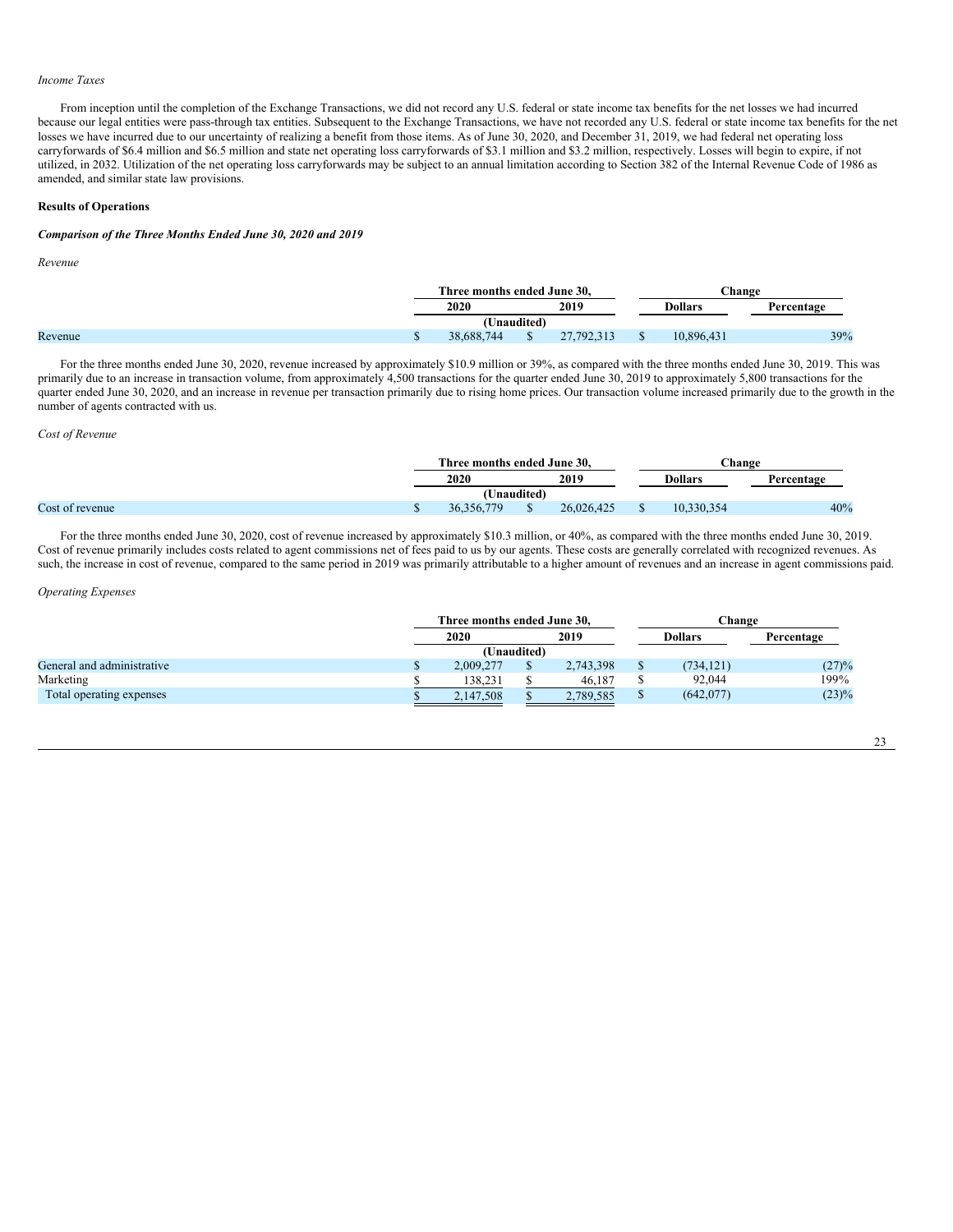For the three months ended June 30, 2020, general and administrative expenses decreased by approximately \$0.7 million, or 27%, as compared with the three months ended June 30, 2019. The decrease was primarily attributable to a \$0.6 million decrease in share-based compensation expense and a \$0.1 million decrease in professional fees incurred.

For the three months ended June 30, 2020, marketing expenses increased by approximately \$0.1 million, or 199%, as compared with the three months ended June 30, 2019. The increase was primarily attributable to an increase in direct advertising costs.

# *Comparison of the Six Months Ended June 30, 2020 and 2019*

*Revenue*

|         | Six months ended June 30. |  |            |  | Change         |            |  |
|---------|---------------------------|--|------------|--|----------------|------------|--|
|         | 2020                      |  | 2019       |  | <b>Dollars</b> | Percentage |  |
|         | (Unaudited)               |  |            |  |                |            |  |
| Revenue | 67,527,57                 |  | 45,927,039 |  | 21,600,536     | 47%        |  |

For the six months ended June 30, 2020, revenue increased by approximately \$21.6 million or 47%, as compared with the six months ended June 30, 2019. This was primarily due to an increase in transaction volume, from approximately 7,600 transactions for the six months ended June 30, 2019 to approximately 10,100 transactions for the six months ended June 30, 2020, and an increase in revenue per transaction primarily due to rising home prices. Our transaction volume increased primarily due to the growth in the number of agents contracted with us.

#### *Cost of Revenue*

|                 | Six months ended June 30. |  |            |                | <b>Change</b> |            |  |
|-----------------|---------------------------|--|------------|----------------|---------------|------------|--|
|                 | 2020                      |  | 2019       | <b>Dollars</b> |               | Percentage |  |
|                 | (Unaudited)               |  |            |                |               |            |  |
| Cost of revenue | 63,044,034                |  | 42,879,197 |                | 20.164.837    | 47%        |  |

For the six months ended June 30, 2020, cost of revenue increased by approximately \$20.2 million, or 47%, as compared with the six months ended June 30, 2019. Cost of revenue primarily includes costs related to agent commissions net of fees paid to us by our agents. These costs are generally correlated with recognized revenues. As such, the increase in cost of revenue compared to the same period in 2019 was primarily attributable to a higher amount of revenues and an increase in agent commissions paid.

#### *Operating Expenses*

|                            | Six months ended June 30, |  |           |  | ∑hange         |            |  |  |  |
|----------------------------|---------------------------|--|-----------|--|----------------|------------|--|--|--|
|                            | <b>2020</b>               |  | 2019      |  | <b>Dollars</b> | Percentage |  |  |  |
|                            | (Unaudited)               |  |           |  |                |            |  |  |  |
| General and administrative | 3.939.353                 |  | 5.405.443 |  | (1,466,090)    | (27)%      |  |  |  |
| Marketing                  | 368,664                   |  | 103.949   |  | 264.715        | 255%       |  |  |  |
| Total operating expenses   | 4.308.017                 |  | 5.509.392 |  | (1,201,375)    | $(22)\%$   |  |  |  |

For the six months ended June 30, 2020, general and administrative expenses decreased by approximately \$1.5 million, or 27%, as compared with the six months ended June 30, 2019. The decrease was primarily attributable to a \$1.4 million decrease in share-based compensation expense and a \$0.1 million decrease in professional fees incurred.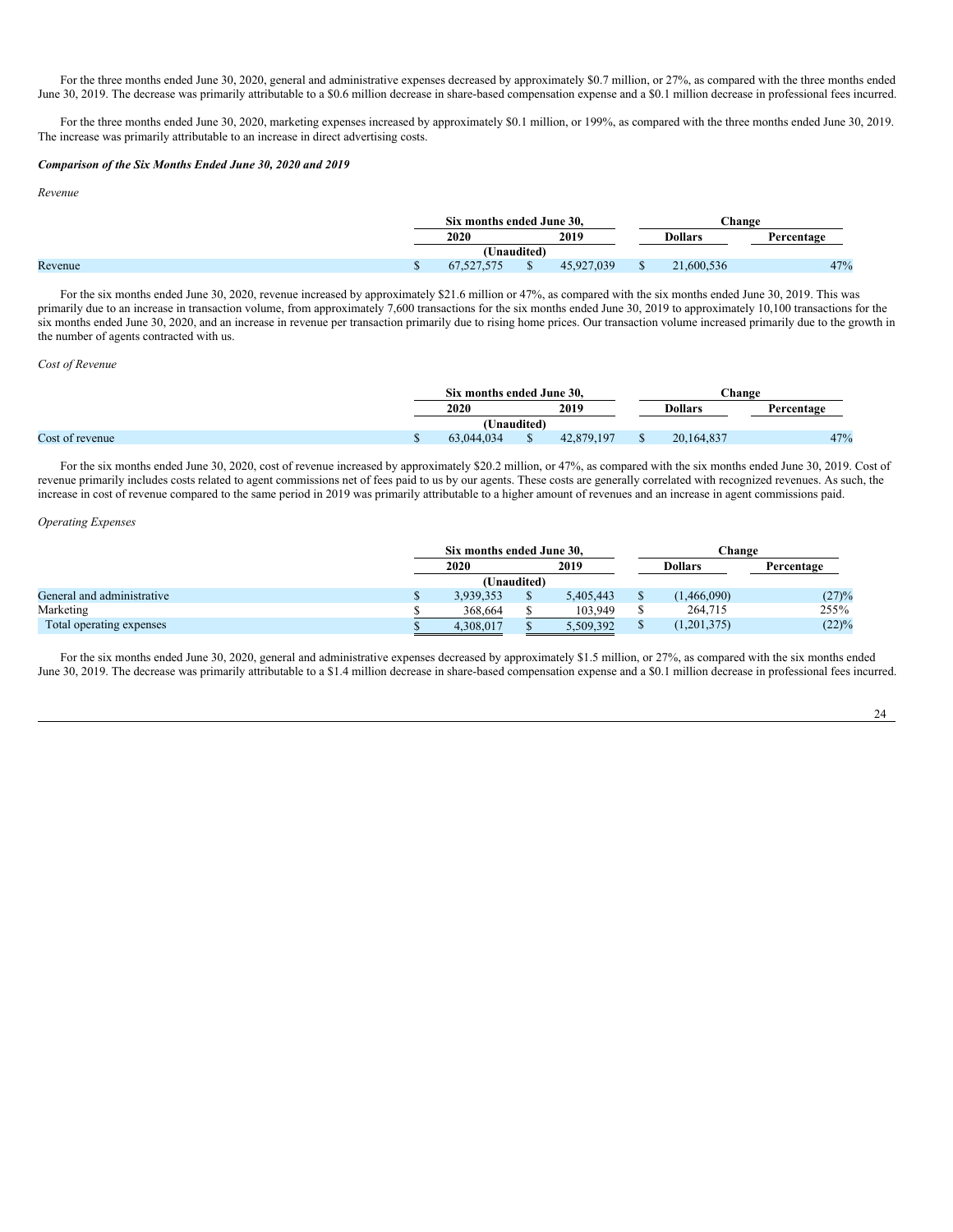For the six months ended June 30, 2020, marketing expenses increased by approximately \$0.3 million, or 255%, as compared with the six months ended June 30, 2019. The increase was primarily attributable to an increase in direct advertising costs.

## **Liquidity and Capital Resources**

#### *Capital Resources*

|                     |                      |                      |             | Change         |            |  |
|---------------------|----------------------|----------------------|-------------|----------------|------------|--|
|                     | <b>June 30, 2020</b> | December 31,<br>2019 |             | <b>Dollars</b> | Percentage |  |
|                     | (Unaudited)          |                      |             |                |            |  |
| Current assets      | 3,863,610            |                      | 1.654.079   | 2,209,531      | 134%       |  |
| Current liabilities | 4.586.374            |                      | 2,936,547   | 1,649,827      | 56%        |  |
| Net working capital | (722, 764)           |                      | (1,282,468) | 559,704        | 44%        |  |

To date, our principal sources of liquidity have been the net proceeds we received through private sales of our common stock, as well proceeds from loans and operations. As of June 30, 2020, our available cash totaled \$1.5 million, which represented an increase of \$0.9 million compared to the year ended December 31, 2019. As of June 30, 2020, we had a working capital deficit of \$0.7 million, which represents a decrease of \$0.6 million compared to the year ended December 31, 2019. In December 2019, we sold shares of common stock to certain employees and agents under our equity incentive plan with gross proceeds totaling approximately \$0.5 million. On August 4, 2020 the Company completed an initial public offering of its common stock ("IPO"), which resulted in the issuance and sale of  $3,430,000$  shares of its common stock at a public offering price of \$10.00 per share, generating net proceeds of \$31.3 million after deducting underwriting discounts and other offering costs. We anticipate that our existing balances of cash and cash equivalents and future expected cash flows generated from our operations will be sufficient to satisfy our operating requirements for at least the next twelve months based on our planned budget, which includes continued increases in the number of our agents and transactions at rates consistent with historical growth, and the expected ability to achieve sales volumes necessary to cover forecasted expenses.

However, we might need or choose to raise additional capital through debt or equity financings, which might not be available on favorable terms or at all and could hinder our business and dilute our existing shareholders. Our future capital requirements depend on many factors, including our level of investment in technology and, our rate of growth into new markets. Our capital requirements might also be affected by factors which we cannot control such as the residential real estate market, interest rates, and other monetary and fiscal policy changes to the manner in which we currently operate. Additionally, as the impact of the COVID-19 on the economy and operations evolves, we will continuously assess our liquidity needs. In the event of a sustained market deterioration, we may need or seek advantageously to obtain additional funding through equity or debt financing.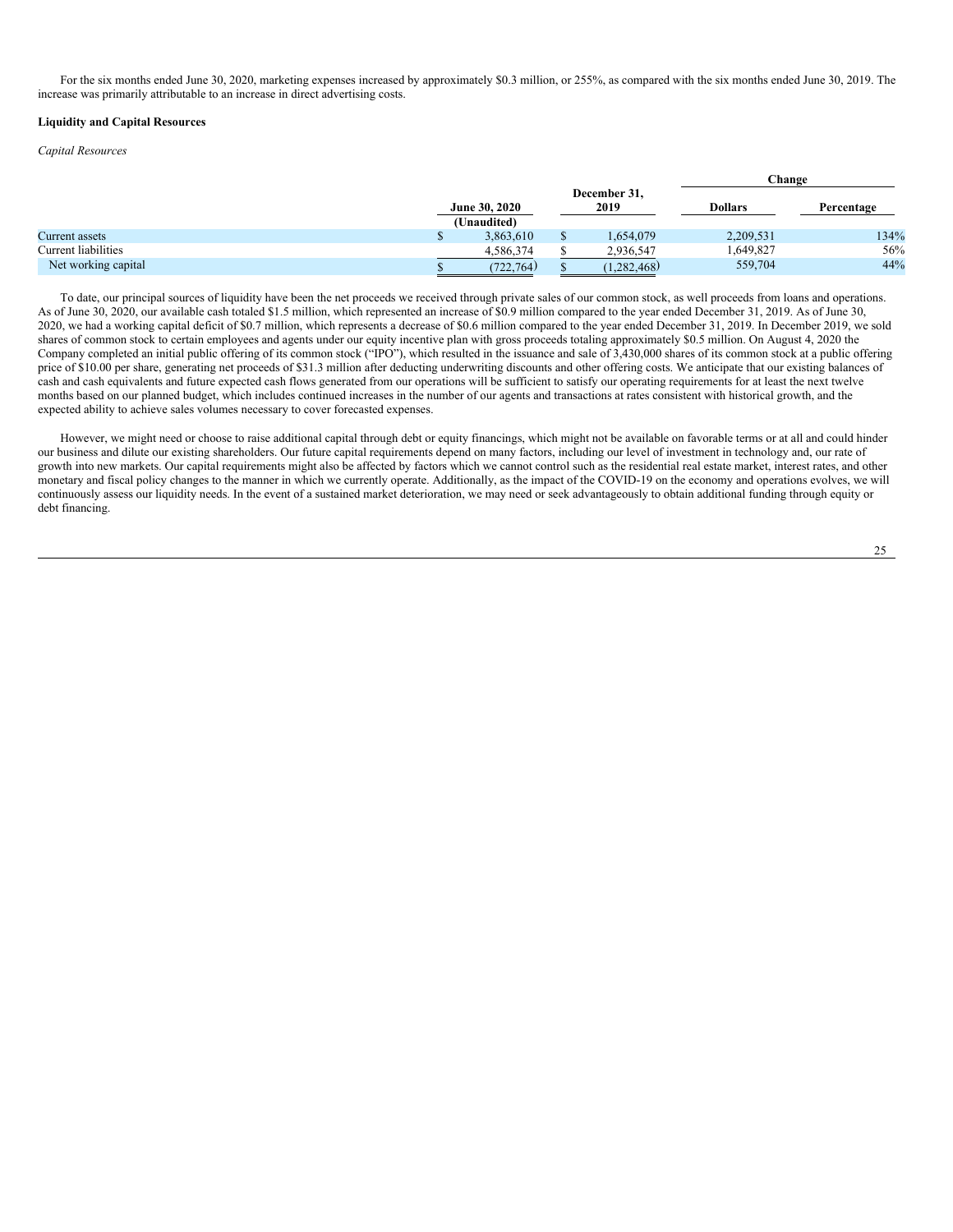#### *Comparison of the Six Months Ended June 30, 2020 and 2019*

|                                                     | Six months ended June 30. |  |            |                | ∑hange    |            |  |
|-----------------------------------------------------|---------------------------|--|------------|----------------|-----------|------------|--|
|                                                     | <b>2020</b>               |  | 2019       | <b>Dollars</b> |           | Percentage |  |
|                                                     | (Unaudited)               |  |            |                |           |            |  |
| Net cash provided by (used in) operating activities | 649.547                   |  | (449.369)  |                | 1.098.916 | 245%       |  |
| Net cash used in investing activities               | (236.769)                 |  | (147, 737) |                | (89,032)  | (60)%      |  |
| Net cash provided by financing activities           | 498,084                   |  | 567,636    |                | (69, 552) | $(12)\%$   |  |

#### *Cash Flows from Operating Activities*

Net cash provided by operating activities for the six months ended June 30, 2020 consisted of net income of \$0.1 million, offset by non-cash charges of \$0.4 million, including \$0.2 million of share-based compensation expense, \$0.1 million of bad debt, and \$0.1 million of depreciation and amortization. Changes in assets and liabilities were primarily driven by a \$1.5 million increase in accounts payable and accrued liabilities due primarily to the timing of payments, partially offset by a by a \$0.9 million increase in accounts receivable, and a \$0.5 million increase in agent annual fees receivable due primarily to an increase in the number of real estate transactions completed.

Net cash used in operating activities for the six months ended June 30, 2019 consisted of a net loss of \$2.5 million, offset by non-cash charges of \$1.7 million, including \$1.6 million of share-based compensation expense, \$0.1 million of bad debt, and \$0.02 million of depreciation and amortization. Changes in assets and liabilities were primarily driven by a \$0.2 million decrease in accounts payable and accrued liabilities due primarily to the timing of payments, partially offset by a \$0.8 million increase in accounts receivable, and a \$0.4 million increase in agent annual fees receivable due primarily to an increase in the number of real estate transactions completed.

#### *Cash Flows from Investing Activities*

Net cash used in investing activities for the six months ended June 30, 2020 consisted of \$0.2 million from purchases of capitalized software as well as computers and equipment.

Net cash used in investing activities for the six months ended June 30, 2019 consisted of purchases of software as well as computers and equipment.

## *Cash Flows from Financing Activities*

Net cash provided by financing activities for the six months ended June 30, 2020 consisted of \$0.5 million in proceeds from notes payable, and \$0.1 million of proceeds from issuance of common stock offset by treasury stock and our principal payments on an outstanding loan.

Net cash provided by financing activities for the six months ended June 30, 2019 consisted of \$0.6 million of proceeds from issuance of common stock and principal payments to the Company on an outstanding loan made by it.

# **NON-GAAP FINANCIAL MEASURE**

To supplement our consolidated financial statements, which are prepared and presented in accordance with U.S. Generally Accepted Accounting Principles ("GAAP"), we use Adjusted EBITDA, a non-GAAP financial measure, to understand and evaluate our core operating performance. This non-GAAP financial measure, which may be different than similarly titled measures used by other companies, is presented to enhance investors' overall understanding of our financial performance and should not be considered a substitute for, or superior to, the financial information prepared and presented in accordance with GAAP.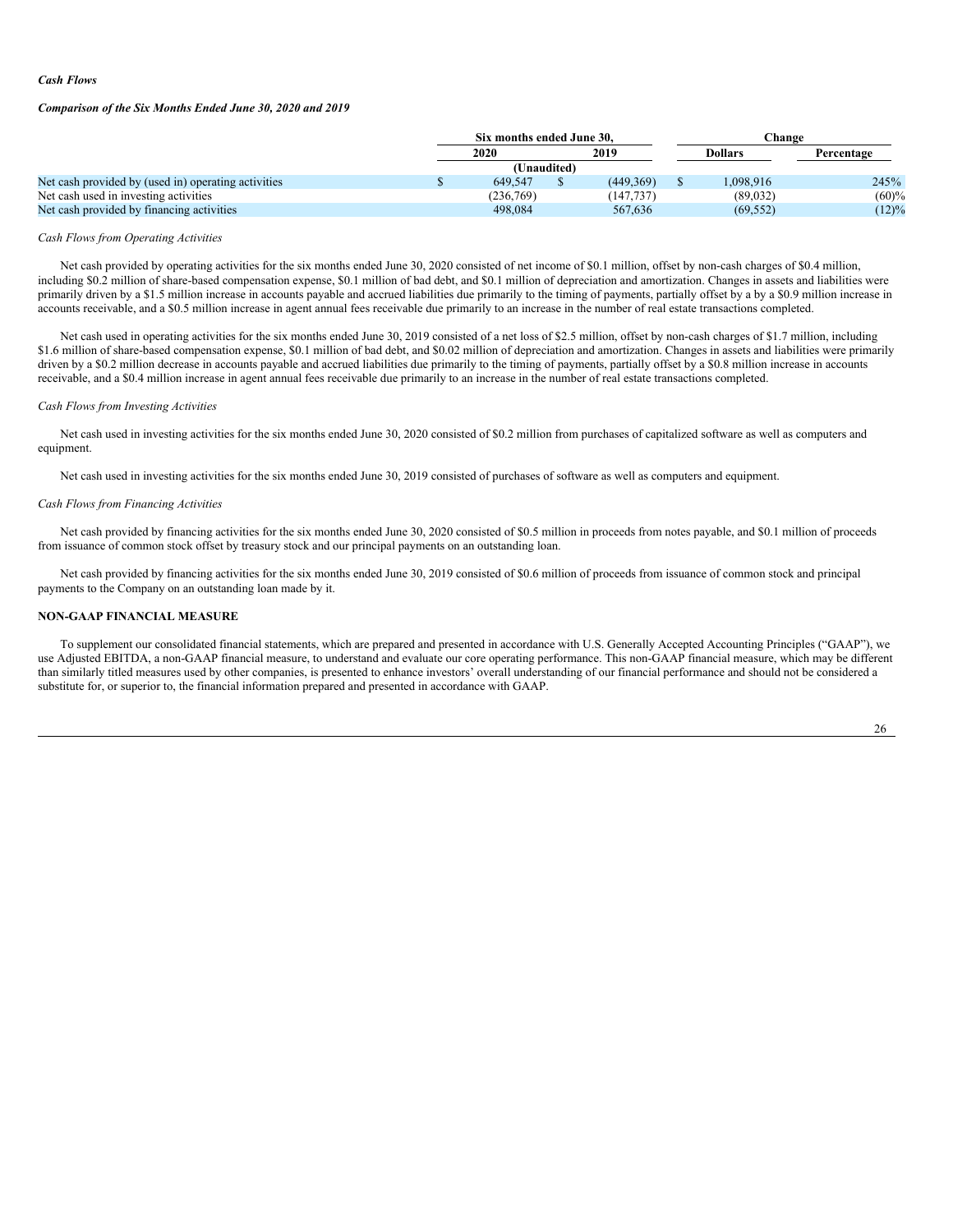We define the non-GAAP financial measure of Adjusted EBITDA as net income (loss), excluding other expense, net, income tax expense (benefit), depreciation and amortization, and share-based compensation expense.

We believe that Adjusted EBITDA provides useful information about our financial performance, enhances the overall understanding of our past performance and future prospects, and allows for greater transparency with respect to a key metric used by our management for financial and operational decision-making. We believe that Adjusted EBITDA helps identify underlying trends in our business that otherwise could be masked by the effect of the expenses that we exclude in Adjusted EBITDA. In particular, we believe the exclusion of share-based compensation expense related to restricted stock awards and stock options provides a useful supplemental measure in evaluating the performance of our operations and provides better transparency into our results of operations.

We are presenting the non-GAAP measure of Adjusted EBITDA to assist investors in seeing our financial performance through the eyes of management, and because we believe this measure provides an additional tool for investors to use in comparing our core financial performance over multiple periods with other companies in our industry.

Adjusted EBITDA should not be considered in isolation from, or as a substitute for, financial information prepared in accordance with GAAP. There are a number of limitations related to the use of Adjusted EBITDA compared to net income (loss), the closest comparable GAAP measure. Some of these limitations are that:

- Adjusted EBITDA excludes share-based compensation expense related to restricted stock awards and stock options, which have been, and will continue to be for the foreseeable future, significant recurring expenses in our business and an important part of our compensation strategy; and
- Adjusted EBITDA excludes certain recurring, non-cash charges such as depreciation and amortization of property and equipment and, although these are non-cash charges, the assets being depreciated and amortized may have to be replaced in the future.

The following tables present a reconciliation of Adjusted EBITDA to net income (loss), the most comparable GAAP financial measure, for each of the periods presented:

|                                             | <b>For the Three Months Ended</b> |         |  |               | For the Six Months Ended |                      |   |               |  |
|---------------------------------------------|-----------------------------------|---------|--|---------------|--------------------------|----------------------|---|---------------|--|
|                                             | <b>June 30, 2020</b>              |         |  | June 30, 2019 |                          | <b>June 30, 2020</b> |   | June 30, 2019 |  |
|                                             | (Unaudited)                       |         |  |               |                          | (Unaudited)          |   |               |  |
| Net income (loss)                           |                                   | 160,798 |  | (1,038,758)   | S                        | 118,027              | S | (2,508,001)   |  |
| Other expense, net                          |                                   | 22,659  |  | 27,061        |                          | 55.497               |   | 54.431        |  |
| Income tax expense (benefit)                |                                   | 1,000   |  | (12,000)      |                          | 2,000                |   | (7,980)       |  |
| Depreciation & amortization                 |                                   | 44,496  |  | 17.611        |                          | 63.771               |   | 23.633        |  |
| Restricted stock award compensation expense |                                   | 97,862  |  | 633.217       |                          | 201,020              |   | 1,543,309     |  |
| Stock option compensation expense           |                                   | 2,631   |  | 11,815        |                          | 24,194               |   | 11,815        |  |
| <b>Adjusted EBITDA</b>                      |                                   | 329,446 |  | (361, 054)    |                          | 464,509              |   | (882,793)     |  |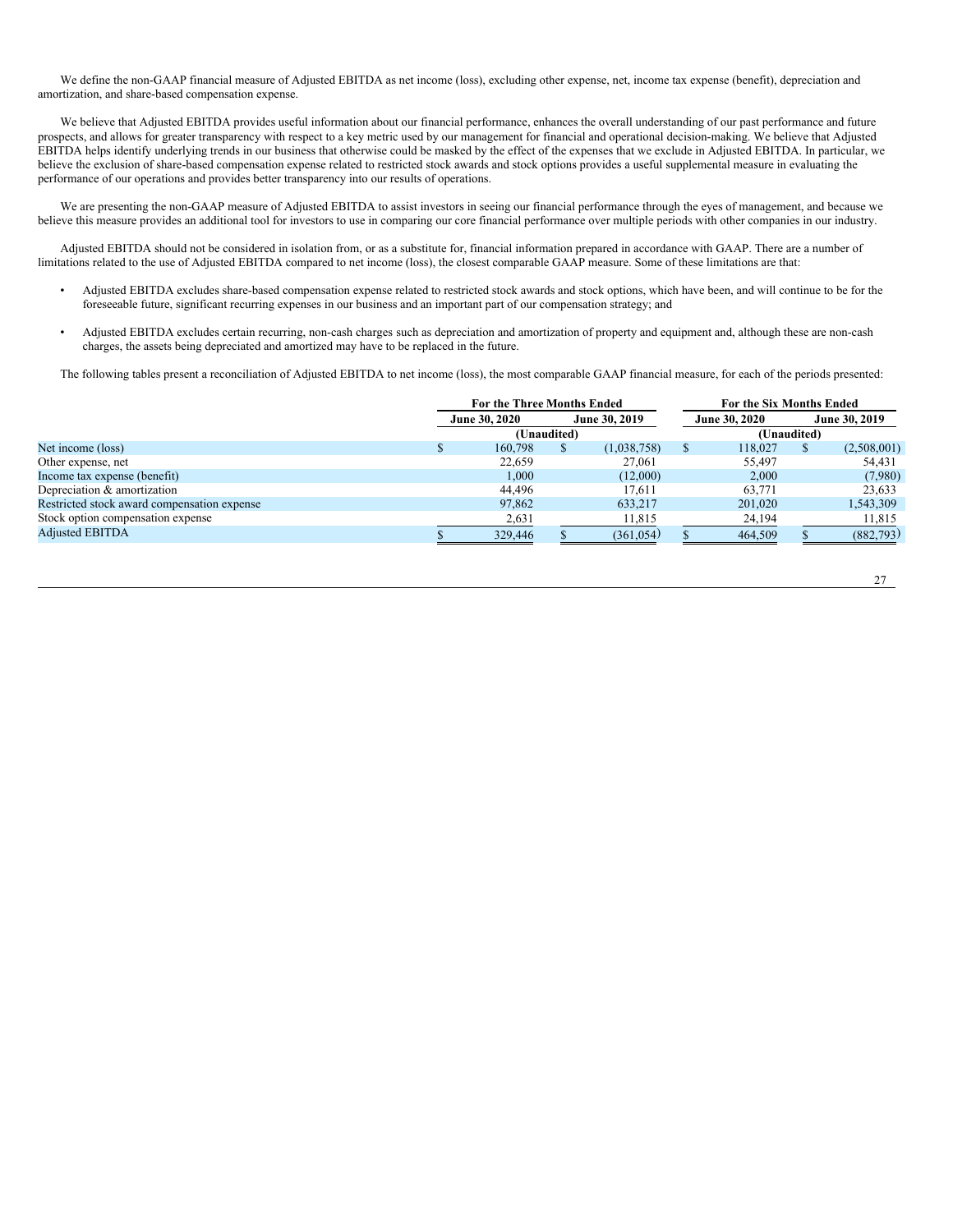#### **Critical Accounting Policies**

Discussion and analysis of our financial condition and results of operations are based on our financial statements, which have been prepared in accordance with U.S. Generally Accepted Accounting Principles ("GAAP"). The preparation of these financial statements requires us to make estimates and judgments that affect the reported amounts of assets and liabilities and related disclosure of contingent assets and liabilities, revenue, and expenses at the date of the financial statements. Generally, we base our estimates on historical experience and on various other assumptions in accordance with GAAP that we believe to be reasonable under the circumstances. Actual results may differ from these estimates under different assumptions or conditions.

Critical accounting policies and estimates are those that we consider the most important to the portrayal of our financial condition and results of operations because they require our most difficult, subjective, or complex judgments, often as a result of the need to make estimates about the effect of matters that are inherently uncertain.

#### *Revenue Recognition*

We apply the provisions of Financial Accounting Standards Board ("FASB") Accounting Standards Codification ("ASC") Topic 606, Revenue from Contracts with Customers ("ASC 606"), and all related appropriate guidance. We recognize revenue under the core principle to depict the transfer of control to our customers in an amount reflecting the consideration to which we expect to be entitled. In order to achieve that core principle, we apply the following five step approach: (1) identify the contract with a customer; (2) identify the performance obligations in the contract; (3) determine the transaction price; (4) allocate the transaction price to the performance obligations in the contract; and (5) recognize revenue when a performance obligation is satisfied.

Our revenue consists of commissions charged to individual customers (i.e. the seller or buyer of a residential property) on each real estate transaction completed, net of any closing-cost reductions. We are contractually obligated to provide for the fulfillment of transfers of real estate between buyers and sellers. We provide these services ourselves and control the services of our agents necessary to legally transfer the real estate. As such, we are defined as the principal. As principal, we satisfy our obligation upon the closing of a real estate transaction. As principal, and upon satisfaction of our obligation, we recognize revenue in the gross amount of consideration we expect we are entitled to receive. We calculate the transaction price by applying the Company's portion of the agreed upon commission rate to the property's selling price. We may provide services to the buyer, seller, or both parties to a transaction. When we provide services to the seller in a transaction, we recognize revenue for our portion of the commission, which is calculated as the sales price multiplied by the commission rate less the commission separately distributed to the buyer's agent, or the "sell" side portion of the commission. When we provide services to the buyer in a transaction, we recognize revenue in an amount equal to the sales price for the property multiplied by the commission rate for the "buy" side of the transaction. In instances in which we represent both the buyer and the seller in a transaction, we recognize the full commission on the transaction. Commissions revenue contains a single performance obligation that is satisfied upon the closing of a real estate transaction, at which point the entire transaction price is earned. We are not entitled to any commission until the performance obligation is satisfied and are not owed any commission for unsuccessful transactions, even if services have been provided.

# *Share-based Compensation*

Share-based compensation is measured at the grant date based on the fair value of the award and is recognized as expense, over the requisite service period, which is generally the vesting period of the respective award.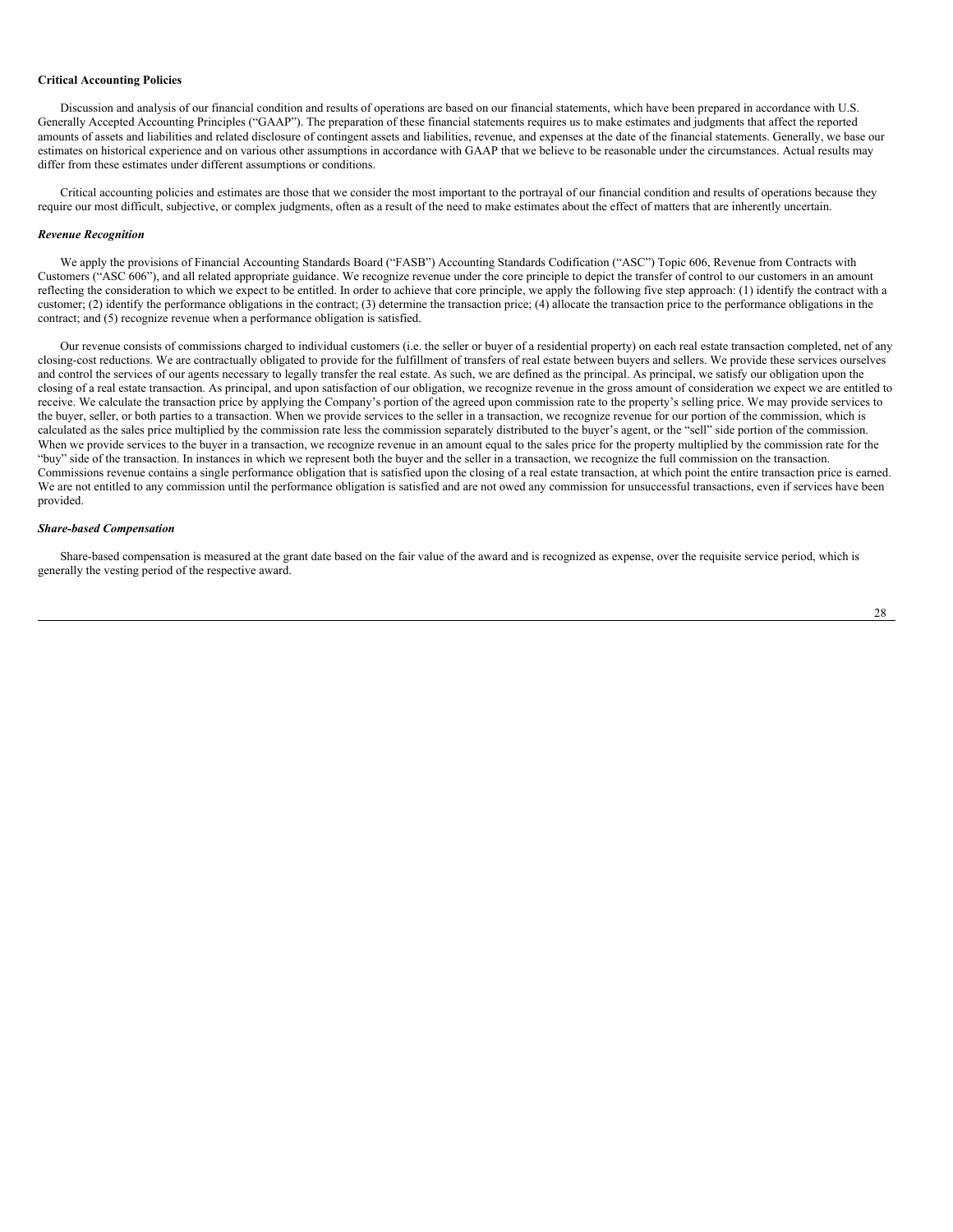#### *Valuation of Common Stock*

In order to determine the fair value of our common stock for restricted stock awards granted during the quarter ended March 2018 and stock option awards granted during April 2019, we considered, among other things, contemporaneous valuations of our common stock, our business, financial condition and results of operations, including related industry trends affecting our operations; the likelihood of achieving a liquidity event, such as an initial public offering, or sale, given prevailing market conditions; the lack of marketability of our common stock; the market performance of comparable publicly traded companies; and U.S. and global economic and capital market conditions. The fair value of our other restricted stock awards has been based on sales of the Company's common stock to third parties.

#### *Income Taxes*

Income taxes are accounted for using an asset and liability approach that requires the recognition of deferred tax assets and liabilities for the expected future tax consequences of temporary differences between the combined financial statement and tax bases of assets and liabilities at the applicable enacted tax rates. We establish a valuation allowance for deferred tax assets if it is probable that these items will expire before either we are able to realize their benefit or that future deductibility is uncertain.

We believe that it is currently more likely than not that our deferred tax assets will not be realized and as such, we have recorded a full valuation allowance for these assets. We evaluate the likelihood of the ability to realize deferred tax assets in future periods on a quarterly basis, and when appropriate evidence indicates we will release our valuation allowance accordingly. The determination to provide a valuation allowance is dependent upon the assessment of whether it is more likely than not that sufficient taxable income will be generated to utilize the deferred tax assets. Based on the weight of the available evidence, which includes our historical operating losses, lack of taxable income, and accumulated deficit, we provided a full valuation allowance against our tax assets resulting from the tax losses and credits carried forward.

#### **Recent Accounting Standards**

For information on recent accounting standards, see Note 2 to our consolidated financial statements included elsewhere in this report.

#### **JOBS Act Transition Period**

In April 2012, the Jumpstart Our Business Startups Act of 2012 (the "JOBS Act") was enacted. Section 107 of the JOBS Act provides that an "emerging growth company" can take advantage of the extended transition period provided in Section 7(a)(2)(B) of the Securities Act for complying with new or revised accounting standards. Thus, an emerging growth company can delay the adoption of certain accounting standards until those standards would otherwise apply to private companies. We have irrevocably elected not to avail ourselves of this extended transition period and, as a result, we will adopt new or revised accounting standards on the relevant dates on which adoption of such standards is required for other public companies.

We are in the process of evaluating the benefits of relying on other exemptions and reduced reporting requirements under the JOBS Act. Subject to certain conditions, as an emerging growth company, we may rely on certain of these exemptions, including without limitation, from the requirements of (i) providing an auditor's attestation report on our system of internal controls over financial reporting pursuant to Section 404(b) of the Sarbanes-Oxley Act; and (ii) complying with any requirement that may be adopted by the Public Company Accounting Oversight Board regarding mandatory audit firm rotation or a supplement to the auditor's report providing additional information about the audit and the financial statements, known as the auditor discussion and analysis. We will remain an emerging growth company until the earlier to occur of (1) the last day of the fiscal year (a) following the fifth anniversary of the effectiveness of this registration statement, (b) in which we have total annual gross revenues of at least \$1.07 billion, or (c) in which we are deemed to be a "large accelerated filer" under the rules of the U.S. Securities and Exchange Commission, which means the market value of our common stock that is held by non-affiliates exceeds \$700 million as of the prior June 30th, and (2) the date on which we have issued more than \$1.0 billion in non-convertible debt during the prior three-year period.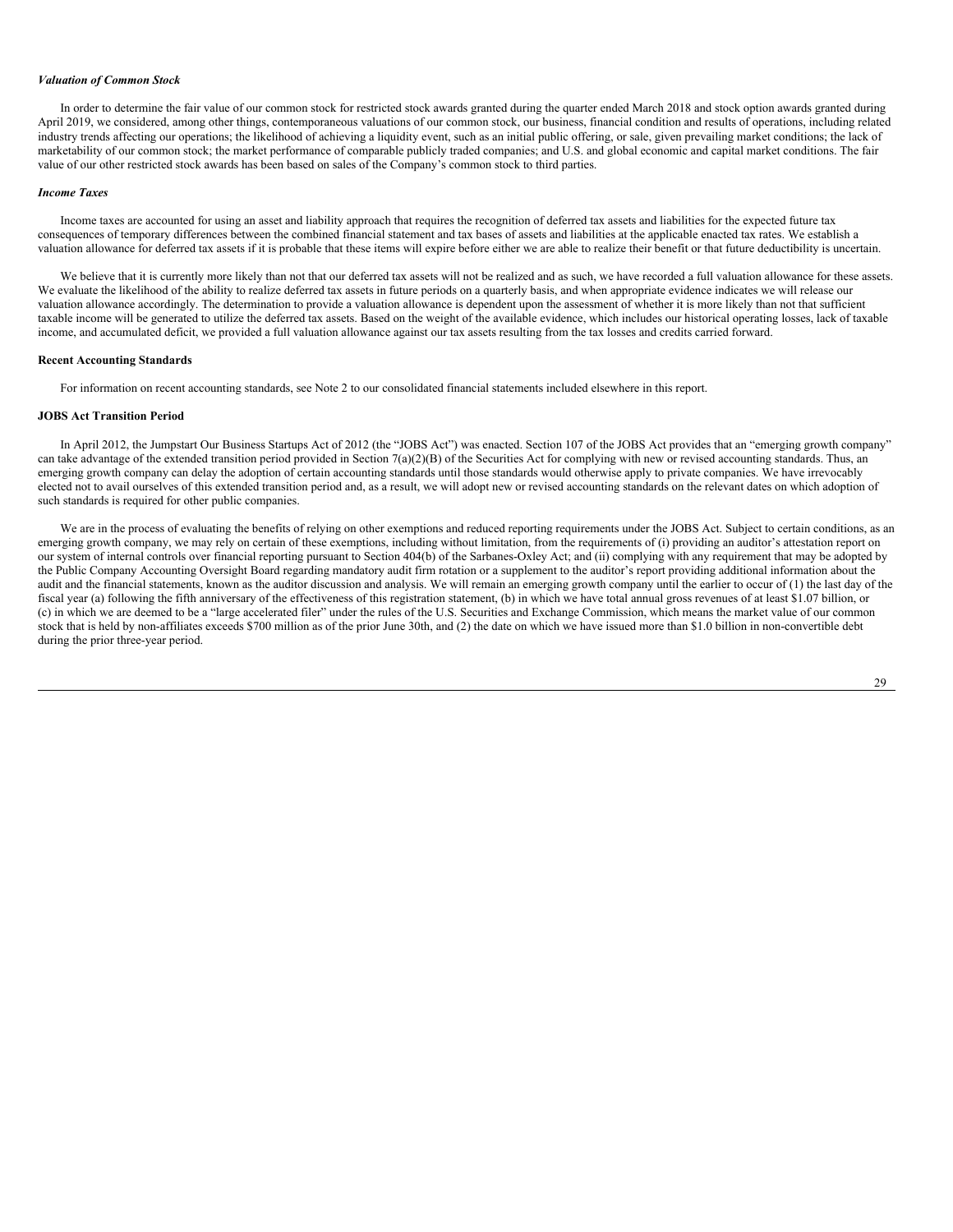#### <span id="page-30-0"></span>**Item 3. Quantitative and Qualitative Disclosures About Market Risk.**

As a smaller reporting company, we are not required to provide the information required by this Item.

## <span id="page-30-1"></span>**Item 4. Controls and Procedures.**

# **(a) Evaluation of Disclosure Controls and Procedures**

Under the supervision and with the participation of our management, including our Chief Executive Officer, and our President and Chief Financial Officer, we conducted an evaluation of the effectiveness of the design and operation of our disclosure controls and procedures, as defined in Rules 13a-15(e) and 15d-15(e) under the Exchange Act, as of the end of the period covered by this report (the "Evaluation Date"). In designing and evaluating our disclosure controls and procedures, management recognizes that any disclosure controls and procedures, no matter how well designed and operated, can provide only reasonable assurance of achieving the desired control objectives. Based on the evaluation conducted, our Chief Executive Officer and Chief Financial Officer concluded our disclosure controls and procedures were not effective as of June 30, 2020 due to the material weaknesses discussed below.

The closing of our initial public offering occurred on August 4, 2020. Consequently, as a newly reporting company under the Exchange Act, we are not required to evaluate the effectiveness of our internal controls over financial reporting until the end of the fiscal year after we file our first annual report on Form 10-K, which will occur on December 31, 2021. However, in connection with the audit of our financial statements for the years ended December 31, 2019 and 2018, prior to our initial public offering, we observed material weaknesses in our internal controls over financial reporting during those periods because we did not effectively apply the Internal Control — Integrated Framework (2013) issued by the Committee of Sponsoring Organizations of the Treadway Commission, or the COSO framework, due primarily to an insufficient complement of personnel possessing the appropriate accounting and financial reporting knowledge and experience to determine the appropriate accounting for non-recurring transactions and transactions requiring more complex accounting judgment.

In addition, we utilized a general ledger system that is not integrated with the system utilized to track our revenue transactions. Ineffective control activities related to the reconciliation of the system utilized to track our revenue transactions to the general ledger system resulted in material adjustments to revenue for the years ended December 31, 2019 and 2018. Finally, we did not maintain effective logical access and program change controls over the third-party and internally developed systems, including the system utilized to track our revenue transactions, and the general ledger system.

We have begun implementing a remediation plan to address the previously reported material weaknesses identified by hiring additional qualified accounting and financial reporting personnel, further evolving our accounting processes and systems, implementing a new revenue tracking system and continuing to enhance logical access and program change controls over our information systems. We also continue to utilize an accounting and financial reporting advisory firm with significant experience with publicly held companies to assist our management in evaluating significant transactions and conclusions reached regarding technical accounting matters and financial reporting disclosures.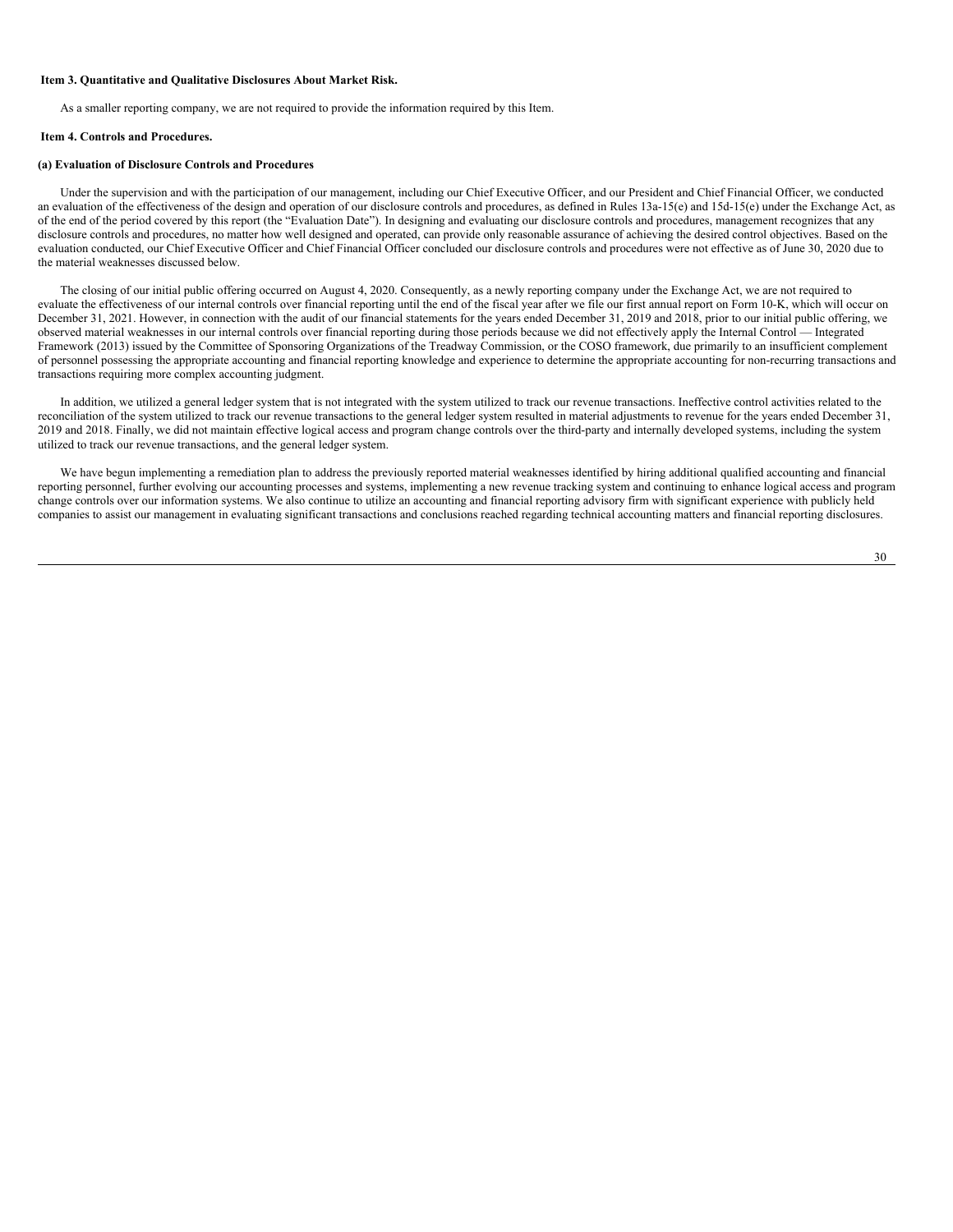#### **(b) Changes in Internal Control Over Financial Reporting**

Under the supervision and with the participation of our management, including our Chief Executive Officer, and our President and Chief Financial Officer, we conducted an evaluation of any changes in our internal control over financial reporting (as such term is defined in Rules 13a-15(f) and 15d-15(f) under the Exchange Act) that occurred during our most recently completed fiscal quarter. Based on that evaluation, our Chief Executive Officer, and our President and Chief Financial Officer concluded that there has not been any material change in our internal control over financial reporting during the quarter covered by this report that materially affected, or is reasonably likely to materially affect, our internal control over financial reporting.

The Company has not experienced any material impact to our internal controls over financial reporting due to the COVID-19 global pandemic. The Company will continue to monitor and assess the impact of the COVID-19 situation and our ability to maintain the design and operating effectiveness of internal controls over financial reporting.

# <span id="page-31-0"></span>**PART II – OTHER INFORMATION**

#### <span id="page-31-1"></span>**Item 1. Legal Proceedings.**

We are involved in various legal actions incidental to our business. As of the date of this report, we are not involved in any legal proceedings that we believe could have a material adverse effect on our financial position or results of operations.

## <span id="page-31-2"></span>**Item 1A. Risk Factors.**

There have been no material changes to the risk factors that we have previously disclosed in our Initial Public Offering Registration Statement.

#### <span id="page-31-3"></span>**Item 2. Unregistered Sales of Equity Securities and Use of Proceeds.**

#### **(b) Use of Proceeds from Public Offering of Common Stock**

On July 30, 2020, our Registration Statement on Form S-1 (File No. 333-235972) was declared effective in connection with our IPO. We issued and sold 3,430,000 shares of common stock at a price to the public of \$10.00 per share for an aggregate price of \$34,300,000. The offering closed on August 4, 2020, and, as a result, we received net proceeds of \$31.3 million (after underwriter's commission and expenses of \$2,551,000 and other offering-related expenses). Roth Capital Partners, LLC, was the underwriter of the offering. As of the date of this report, there have been no material changes in the use of proceeds from our IPO as described in our final prospectus filed pursuant to Rule 424(b) of the Securities Act of 1933with the SEC on July 31, 2020.

#### <span id="page-31-4"></span>**Item 5. Other Information.**

# **Item 7.01 Regulation FD Disclosure.**

The following Letter from the CEO was simultaneously posted to Fathom's Investor Relations website.

#### Letter from the CEO

To our shareholders, agents, employees and communities:

While our SEC filings detail what we do, I believe the why and how are just as important as the what, if not more important. I hope to explain more of that for you here.

When I entered the real estate industry, I saw a gap widening between the commission split a traditional brokerage charged their agent on each sale and the value that agent received compared to what that agent could now get on their own in this new technology-driven era. I recognized that there was a real value to being a member of a large brokerage but I did not, and do not, believe that value is worth 50%, 30%, or even 20% of the agent's commission. I believed there needed to be a transition from brokeragecentric companies to companies that gave the power back to each entrepreneurial real estate agent.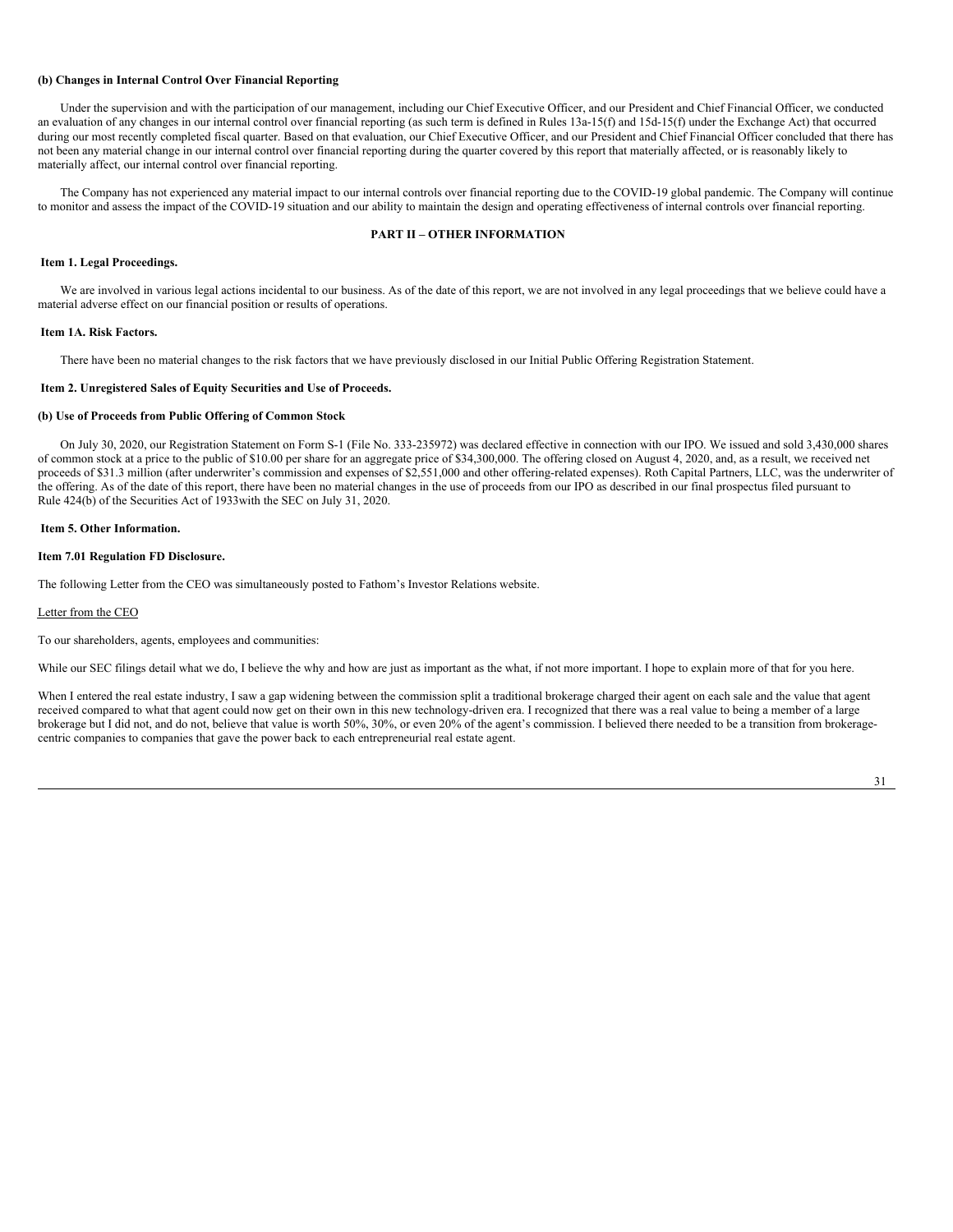At the time, I saw an emerging commission model that had potential. It offered the industry's best splits but gave agents very little or nothing in return. I saw an opportunity to marry the best of both worlds and bridge the gap between the high service, high fee brokerages and the low service, low fee brokerages.

My goal when creating Fathom was to build a brand that provided all of the technology, tools, training, and support that an agent would otherwise get from a large traditional brokerage but at a small flat fee per transaction. In other words, we strive to provide Fathom agents with the greatest value in the industry.

The term that has been given to companies like Fathom with this commission model is "100% Commission". Meaning, the agent keeps 100% of their commission minus a flat transaction fee. This model, when managed properly, allows agents to provide the highest level of full-service to their clients without sacrificing anything that will help them be successful. However, I believe that in and of itself, this model is lacking. Without a fully integrated technology platform, this model saves agents money in the near term, but at the detriment to the brokerage and the long term. It hurts a brokerage's ability to reach any substantial level of profitability due to the high costs associated with opening offices, hiring employees, and paying for expensive third-party technology.

While most real estate companies build their operations and workflow around how a third-party technology operates, we were able to rethink how to best operate a brokerage by stripping out the operational inefficiencies and then build a technology platform designed to support that new way of running the operation. Our technology company, IntelliAgent, operates as a Software as a Service (SaaS) supporting Fathom Realty and allowing it to operate as a Platform as a Service (PaaS) offering. This allows us to operate in the cloud, essentially eliminating the high costs associated with brick and mortar offices. It also allows us to expand into new markets faster and at a lower cost, allowing us to reach profitability faster.

Our proprietary software allows us to streamline and automate our operations, sales, accounting, reporting and compliance. By owning our own technology, we're able to reduce, and ultimately eliminate, the high costs associated with third party tech, especially the ones who charge per seat. This allows us to keep our tech budget from increasing as much with agent growth. As we get bigger, our cost per agent should go down. The operational efficiency from our tech also means that we can operate with less personnel which improves our bottom line.

As our technology and our low commission-split model attracts more agents and transactions to our platform, we plan to incorporate multiple ways in which to generate even more revenue on each sale. We plan for this to include revenue streams such as: introducing an internal leads program for agents; offering mortgage and title services; and offering additional smaller ancillary services to both agents and clients. Any of these expansions could come through acquisitions or we may decide to build them ourselves.

I truly believe that Fathom's technology-based platform is incredibly disruptive and the next evolution of the real estate brokerage. I believe this is true for several reasons.

With Fathom's commission model, real estate agents are able to build a more profitable business by allowing them to keep the highest percentage of their commission possible without sacrificing support, technology, or training. Just by simply joining Fathom, most agents will increase their income by over 35% on average as compared to paying 30% commission splits and monthly fees. More importantly, agents are able to take that increase in income and reinvest it into their marketing thereby further increasing their income.

# **REATHOM**

# **TRADITIONAL BROKERAGE**

| \$350,000 Sale Price       |    |         | \$350,000 Sale Price            |
|----------------------------|----|---------|---------------------------------|
| x 3% Commission %          | Vs |         | x 3% Commission %               |
| \$10,500 Total Commission  |    |         | \$10,500 Total Commission       |
| - \$450 Flat-fee to Fathom |    |         | - \$3,150 Split to Broker (30%) |
| \$10,050 Total to Agent    |    | \$7,350 | <b>Total to Agent</b>           |

\$2,700 more commission to agent in this example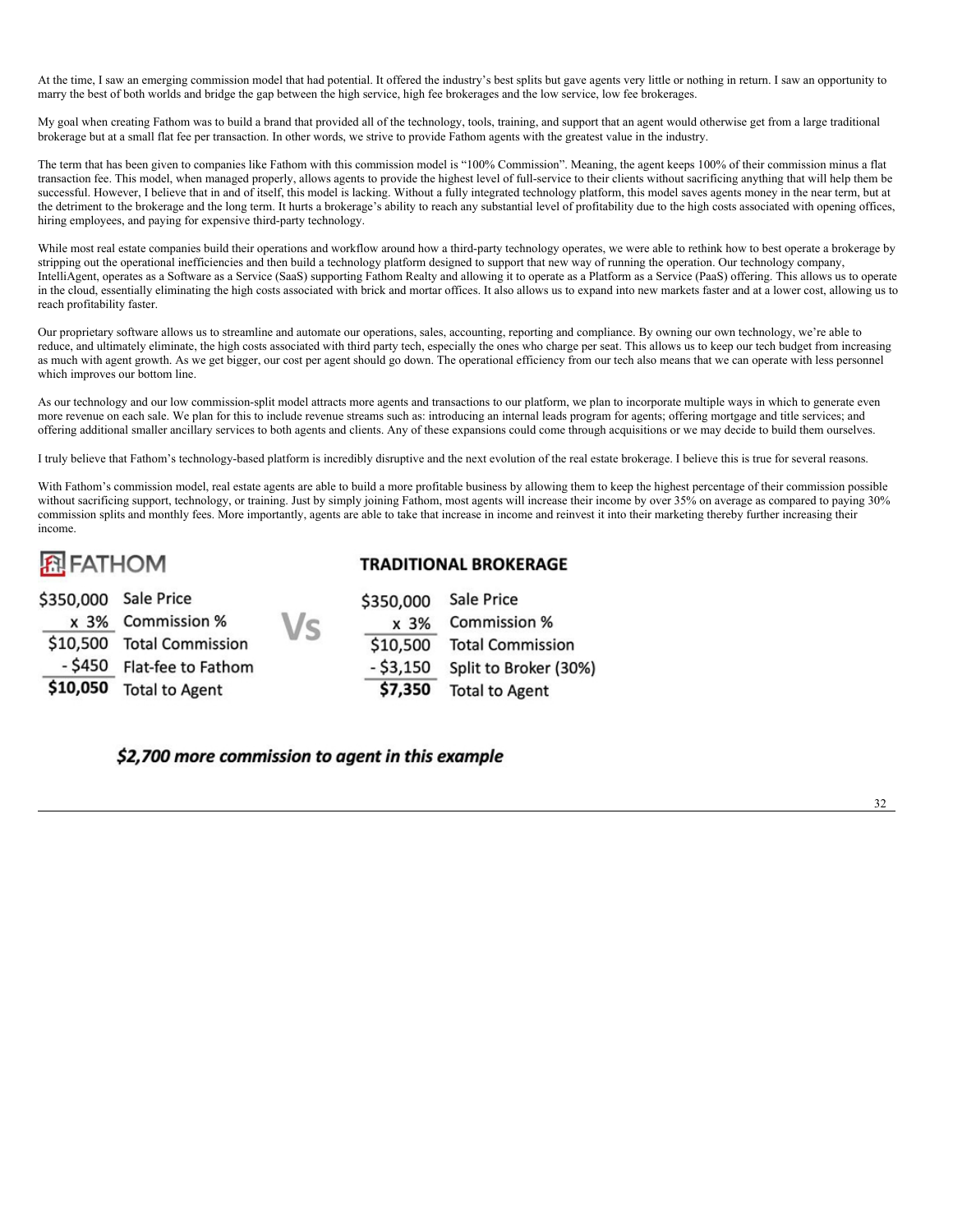In a down market, I believe that Fathom really shines. Generally speaking, there are only two ways to make more money in real estate: increase revenue or decrease expenses. In a slowing housing market, it's difficult to increase revenue when agents are fighting over a piece of a smaller pie. The only option is to outspend other agents to get more business, or to decrease expenses to protect profits. Fathom makes both options possible. Thanks to Fathom's low flat transaction fee, agents have more money available allowing them to outspend their competition while netting the same amount of money as another agent with a traditional brokerage. In addition, a Realtor's brokerage split is usually their biggest expense. With Fathom's low flat transaction fee, even if the housing market declines by 20%, most real estate agents can net as much income or more than they did the year before when they were with their previous traditional brokerage. In other words, they may close 20% fewer homes but could take home more income.

Another reason why Fathom Realty's commission model makes sense is because it allows agents to directly compete against discount brokerages (companies who charge a discounted commission or flat fee to their clients). While Fathom is not a discount brokerage, our flat transaction fee allows our agents to earn more money and therefore charge whatever commission they need to in order to be highly competitive. Many traditional brokerages strongly discourage their agents from discounting fees because it directly affects the brokerage's revenue, while Fathom's flat fee is not affected. I believe that traditional brokerages will continue to be squeezed by new disruptors and continue to lose agents, while Fathom is able to directly compete on both fronts.

Over the years, I have been recognized by the major industry analysts as a leader in real estate. I was recognized on the Swanepoel Power 200 list as one of the most influential people in real estate in 2018, as a Trendsetter in 2018 by the same Swanepoel Power 200, and a Game Changer in 2019 by Real Trends. I have been recognized as the Top CEO in Dallas-Fort Worth in 2018 by the Dallas Morning News Top 100 Places to Work, across all industries, and Fathom was ranked as the #1 Top Place to Work. In just 10 years, Fathom grew to become the 11th largest independent brokerage and 20th largest brokerage overall, according to the Real Trends 500 report. Fathom also earned a spot on the Inc. 500 four years in a row.

I am very proud of Fathom. Fathom may be my baby, but I did not build it alone. I surrounded myself with people who are both smart and wise, and with one strong shared vision, we built Fathom together. Fathom has a team of incredible and diverse leaders who I am proud to serve beside.

There's an age-old saying that we subscribe to. It says, "Whoever wants to be great must first become a servant to all". It speaks of servant leadership long before it was ever a catchphrase. It's one of the most powerful concepts in business once you fully understand why it matters and how it works.

As a real estate agent, the more you truly serve your clients and place their needs first, the more willing those clients are to refer their friends and family to you. The same holds true in Fathom at the corporate level. Many real estate brokerages push their local managers to focus on recruiting. While I recognize recruiting is vital to continued growth and increased market penetration, I believe there is a better way and we have proven that over the years. Our growth speaks for itself.

At Fathom, we ask our local managers to focus first on serving our agents and helping them grow their business. By changing the focus from recruiting to serving, two important things happen. First, by helping each agent increase their productivity, Fathom closes more transactions, generates more revenue, and ultimately attracts more agents. Second, by truly placing our agents first, they become advocates for Fathom and want to share Fathom with other agents they meet. Why does that matter? Simply because a large team of happy agents can recruit far more agents to Fathom than one manager can recruit on their own. Now, multiply that across all of our markets and you have an army of evangelists. As a result, in 2019, our agent referral rate was over 40%, and we have one of the lowest agent attrition rates in the industry!

As a Marine Corps Veteran, I am driven to win, and I surround myself with leaders who share that same passion and discipline. We welcome criticism and use it to become better. We value people from all walks of life and embrace their ideas. With the right people and the right passion, we really do have a business model that will redefine the industry.

In your service,

Josh Harley Founder, Chairman, CEO FATHOM HOLDINGS INC.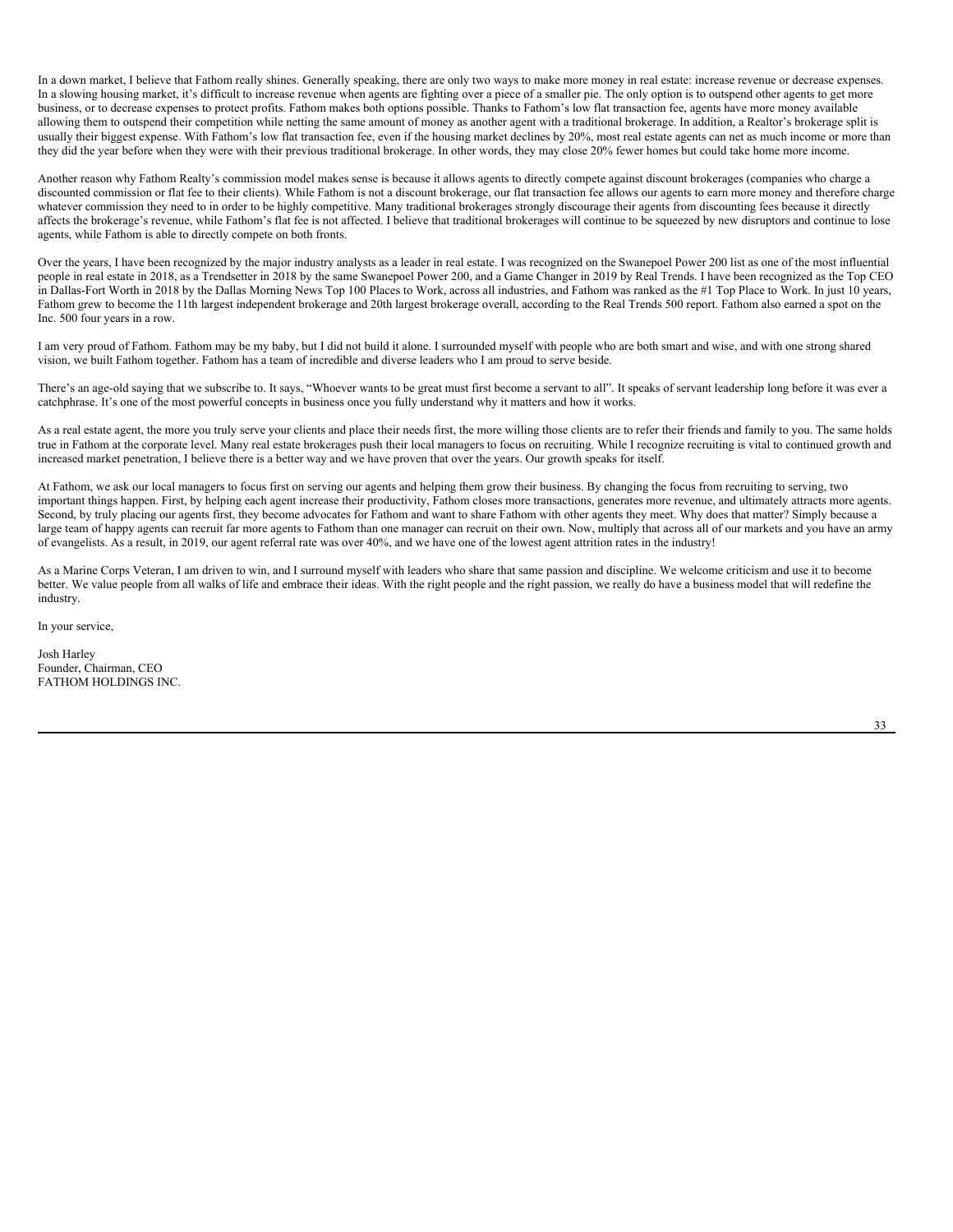# <span id="page-34-0"></span>**Item 6. Exhibits.**

| Exhibit<br>Number | <b>Description</b>                                                                                                                                                                                                                                                                                                                                                                                                                                                                                                                                                                                            |
|-------------------|---------------------------------------------------------------------------------------------------------------------------------------------------------------------------------------------------------------------------------------------------------------------------------------------------------------------------------------------------------------------------------------------------------------------------------------------------------------------------------------------------------------------------------------------------------------------------------------------------------------|
| 3.1               | Articles of Amendment to the Restated Articles of Incorporation of Fathom Holdings Inc., effective July 27, 2020 (Incorporated by reference to Exhibit 3.1 to the<br>Current Report on Form 8-K filed on August 4, 2020).                                                                                                                                                                                                                                                                                                                                                                                     |
| 4.1               | Underwriter Warrant issued August 4, 2020 (Incorporated by reference to Exhibit 4.1 to the Current Report on Form 8-K filed on August 4, 2020).                                                                                                                                                                                                                                                                                                                                                                                                                                                               |
| 10.1              | Fathom Holdings Inc. 2017 Stock Plan (Incorporated by reference to Exhibit 10.1 to the Current Report on Form 8-K filed on August 4, 2020).                                                                                                                                                                                                                                                                                                                                                                                                                                                                   |
| 10.2              | Fathom Holdings Inc. 2019 Omnibus Stock Incentive Plan (Incorporated by reference to Exhibit 10.2 to the Current Report on Form 8-K filed on August 4, 2020).                                                                                                                                                                                                                                                                                                                                                                                                                                                 |
| $31.1+$           | Certification of Principal Executive Officer pursuant to Section 302 of the Sarbanes-Oxley Act of 2002.                                                                                                                                                                                                                                                                                                                                                                                                                                                                                                       |
| $31.2+$           | Certification of Principal Financial Officer pursuant to Section 302 of the Sarbanes-Oxley Act of 2002.                                                                                                                                                                                                                                                                                                                                                                                                                                                                                                       |
| $32.1 +$ †        | Certification of Principal Executive Officer and Principal Financial Officer pursuant to Section 906 of the Sarbanes-Oxley Act of 2002.                                                                                                                                                                                                                                                                                                                                                                                                                                                                       |
| $101*$            | Interactive data files pursuant to Rule 405 of Regulation S-T: (i) Condensed Consolidated Balance Sheets as of June 30, 2020 and December 31, 2019;<br>(ii) Condensed Consolidated Statements of Operations (Unaudited) for the Three and Six Months Ended June 30, 2020 and 2019; (iii) Condensed Consolidated<br>Statements of Cash Flows (Unaudited) for the Six Months Ended June 30, 2020 and 2019; (iv) Condensed Consolidated Statements of Changes in Stockholders'<br>Equity (Unaudited) for the Three and Six Months Ended June 30, 2020 and 2019; and (v) Notes to Unaudited Financial Statements. |

#### + Filed herewith.

† This certification is being furnished solely to accompany this Quarterly Report pursuant to 18 U.S.C. Section 1350, and is not being filed for purposes of Section 18 of the Securities Exchange Act of 1934, as amended, and is not to be incorporated by reference into any filing of the registrant, whether made before or after the date hereof, regardless of any general incorporation language in such filing.

\* In accordance with Rule 406T of Regulation S-T, the XBRL-related information in Exhibit 101 to this Quarterly Report on Form 10-Q is deemed not filed or part of a registration statement or prospectus for purposes of sections 11 or 12 of the Securities Act, is deemed not filed for purposes of section 18 of the Exchange Act, and otherwise is not subject to liability under these sections.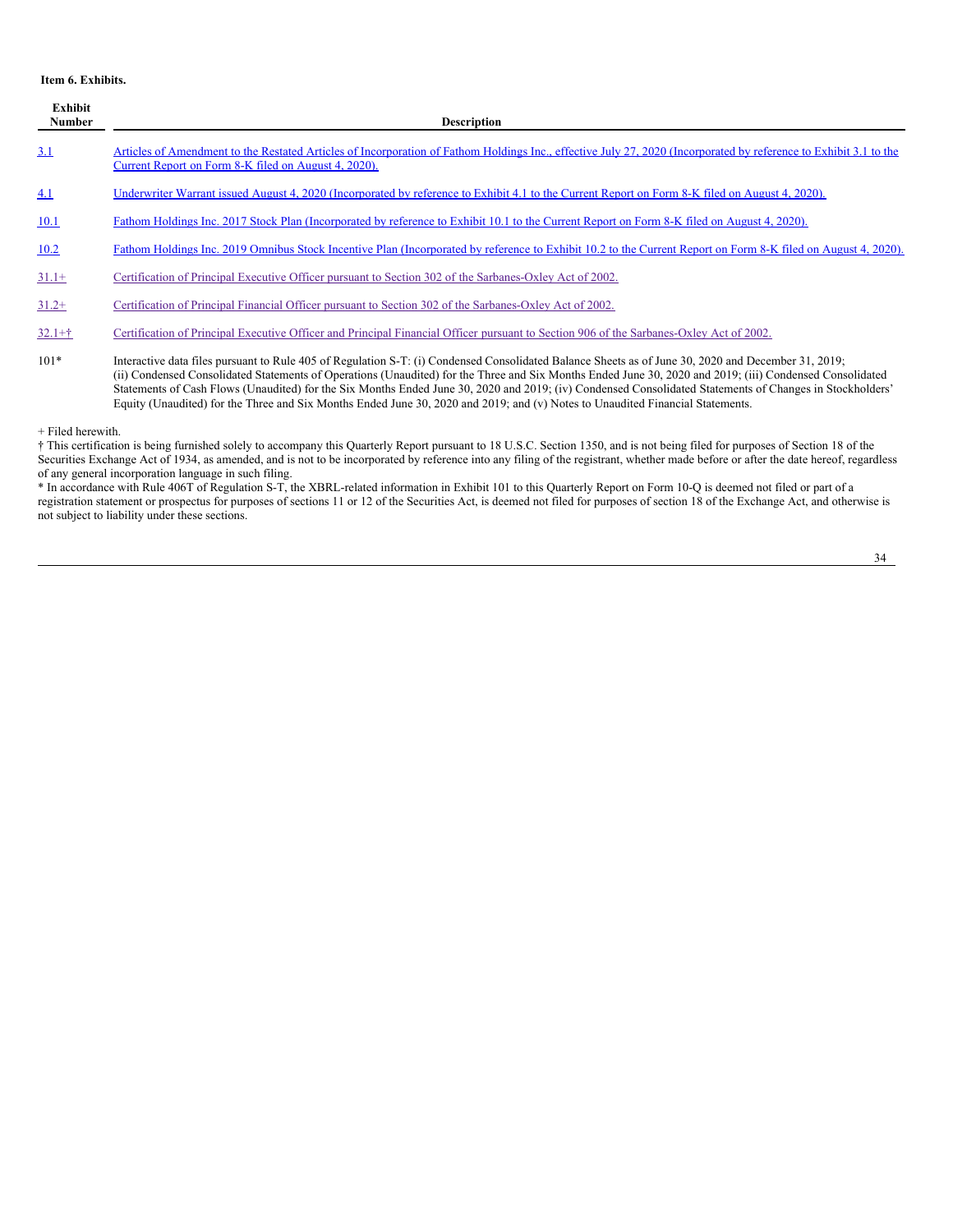# <span id="page-35-0"></span>**SIGNATURES**

Pursuant to the requirements of the Securities Exchange Act of 1934, the Registrant has duly caused this report to be signed on its behalf by the undersigned, thereunto duly authorized.

FATHOM HOLDINGS INC.

Date: August 19, 2020 By: /s/ Marco Fregenal

Marco Fregenal President and Chief Financial Officer (Principal Financial and Accounting Officer)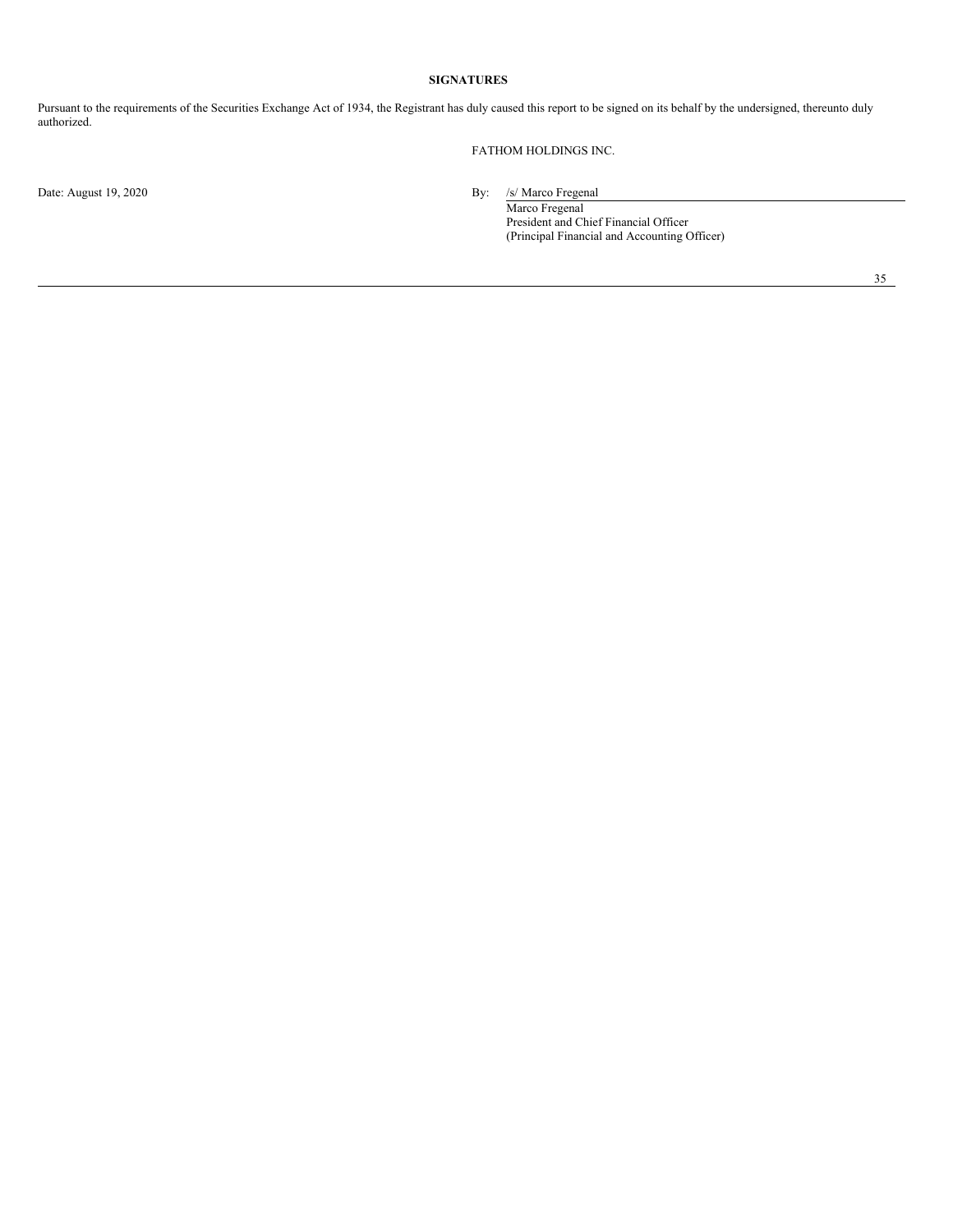# **CERTIFICATION OF PRINCIPAL EXECUTIVE OFFICER PURSUANT TO SECTION 302 OF THE SARBANES-OXLEY ACT OF 2002**

<span id="page-36-0"></span>I, Joshua Harley, certify that:

1. I have reviewed this Quarterly Report on Form 10-Q of Fathom Holdings Inc.;

2. Based on my knowledge, this report does not contain any untrue statement of a material fact or omit to state a material fact necessary to make the statements made, in light of the circumstances under which such statements were made, not misleading with respect to the period covered by this report;

3. Based on my knowledge, the financial statements, and other financial information included in this report, fairly present in all material respects the financial condition, results of operations and cash flows of the registrant as of, and for, the periods presented in this report;

4. The registrant's other certifying officer and I are responsible for establishing and maintaining disclosure controls and procedures (as defined in Exchange Act Rules 13a-15(e) and 15d-15(e)) for the registrant and have:

(a) Designed such disclosure controls and procedures, or caused such disclosure controls and procedures to be designed under our supervision, to ensure that material information relating to the registrant, including its consolidated subsidiaries, is made known to us by others within those entities, particularly during the period in which this report is being prepared;

(b) (Paragraph omitted pursuant to SEC Release Nos. 33-8238/34-47986 and 33-8392/34-49313);

(c) Evaluated the effectiveness of the registrant's disclosure controls and procedures and presented in this report our conclusions about the effectiveness of the disclosure controls and procedures, as of the end of the period covered by this report based on such evaluation; and

(d) Disclosed in this report any change in the registrant's internal control over financial reporting that occurred during the registrant's most recent fiscal quarter (the registrant's fourth fiscal quarter in the case of an annual report) that has materially affected, or is reasonably likely to materially affect, the registrant's internal control over financial reporting; and

5. The registrant's other certifying officer and I have disclosed, based on our most recent evaluation of internal control over financial reporting, to the registrant's auditors and the audit committee of the registrant's board of directors (or persons performing the equivalent functions):

(a) All significant deficiencies and material weaknesses in the design or operation of internal control over financial reporting which are reasonably likely to adversely affect the registrant's ability to record, process, summarize and report financial information; and

(b) Any fraud, whether or not material, that involves management or other employees who have a significant role in the registrant's internal control over financial reporting.

Date: August 19, 2020

/s/ Joshua Harley

**Joshua Harley** Chief Executive Officer (Registrant's principal executive officer)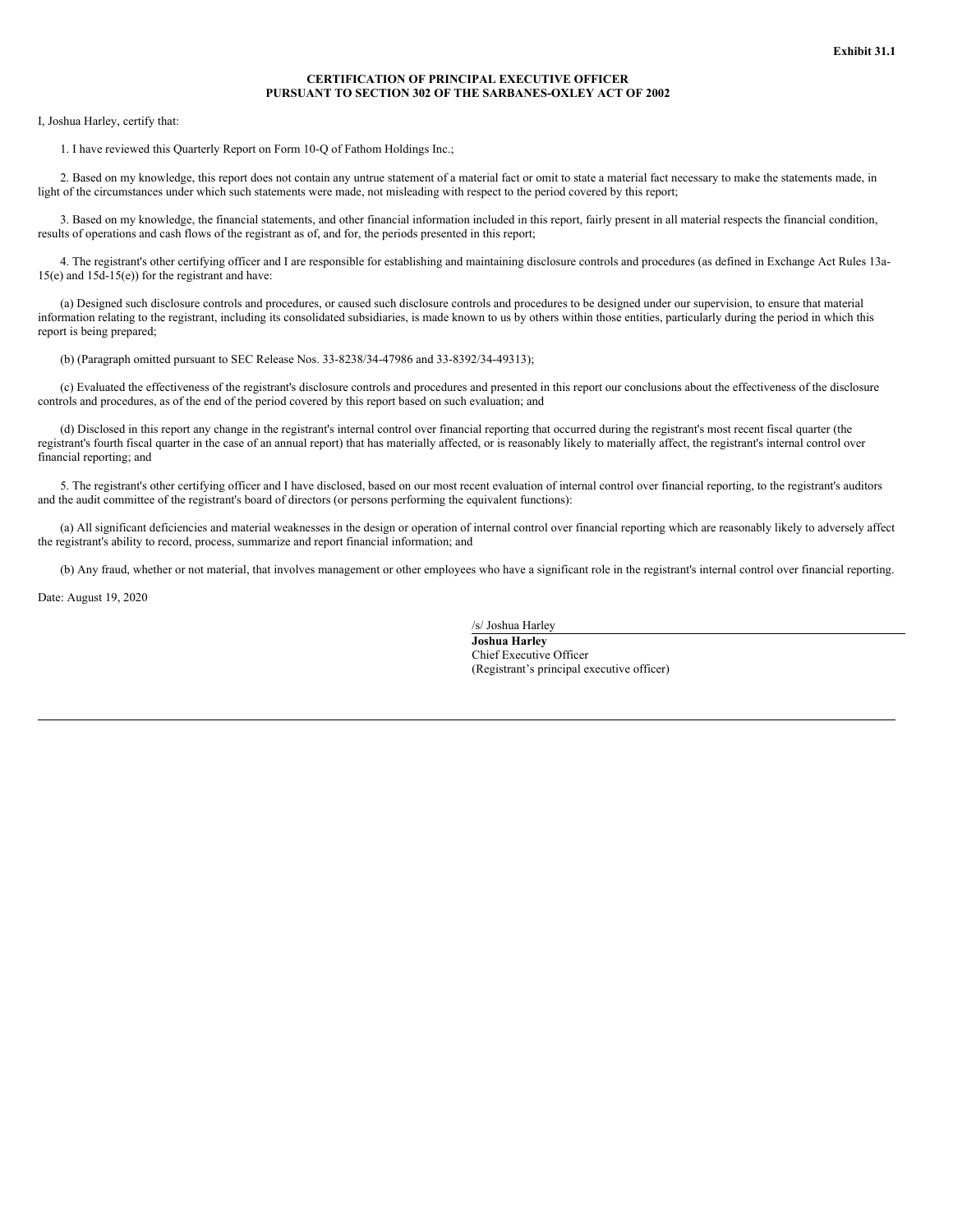# **CERTIFICATION OF PRINCIPAL FINANCIAL OFFICER PURSUANT TO SECTION 302 OF THE SARBANES-OXLEY ACT OF 2002**

<span id="page-37-0"></span>I, Marco Fregenal, certify that:

1. I have reviewed this Quarterly Report on Form 10-Q of Fathom Holdings Inc.;

2. Based on my knowledge, this report does not contain any untrue statement of a material fact or omit to state a material fact necessary to make the statements made, in light of the circumstances under which such statements were made, not misleading with respect to the period covered by this report;

3. Based on my knowledge, the financial statements, and other financial information included in this report, fairly present in all material respects the financial condition, results of operations and cash flows of the registrant as of, and for, the periods presented in this report;

4. The registrant's other certifying officer and I are responsible for establishing and maintaining disclosure controls and procedures (as defined in Exchange Act Rules 13a-15(e) and 15d-15(e)) for the registrant and have:

(a) Designed such disclosure controls and procedures, or caused such disclosure controls and procedures to be designed under our supervision, to ensure that material information relating to the registrant, including its consolidated subsidiaries, is made known to us by others within those entities, particularly during the period in which this report is being prepared;

(b) (Paragraph omitted pursuant to SEC Release Nos. 33-8238/34-47986 and 33-8392/34-49313);

(c) Evaluated the effectiveness of the registrant's disclosure controls and procedures and presented in this report our conclusions about the effectiveness of the disclosure controls and procedures, as of the end of the period covered by this report based on such evaluation; and

(d) Disclosed in this report any change in the registrant's internal control over financial reporting that occurred during the registrant's most recent fiscal quarter (the registrant's fourth fiscal quarter in the case of an annual report) that has materially affected, or is reasonably likely to materially affect, the registrant's internal control over financial reporting; and

5. The registrant's other certifying officer and I have disclosed, based on our most recent evaluation of internal control over financial reporting, to the registrant's auditors and the audit committee of the registrant's board of directors (or persons performing the equivalent functions):

(a) All significant deficiencies and material weaknesses in the design or operation of internal control over financial reporting which are reasonably likely to adversely affect the registrant's ability to record, process, summarize and report financial information; and

(b) Any fraud, whether or not material, that involves management or other employees who have a significant role in the registrant's internal control over financial reporting.

Date: August 19, 2020

/s/ Marco Fregenal

**Marco Fregenal** President and Chief Financial Officer (Registrant's principal financial officer and principal accounting officer)